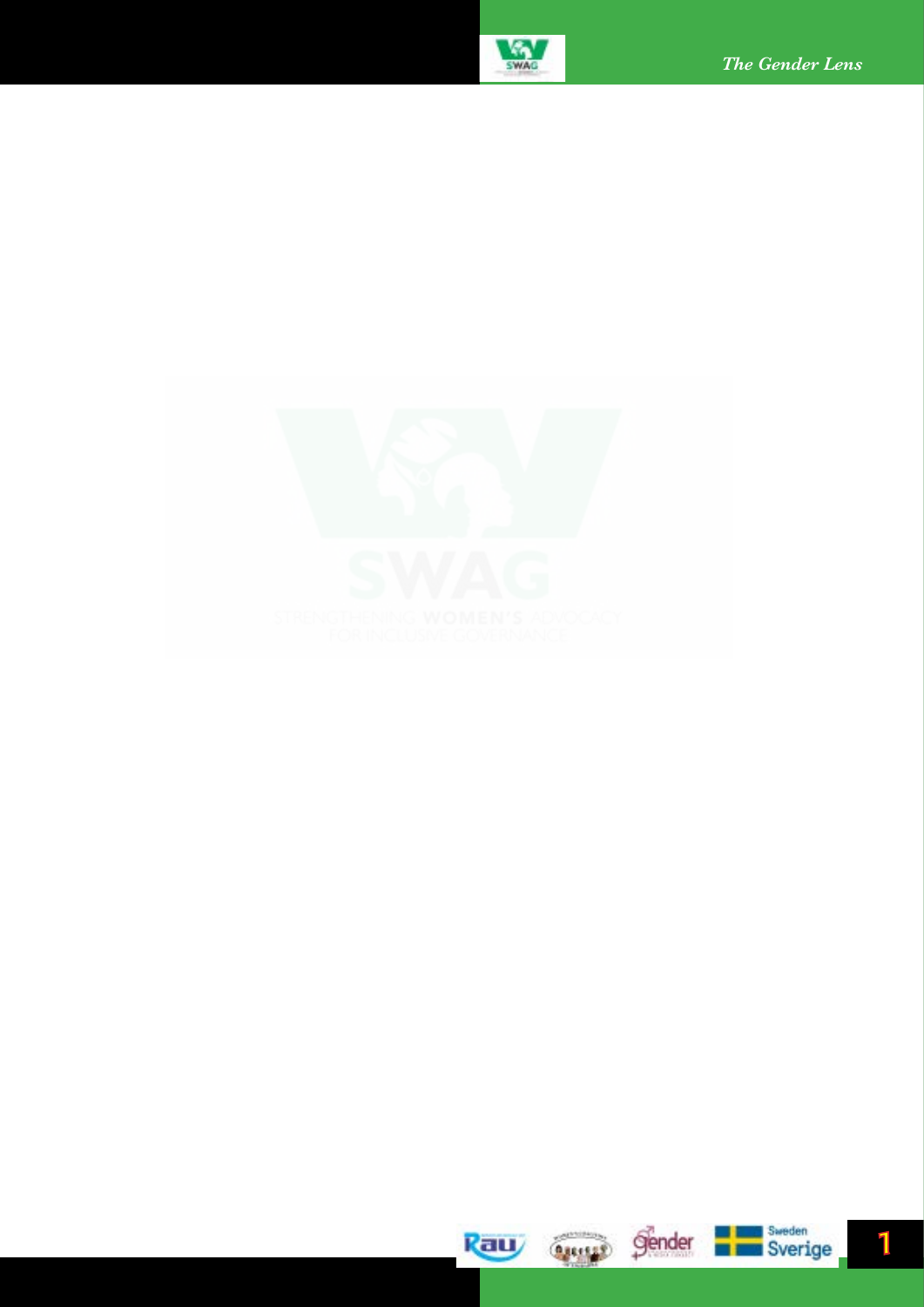*The Gender Lens*



# **Dedication**

*We dedicate this work to the women whose struggles it tells.*



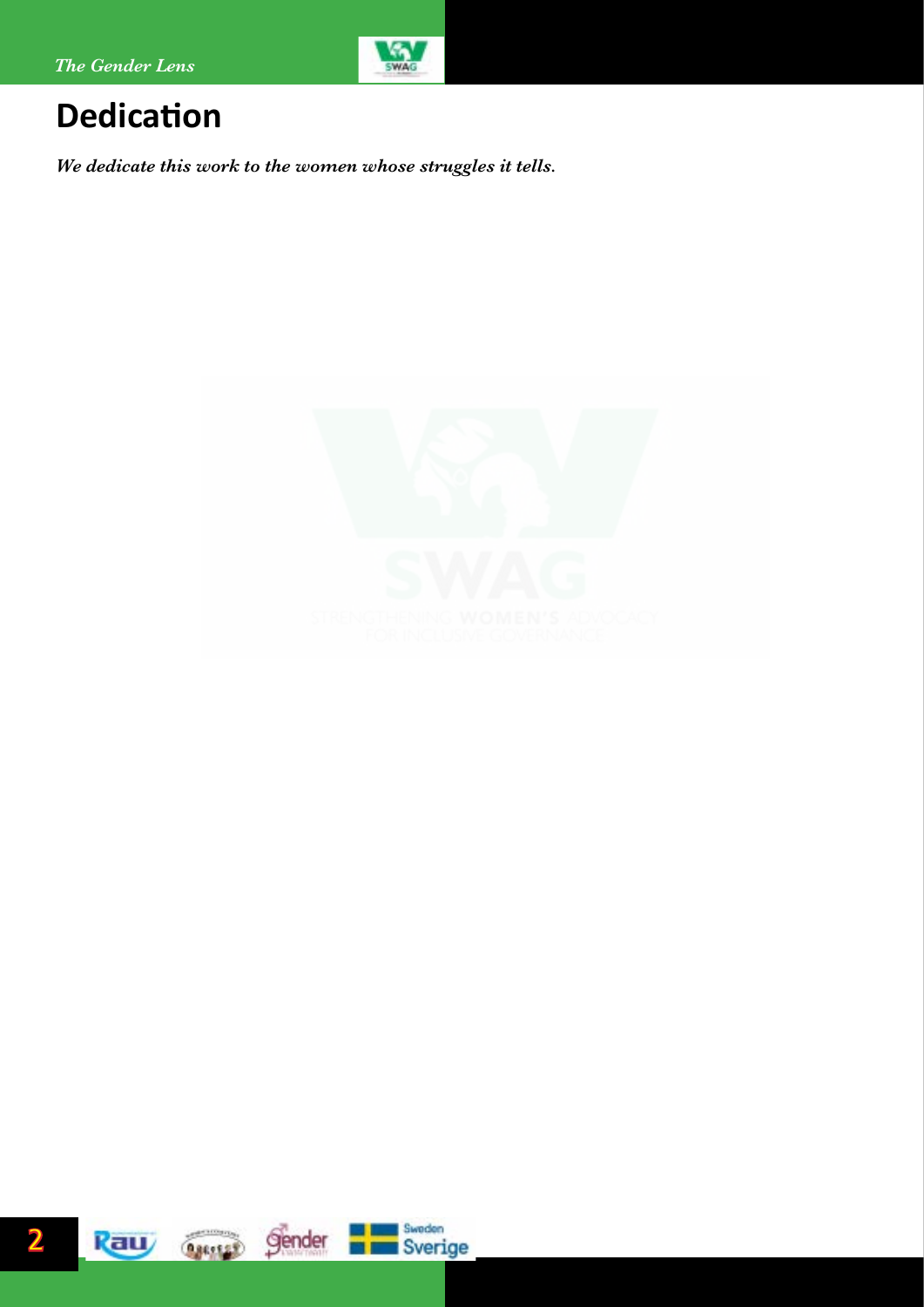# **Acknowledgments**

This research was supported by the Swedish Embassy. We thank our colleagues from Research and Advocacy Unit, Gender Media Connect and Women's Coalition of Zimbabwe who provided insight and expertise that greatly assisted the publication, although they may not agree with all of the interpretations/conclusions of this journal articles.

We thank Mr Tony Reeler for assistance with the technique and methodology, and for comments that greatly improved the manuscript.

We would also like to show our gratitude to women of Zimbabwe for sharing their pearls of wisdom with us during the course of this work, and we thank the "anonymous" reviewers for their so-called insights..











Sweden

**Sverige**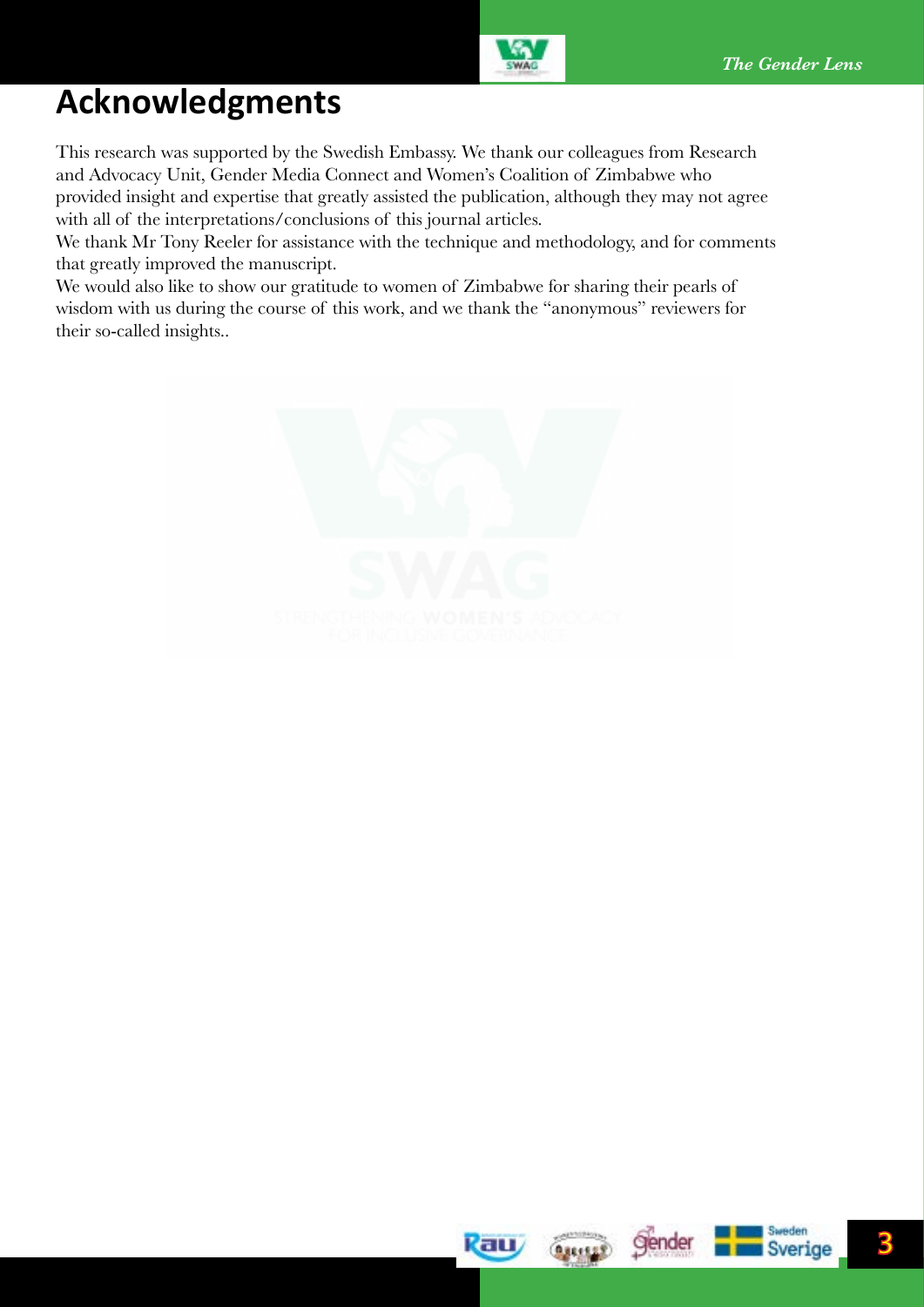*The Gender Lens*



# **CONTENTS**

4

| About this Journal                                                                              | 5  |
|-------------------------------------------------------------------------------------------------|----|
| Single Mothers, GBV, VAW/VAC, and COVID-19 Impacts in Zimbabwe                                  | 10 |
| Abstract                                                                                        | 10 |
| Introduction                                                                                    | 10 |
| Methodology                                                                                     | 12 |
|                                                                                                 | 12 |
| Making of a rural single mother                                                                 | 13 |
| VAW/VAC a burden for rural single mothers                                                       | 16 |
| Commenting on the incident, Mlevu (2020) says                                                   | 18 |
| Conclusion                                                                                      | 20 |
| <b>REFERENCES</b>                                                                               | 22 |
| Human rights violations by victims of human rights: Rethinking Lesbianism in the context of     |    |
| violence against women in Zimbabwe                                                              | 24 |
| Abstract                                                                                        | 24 |
| Introduction                                                                                    | 24 |
| Unpacking lesbian sexual violence                                                               | 27 |
| Methodology                                                                                     | 27 |
| Marshall's Theory of Intimacy Deficits and Sexual Offending                                     | 28 |
| Summary of the case                                                                             | 29 |
| So, who shepherds the flock when the shepherdess goes rogue?                                    | 29 |
| Conclusion                                                                                      | 32 |
| <b>REFERENCES</b>                                                                               | 33 |
| Abstract                                                                                        | 35 |
| Introduction                                                                                    | 35 |
| Theoretical and Conceptual Framework                                                            | 37 |
| Methodology                                                                                     | 38 |
| Analysis and Discussion                                                                         | 38 |
| Conclusion                                                                                      | 44 |
| <b>REFERENCES</b>                                                                               | 45 |
| Youth discourses on sexuality and disease in educational institutions: a representation of stu- |    |
| dent graffiti in Zimbabwean urban areas                                                         | 47 |
| Abstract                                                                                        | 47 |
| Introduction                                                                                    | 47 |
| Sexuality, HIV and AIDS in Zimbabwean                                                           | 48 |
| Methodology                                                                                     | 49 |
| Theory                                                                                          | 50 |
| Discussion                                                                                      | 50 |
| Students' knowledge of heterosexual sex and its outcomes                                        | 50 |
| Students' perceptions of sex, HIV and AIDS                                                      | 52 |
| Conclusion                                                                                      | 56 |
| <b>REFERENCES</b>                                                                               | 57 |
| Siender<br>Kau/<br>Sverige                                                                      |    |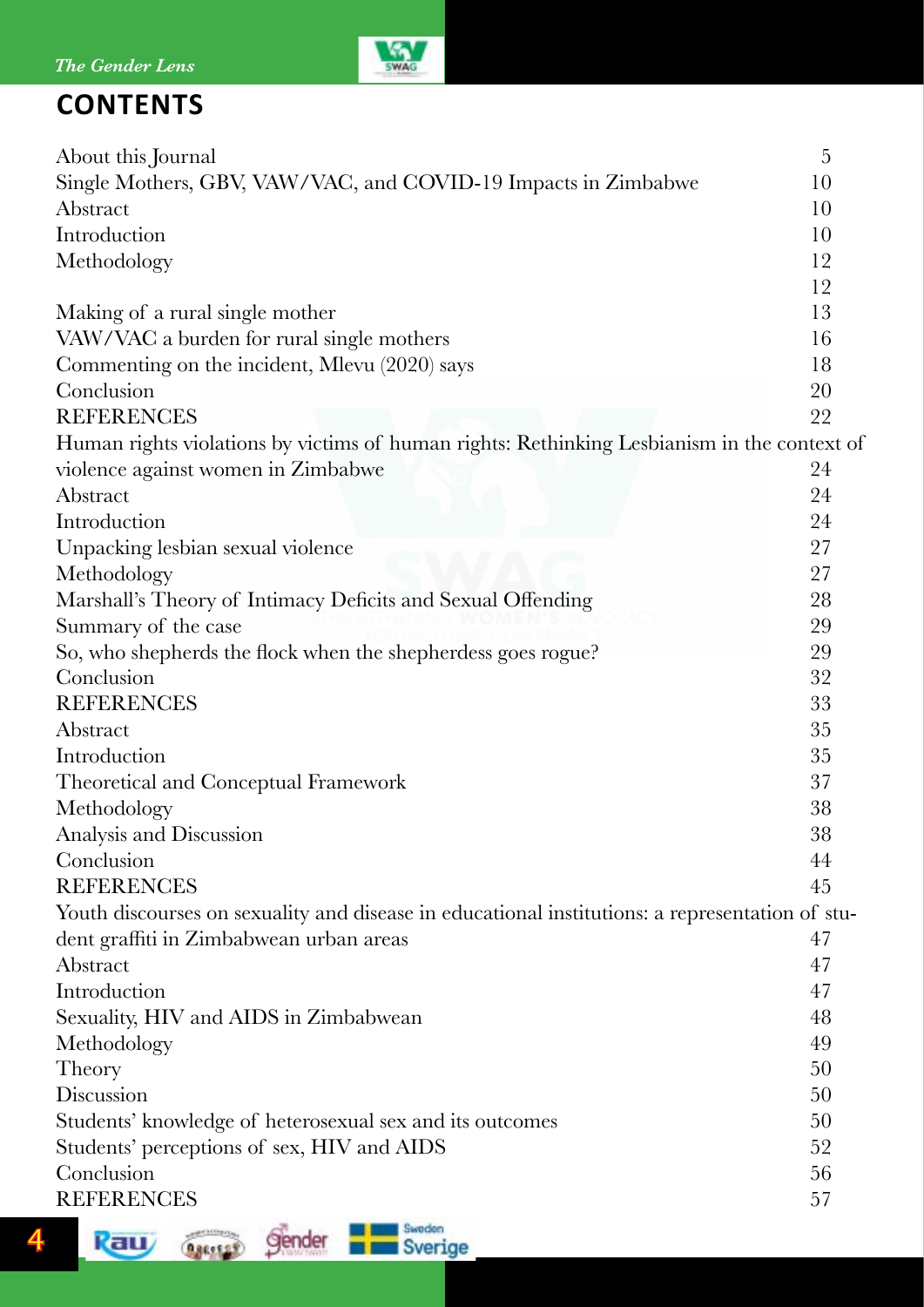# <span id="page-4-0"></span>**ABOUT THIS JOURNAL**

Violence against women and the marginalization of women's participation in decision making is on the rise in Zimbabwe and globally. This problem manifests itself in terrifying varieties throughout the world. Women and girls experience verbal, sexual, physical and psychosocial, and other forms of violations in the fabric of their everyday lives in societies around the world. They are excluded from the decision making spheres. Marginalisation, violence, and exclusion are affecting their efficacy in economic, social, and political spheres, leading to their underrepresentation.

As a new gender journal, one of the goals of *Gender Lens* is to unravel that thread by shedding light, not only on forms of violence that are already widely discussed, but also on lesser-known forms of violence, such as sexism, female enslavement in tourism, political violence, and rape as a weapon against female participation.

Efforts to deal with the crisis of marginalisation and violence against women in Zimbabwean political spaces, in their many forms, have been fragmented by the boundaries of class, culture, political allegiances, and increasingly, economic factors. Academics and gender activists are speaking to those most like themselves in relatively closed groups, not hearing the numerous voices that need to be heard if we are to understand the problem and develop tools for a comprehensive strategy for addressing these. A primary goal of this journal, therefore, is to foster dialogue among those working in various fields and disciplines, and the political actors, as well as in other settings such as government, and among those from diverse backgrounds in terms of ethnocultural and racial identity, sexual orientation, and experiences of victimisation/ survivorship.

To achieve that goal, contributions are featured from a variety of diverse perspectives, such as youth and sexuality, women in politics and public spaces, lesbianism, and violence against women, and gender-based violence in the context of COVID-19.

*Gender Lens* was launched in 2018 as part of a campaign of strengthening women's advocacy for inclusive governance in Zimbabwe. The first volumes, published in 2020, covered, respectively, *Proportional Representation for Women: the Way to Equality (Volume 1. No. 1), and Gender Based Violence against Women and its Consequences (Vulume1. No. 2).* 

The *Gender Lens* is a peer-reviewed scholarly journal that focuses on women participation and gender-based violence against women in all forms and across cultural and national boundaries, publishing a wide range of articles, including:

- **Empirical Research** Contributions from the cross-section of disciplines studying women participation and violence against women, using both qualitative and quantitative methodology.
- **• Research Notes** Empirically based papers containing a clear statement of a research problem.
- **• Activist/ Advocate Notes** A forum for activists and advocates to report efforts of increasing women's participation and fighting violence against women.
- **• Book Reviews** Insightful book reviews written by experts in the field.
- **Survivor Articles/ Poetry** the story and subjective experience of the abused victim.
- **Legal Notes** A forum for legal professionals and scholars to communicate current legal issues on violence against women and women participation.
- **• Clinical Notes**  latest developments in law, clinical practice, medicine, social work, and activism, and their implications for women victims of violence.

Gender Lens is published by SWAG, a consortium of Research and Advocacy Unit (RAU), Women Coalition of Zimbabwe (WCoZ) and Gender Media Connect (GMC) as a strengthening tool for women's advocacy for inclusive governance. It's a bi-annual publication which is peer reviewed. Gender Lens is supported by the Swedish Embassy.



Clender

Sverige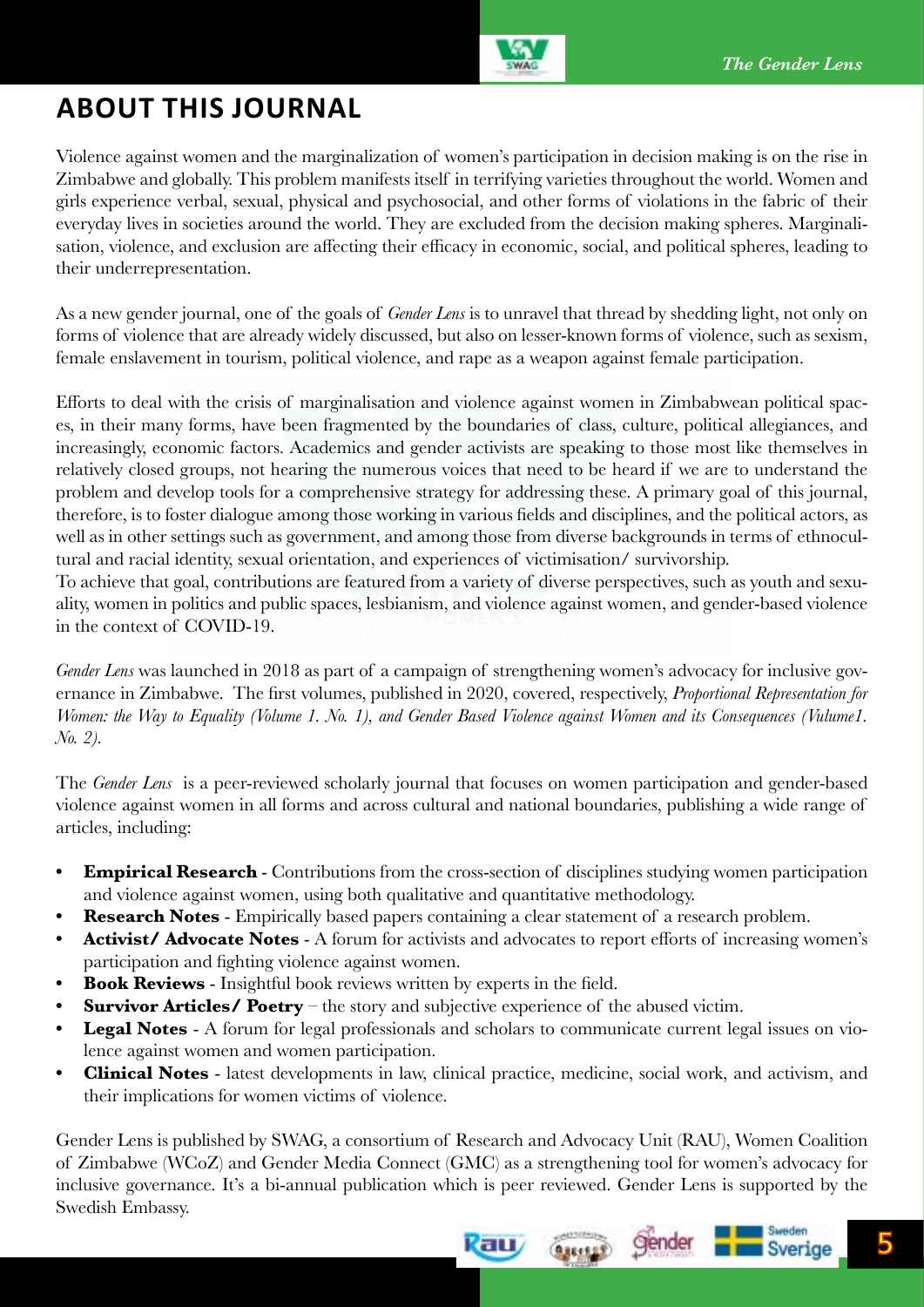

# **INTRODUCTION**

Strengthening women's advocacy for inclusive governance is a process whose time has come. This is in pace with the United Nation's Sustainable Development Goal Number 5 (SDG 5) seeking to achieve gender equality and empower all women and girls. The international policy framework is getting tighter and serious. The United Nations Security Council has adopted 10 resolutions on Women, Peace, and Security (WPS): Security Council Resolutions (SCR) 1325 (2000), 1820 (2008), 1888 (2008), 1889 (2009), 1960 (2010), 2106 (2013), 2122 (2013), 2242 (2015), 2467 (2019), and 2493 (2019). The general international mantra is "leaving no one behind" in development. Elizabeth Stuart and Emma Samman explain the mantra to mean ending extreme poverty in all its forms, reducing inequalities among both individuals (vertical) and groups (horizontal), and the prioritisation and fast-tracking of actions for the poorest and most marginalised people – known as progressive universalism (Stuart & Samman. 2017).

The SCR guides work to promote and protect the rights of women in conflict and post-conflict situations. There is a strong recognition that gender is central to national and international peace and security. However, accountability, implementation, and action remain seriously lacking. There are many gaps, ranging from increasing the number of women at the highest levels of decision-making, covered in the first issue of the *Gender Lens*, to ending impunity for gender-based violence, covered in the second volume. Zimbabwe is unfaithful, it is not living to its vows on strengthening women's participation and their inclusion in all spheres of life.

*Gender Lens* seeks to make the voice of women louder until the decision-makers genuinely act. It argues that the law is in place, the norms are agreed upon and the concerns of women have been on the table since the Beijing Platform of Action 1995. These include Education of Girls and Women, Women's Role in Peace and Security, Participation in Decision Making and Governing with a Gender Lens, and Increased Action to End Women's Human Rights Abuses and Promote Women's Legal Rights. While there are achievements globally on some of the issues, the Strengthening Women's Advocacy for Inclusive Governance (SWAG) the campaign has been driven by gaps that are ignored by the decision-makers in Zimbabwe. With the outbreak of the COVID-19, the issues of women's participation and gender-based violence have taken a back burner. Women's issues have been tyrannized by the war on COVID-19 as governments focus on existential matters. This issue of *Gender Lens* argues that correcting the malaise of gender-based violence and women's participation MATTER!

Dr Umali Saidi, in *Single Mothers, GBV, VAW/VAC, and COVID-19 Impacts in Zimbabwe*, writes about the debilitating factors that impede women's agency. He notes that rural single mothers are generally ignored in research, government programmes, and most societal endeavours by their identity. There is no deliberate attention made to this specific category of women. Discourses on women, specifically dealing with Gender-Based Violence (GBV), Violence Against Women (VAW)/Violence Against Children (VAC) generally recognize them within a homogenous group, that of women, as vulnerable citizens in a given polity. He further argues that, although women are often enveloped in-group solidarity, there is no singular social challenges individual women face and navigate.

Against this background, rural single mothers are the worst affected sub-group of women by being single women and parents living in remote parts of the country where there are severe economic challenges as compared to their urban counterparts. Single women and parents residing in urban setups have advantages of the urban environment which offers some better economic advantages as compared to the rural with limited economic activities. Further, within the context of the Covid-19 pandemic, rural single mothers have not been spared the effects of the pandemic. More so, government-inspired Covid-19 prevention strategies have worsened the socio-economic, and health challenges of the majority of the people and this category in particular.

Professor Hazel Ngoshi notes the structural weaknesses among the victims of human rights violations. She

Sweden

Sverige

Gender

Kau.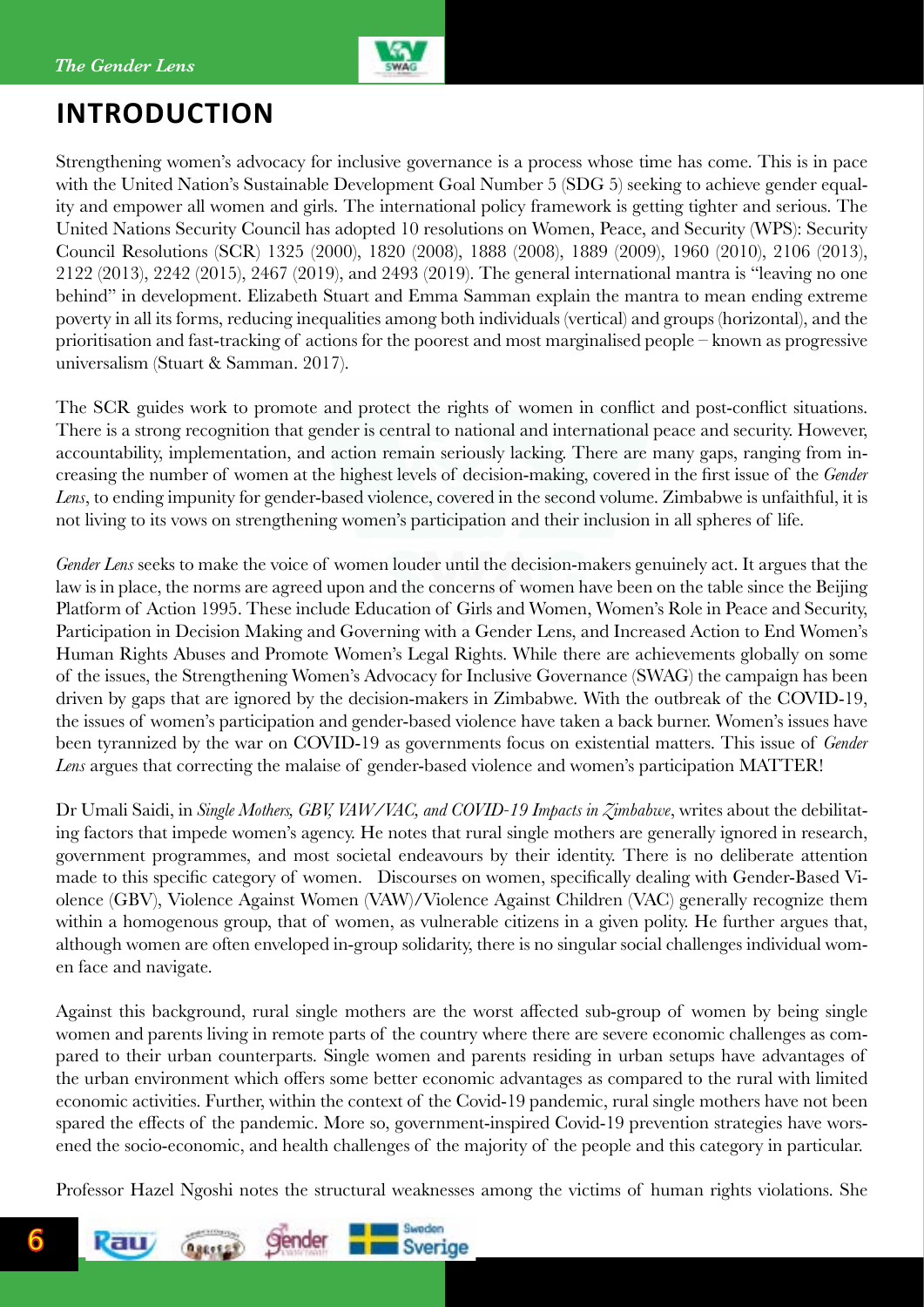argues, in *Human rights violations by victims of human rights: Rethinking Lesbianism in the context of violence against women in Zimbabwe*, that while homosexuality has received attention within the larger realm of human rights, there is very little that is known on the dynamics of violence emanating or connected to it in the context of violence against women (VAW). In countries where homosexuality, specifically lesbianism, is not recognised by law, yet secretly practiced, cases of VAW are a reality, but the complex nature of 'relations' place victims of sexual violence or other such, at the deeper end of psychological and physical suffering. Motivated by a reported case of a prophetess lesbian arraigned before the courts for sexually assaulting a vulnerable, assumed heterosexual female congregant, this paper revisits lesbianism in the context of VAW in Zimbabwe. She further argues that lesbianism is socially stigmatized in the country and, because it is not recognized at law; is socially and politically rejected, it creates complexities in having to deal with forms of violence of a sexual nature, perpetrated against heterosexual members of the same sex. In heterosexual set-ups, similar assaults may be regarded as 'rape', thereby attracting punitive reaction from the law. Society has been grappling with the search for sustainable solutions against VAW in general. Against this background, she proposes a rethinking of sexual VAW perpetrated by lesbians on heterosexual women in Zimbabwe as this impacts on their participation.

In Body-Shaming: *An Albatross around the Necks of Women in Zimbabwean Politics and Public Spaces*, Professor Laurine Chikoko concentrates on what is often missed: the systematic body shaming of female politicians and females who hold public offices. Using online material, she peers into the discursive practices that objectify, sexualize, and shame the female body in response to women's entry into political and public spaces. This is rampant in Zimbabwean politics across the political party lines. Using online data collection methods, she gathered web user comments concerning female political and public figures. Using purposive sampling, she targets eleven (11) women from across the political divide, eight (8) of whom are politicians, two (2) public office bearers and one (1) entertainer-cum activist. The data collected is analysed using feminist and post-structuralism theoretical lenses.

She purports that the nation-building process is highly gendered and female participation in politics is complicated by body politics that position the female body as a site of struggle by way of policing it, disciplining it, intimidating, and labelling and othering it. In the end, she posits that this is an 'othering' process in which the woman is seen as the political other who is transgressing male spaces by daring to aspire for or enter public spaces considered masculine spaces. This is supported by quantitative data. The Afrobarometer surveys on Zimbabwe show that more than a third of men do not believe that women are fit for holding political office and that men should be elected in preference. The analysis of comments directed at these female participants in politics and public spaces demonstrates that the female body is sexualized while the woman's intellectual and professional capabilities are disregarded. Professor Chikoko's contribution is critical in closing the theoretical gap in the Zimbabwean discourse of female participation in nation-building. It is concluded that through the body shaming of female politicians and public figures, social differences that are gendered are being performed to the detriment of women.

Professor Hazel Ngoshi and Dr. Umali Saidi take on the role of the youth in participation in *Youth discourses on sexuality and disease in educational institutions: a representation of student graffiti in Zimbabwean urban areas*. The youth story is represented in murals drawn in different colours, crayons and ink-to emphasize a point. In this article, they argue that HIV and AIDS are both a medical and social reality. The latter reality is more fluid, as evidenced by the multiple discourses constructed around the same phenomena by different segments in their respective social milieu. Specific groups have their own constructions of sexuality, HIV, and AIDS. They explore how Zimbabwean students, from primary school to university level, discursively constructed sex, sexuality, HIV, and AIDS through toilet graffiti. They interrogate how the inscriptions reveal specific knowledge relating to the condition, its transmission, regulation of sexual behaviours (positive and negative), and contraceptive use, among others.





Sverige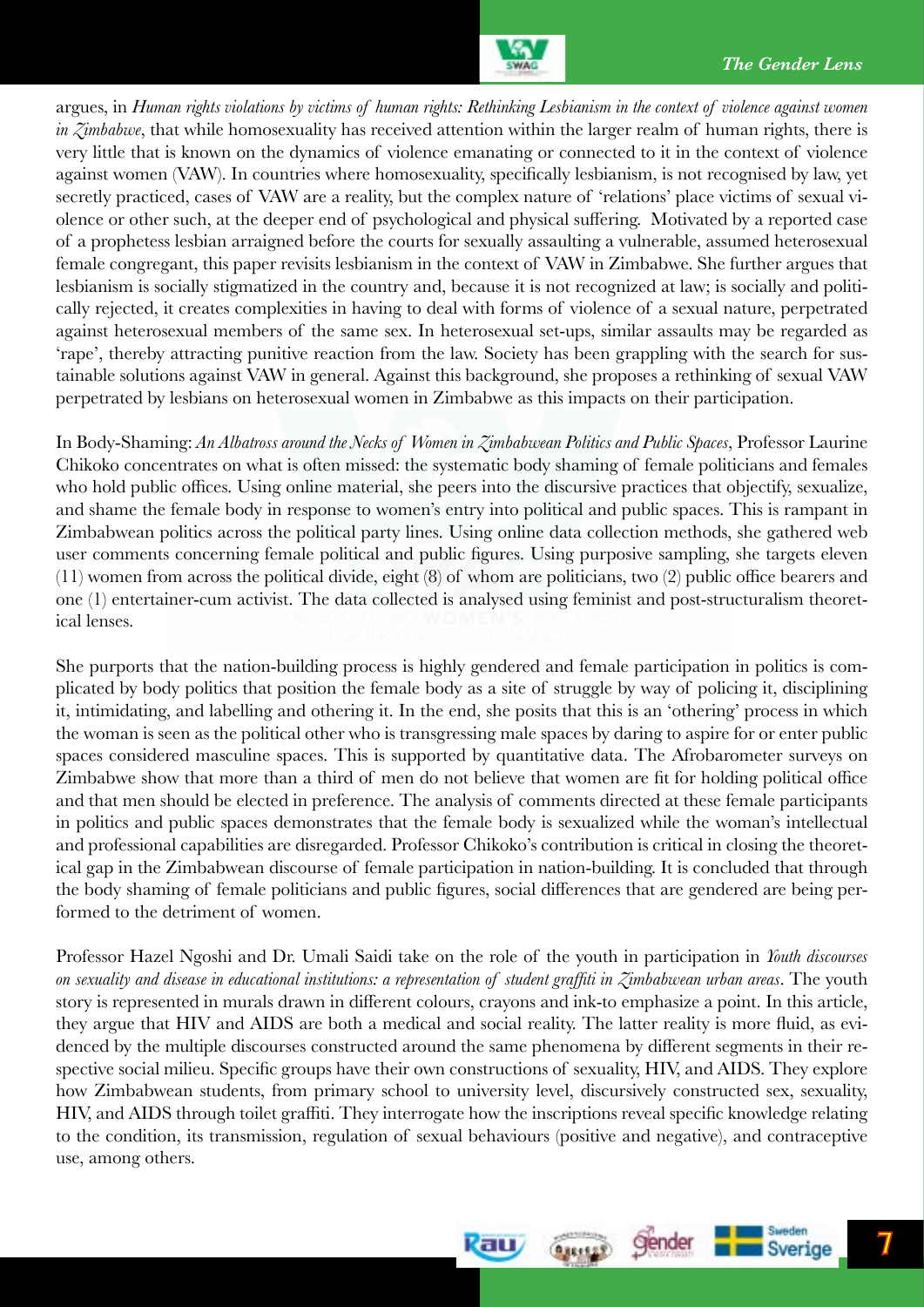### *The Gender Lens*



In this article, they are persuading the community to depart from the commonly-held assumptions of children as sexually and politically naïve. They further argue that students are a heterogeneous group with multiple discursive ways of participating in sexuality, HIV and AIDS discourses – as political expressions- which have been typically dominated by adult formalisation and policing. By not giving them free spaces, students appropriate the prodigal nature of the toilet walls and use them to express their own overlooked desires. The analysis is carried out using Critical Discourse Analysis.



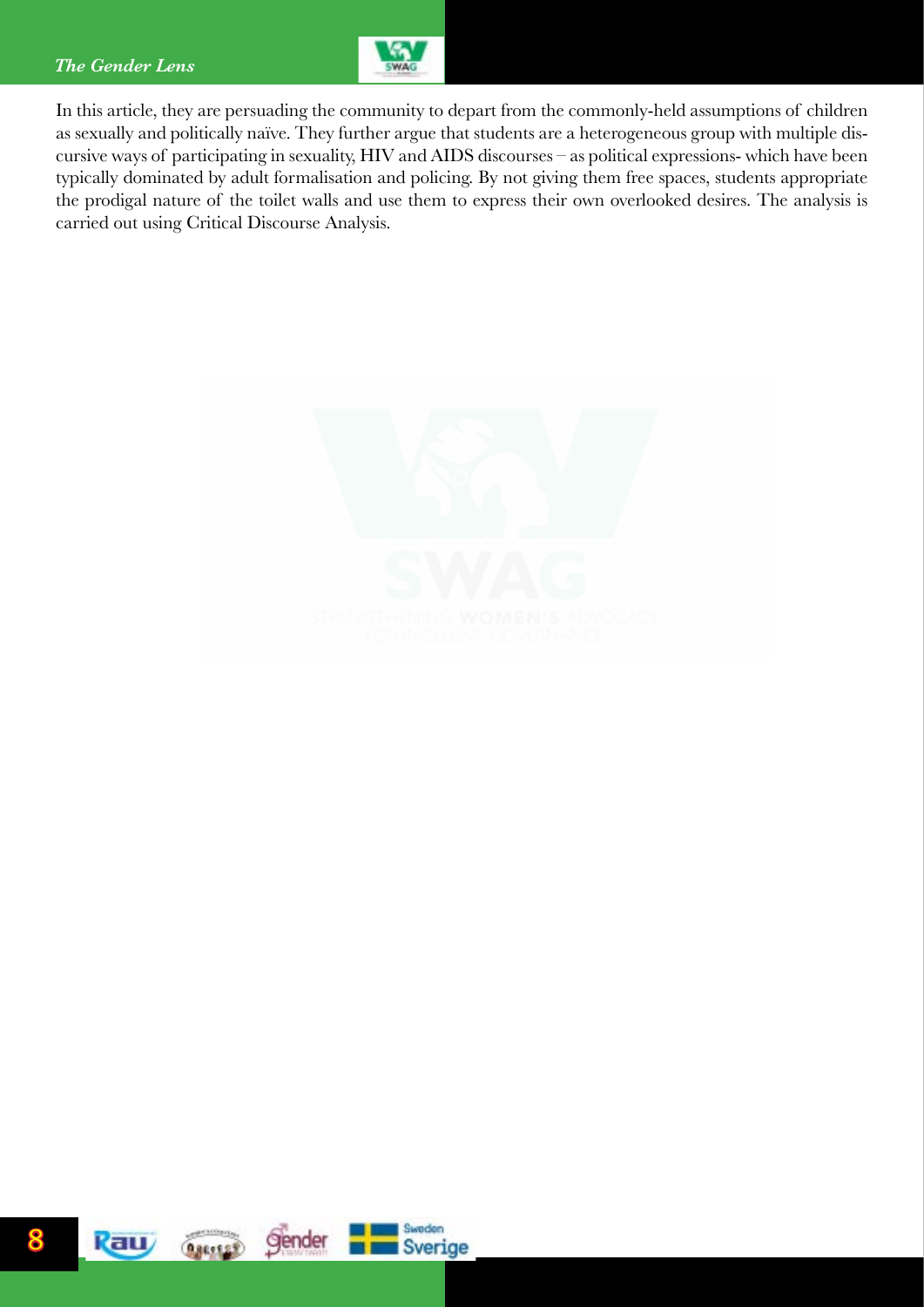

# **BIBLIOGRAPHY**

1. (SCR) 1325 (2000), 1820 (2008), 1888 (2008), 1889 (2009), 1960 (2010), 2106 (2013), 2122 (2013), 2242 (2015), 2467 (2019), and 2493 (2019)

2. UN (2015). Sustainable Development Goals, United Nations, https://www.un.org/sustainabledevelopment/gender-equality/

3. Stuart, E. and Samman, E. (2017). Defining "Leave No One Behind", ODI Briefing Note, www.odi.org

**Shastry Njeru Research and Advocacy Unit (RAU) Editor**











**Sweden** 

Sverige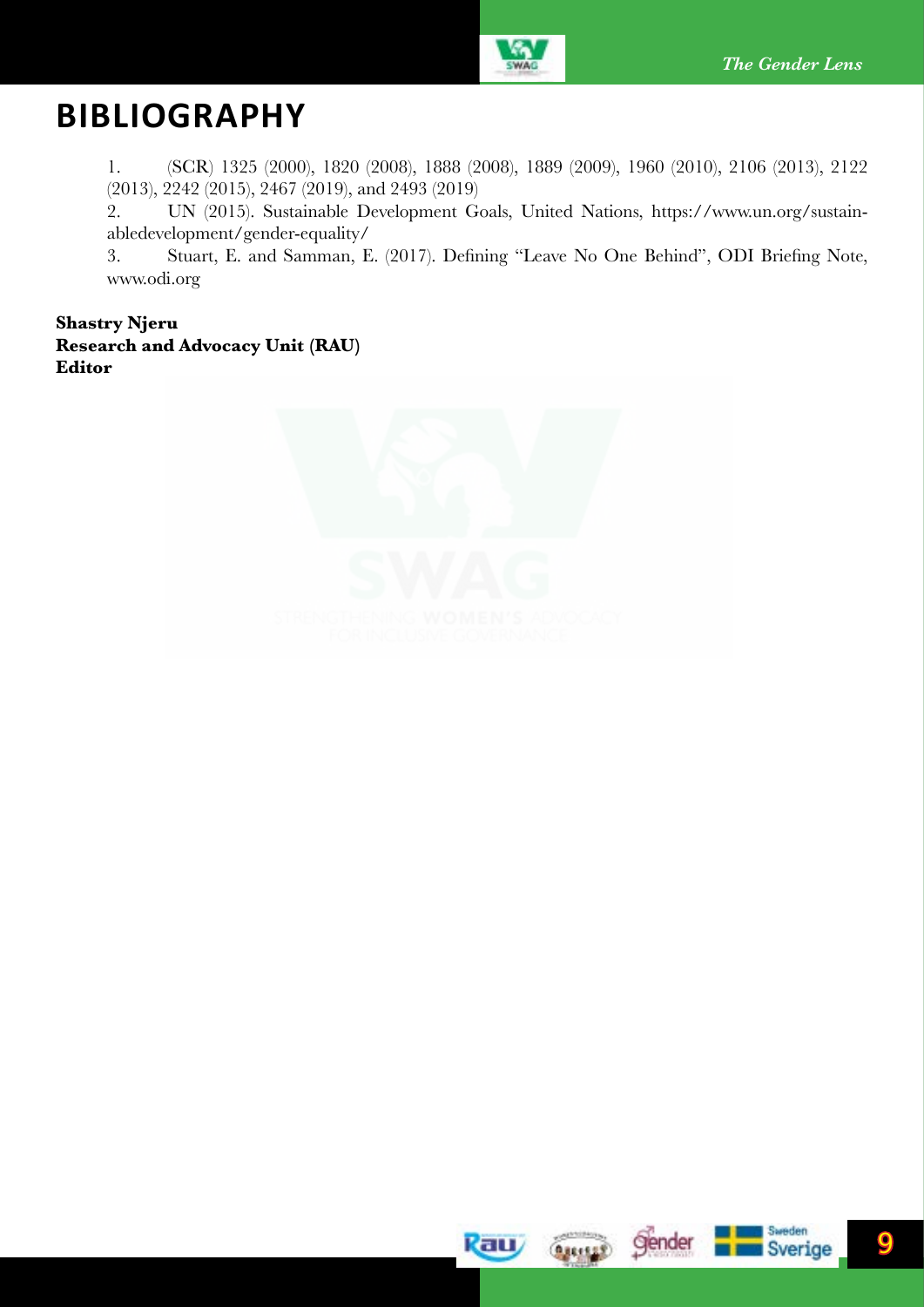

# <span id="page-9-0"></span>**SINGLE MOTHERS, GBV, VAW/VAC, AND COVID-19 IMPACTS IN ZIMBABWE**

Umali Saidi, PhD

# **Abstract**

Rural single mothers are generally ignored in research, government programmes and most societal endeavours by virtue of their identity. Discourses on women specifically dealing with Gender Based Violence (GBV), Violence Against Women (VAW)/Violence Against Children(VAC) generally recognise them within a homogenous group, that of women, as vulnerable citizens in a given polity. Although women are often enveloped in group solidarity, there is no homogeneity when it comes to the social challenges individual women face and navigate. Against this background, rural single mothers are the worst affected sub-group of women by virtue of being single women and parents living in remote parts of the country where there are severe economic challenges as compared to their urban counterparts. Single women and parents residing in urban set ups have advantages of the urban environment which offers some better economic advantages as compared to the rural with limited economic activities. Further, within the context of the Covid-19 pandemic, rural single mothers have not been spared the effects of the pandemic. More so, government inspired Covid-19 prevention strategies have worsened the socio-economic, and health challenges of the majority of the people. This paper, examines the lived experiences of rural single mothers, especially their exposure to GBV, VAW/VAC in the context of Covid-19 in Zimbabwe.

Key words: covid-19, rural single mothers, GBV, VAW/VAC, exposure

Gender

# **Introduction**

Zimbabwe, like most developing countries, is currently facing widespread instabilities which have caused insurmountable economic and social challenges. These challenges have exposed women to various forms of violence. While a number of interventions have been promulgated to address these social and economic instabilities, many of them have largely failed and by extension livelihoods of many people remain distressed. With the advent of the Covid-19 pandemic livelihoods have further been exposed to human rights violations. Among vulnerable social groups facing the brunt of the challenges, most of which are violent in nature are rural single women in the country. Describing women of Papua New Guinea (PNG) Chandler (2014 p.1) says of them that they;

…endure some of the most extreme levels of violence in the world [and] continue to be attacked with impunity [in a] situation [that can be described] as a humanitarian disaster yet still does not receive the broader public attention it deserves, inside or outside …a significant obstacle to PNGs development and prosperity.

Chandler's (2014) description of women in Papua New Guinea strongly resonates with the lived experiences of rural single women in Zimbabwe. In fact, there is no better way to describe rural single mothers in Zimbabwe than what Chandler (2014) did in the above quotation. There exists a serious humanitarian disaster in the country which calls for urgent interventions, especially in the remote parts of the country. In these areas, women encounter untold violence of various forms, Gender Based Violence (GBV), Violence Against Women (VAW)/Violence Against Children (VAC) included. The United Nations Women Africa, (2015) noted that

Sverige

Zimbabwean women and girls experience high levels of domestic violence at the interpersonal level and deprivation of protection from social discriminatory practices that impact negatively on them. Zimbabwe has one of the highest rates of child marriage in the world with up to 50% of young girls under the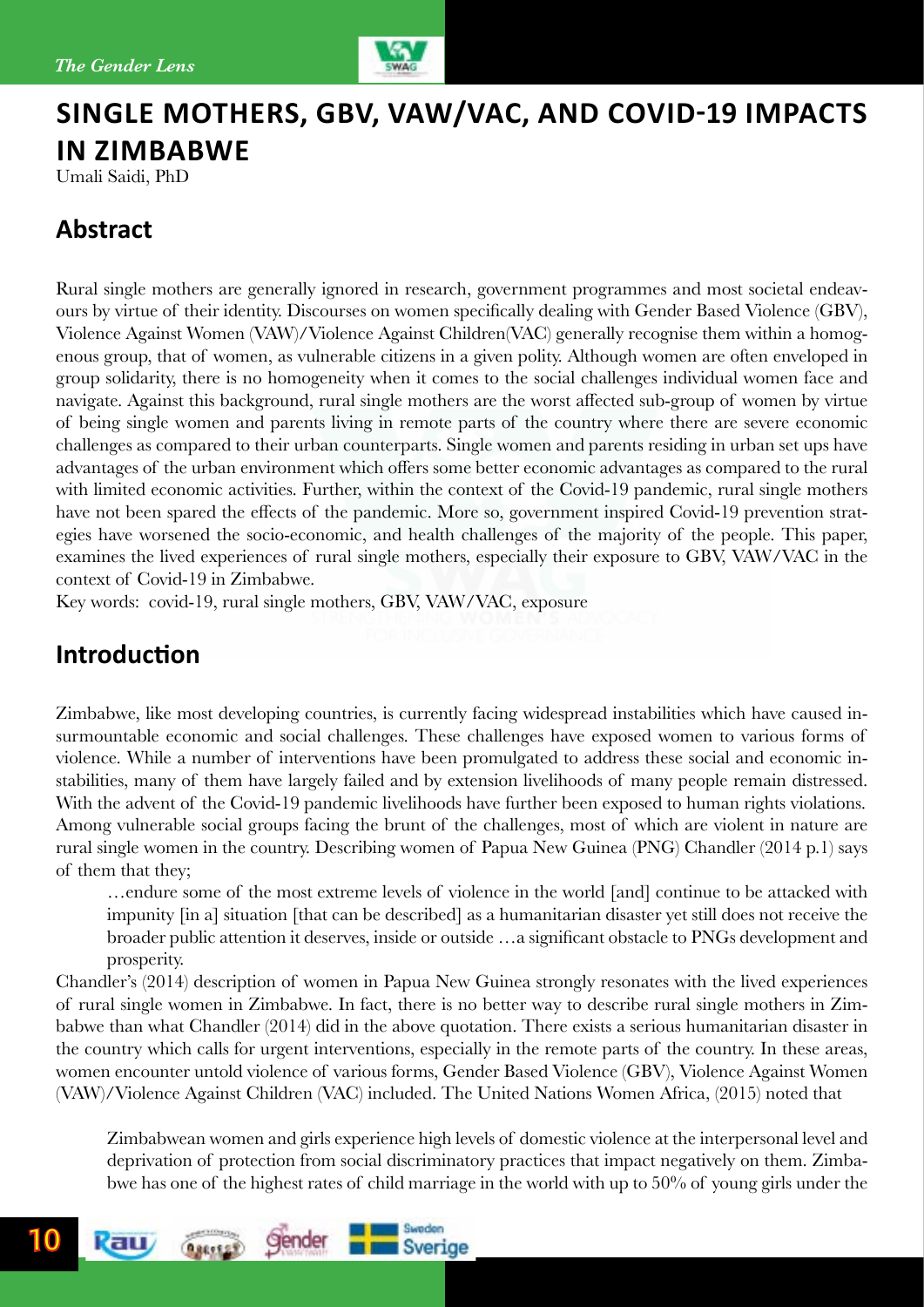age of consent in rural areas with the lowest being 10% in Bulawayo (an urban area). This is a criminal offense as Zimbabwe's age of legislated standards are clear on the matter, however the practice within traditional/customary settings and due to economically poor homes and communities make this a huge gendered social challenge.

While the above painted a gloomy picture on the condition of women five years ago, in 2020 reports continue to show a disconsolate reality for women largely because of the Covid-19 pandemic. Mlevu (2020) reported that research carried out by UNFPA and its partners at the end of April 2020 shows that domestic violence cases were anticipated to increase by 20% between May and July 2020. As such

Since national lockdown started in March 2020, over 2000 cases of Gender Based Violence (GBV) have been recorded across the country by various women's organisations. Before the lockdown, GBV cases ranged between 200 and 500 cases per month. However, between 19 April and the 1st of May 2020, police in Bikita recorded 72 GBV cases from wards 5,11,19,22, 24 and 30 of Bikita West constituency. Key factors driving the GBV incidences in the said wards include financial mismanagement among couples and arguments among married couples over conjugal rights. However, in most instances, given the fact that the courts are closed due to Covid-19 lockdown, police officers encourage couples in dispute to consider resolving their matters amicably (Mlevu, 2020).

Although Mlevu (2020) reports on married rural women and GBV during the Covid-19 lockdown, one can imagine what the picture is like for single rural women in the same areas in the face of GBV, VAC/VAW. Media reports have also documented some cases of the GBV, VAW/VAC, especially those that have found their way to the courts. The recent gruesome VAC is exemplified by the murder of a seven year old rural Murehwa district (Zimbabwe) boy (Maphosa, 2020), allegedly by a herder is a case in point. Emmerson Mnangagwa, The President, condemned the heinous act wherein the media reported that,

President Mnangagwa yesterday condemned the killing of children for ritual purposes, saying the Government was concerned with all forms of threats and abuse to children and vowed to end violence against them (Ziwira & Mapupu, 2020).

In light of the foregoing, the main question that comes to the fore is, how will GBV, VAW/VAC be mitigated sustainably in the country? Violent forms of GBV, VAC/VAW, some, if not most of which are never reported to law enforcement agents, are complex to arrest. GBV, VAW/VAC are not a crisis requiring deployment of security agents or the judiciary alone to solve. Law enforcement agents and the judiciary become involved when GBV, VAW/VAC practices are brought to their attention by victims or concerned members of the community. GBV, VAW/VAC, though occurring independently or in some cases jointly, are attitudes and behaviors which primarily require behavioral change. Therefore, exposure of violence against vulnerable groups in society is crucial in order to craft policies and interventions designed to stop GBV, VAW/VAC.

The understudied group of single mothers' (McGuigan, 2020 p.438), deserves critical attention in order to give agency to rural single mothers some of whom are teenagers and/or adolescent. In the face of the Covid-19 pandemic cases of GBV have been skyrocketing in the country. Mlevu, (2020) attest to this fact while Mutongwiza (2020) calls the increase in GBV 'a pandemic within a pandemic'; Chadambuka and Warria (2020 p.2) report that the rate of intimate partner violence (IPV) in rural Zimbabwe is pegged at 69% 'with its array of negative effects affecting the welfare of women and children.'

Research shows that single mothers are understudied in Zimbabwe. For instance, Agunbiade, (2014 p.24) declared that 'motherhood in many sub-Saharan African countries has remained daunting' and that 'lack of social policies aimed at empowering adolescent mothers have compromised their social position in a number of developing countries.' While Agunbiade, (2014) uses the Yoruba community in Nigeria as the case, there are similarities that can be observed when one compares the Nigerian case with the realities of single women in rural Zimbabwe.



11

Sverige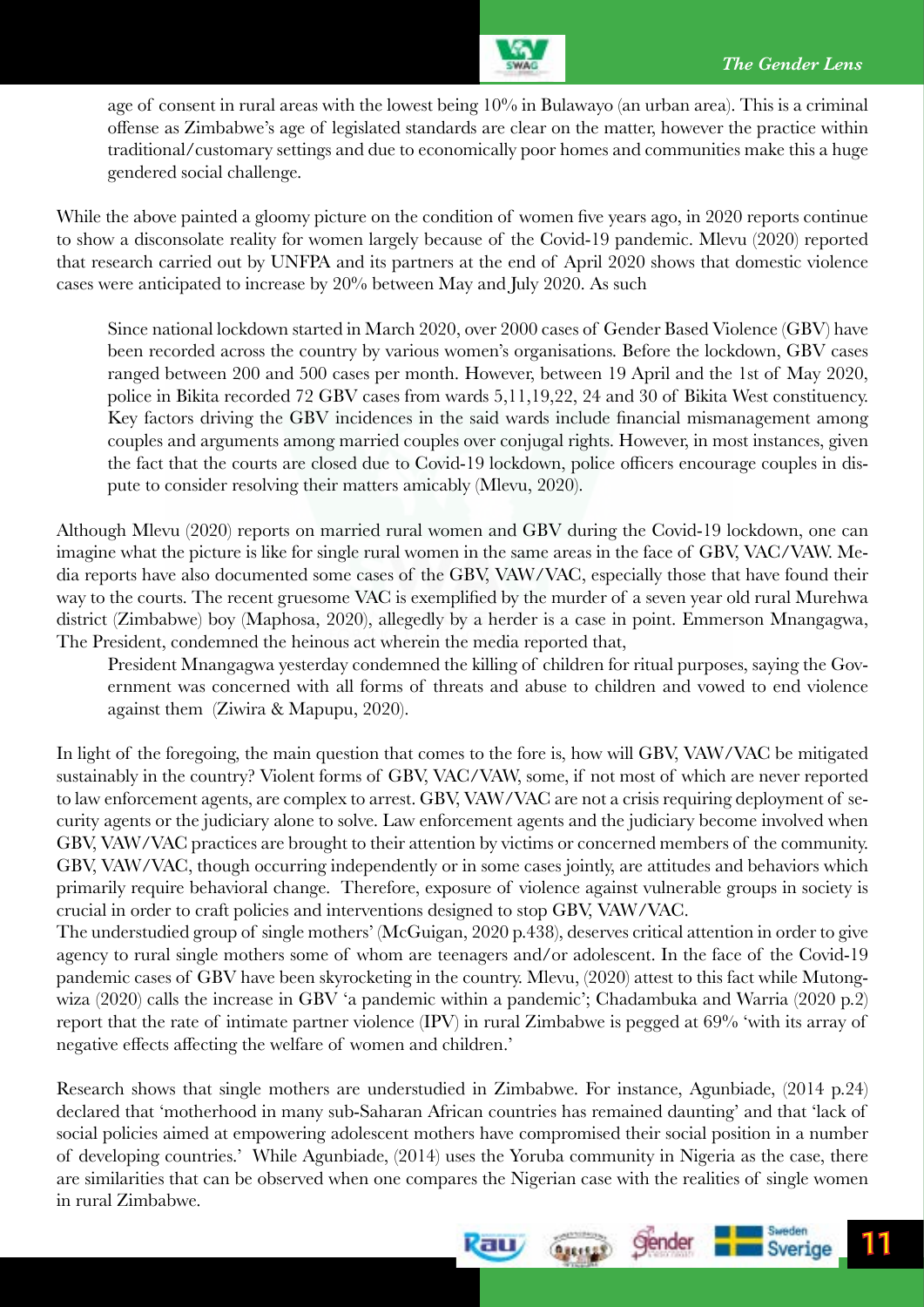### <span id="page-11-0"></span>*The Gender Lens*



Women in Zimbabwe are also under the control of cultural formulations, one being the oppressive patriarchal system. Chadambuka and Warria (2020) observe that high rates of GBV in Zimbabwe and Africa in general are due to the influence of patriarchal norms that condone the subordination of women. As such, single rural women struggle to 'obtain help, and those who seek help reported being negated or treated in an unsupportive way (Chadambuka & Warria, 2020 p.2).

In spite of socio-economic backgrounds, women are largely still connected to power differentials based on sex and gender. A study by Visaria (2008) reveals that violence against married women in India was mainly perpetrated by their husbands. In fact, the study showed that 35-75% of Indian women face verbal, physical or sexual violence from either their husbands or men known to them. Parallels can be drawn with realities and experiences of rural women in Zimbabwe (Chadambuka & Warria, 2020), yet there is hardly any study to the knowledge of researchers to date, exploring statistical dynamics pertaining to Zimbabwean women's experiences and exposure to verbal, physical or sexual violence perpetrated by their partners or man known to them.

Generally though, existing studies such as Chadambuka and Warria, (2020) offer sweeping and generic stand points on GBV. In this study therefore, we specifically explore rural single mothers noting various forms of violence they face in their everyday lives. The aim is not to merely explore or document but to also suggest innovative solutions that empower rural single mother victims first with knowledge about GBV affecting them specifically. Secondly, to accord them with mechanisms of reporting forms of GBV, protecting themselves as well as seeking further assistance within their communities in cases where the violence might have taken place. The idea is in line with the call Paz, Muller, Boudet, and Gaddis, (2020 p.2) make that any GBV research or programming must ultimately come up with 'Innovative solutions to provide reporting mechanisms for women victims and to accommodate them and their children' to which social awareness is very key.

While the challenge with GBV is not in any way new to women, especially rural single mothers, reports show that it has worsened since the onset of the pandemic (Mlevu, 2020). Interestingly, three phased periods are now observable within the grand matrix of the Covid-19. There is the pre-Covid-19 pandemic period (the onset), during the covid-19 pandemic period (the vortex) and the anticipated post-covid-19 pandemic period (the volatile new normal). Inspired by the need to develop a nuanced understanding of these three phases to GBV against rural single mothers, this article exposes features of violence against women (VAW) and violence against children (VAC) in a bid to promote sustainable solutions to these problems in Zimbabwe.

## **Methodology**

12

rau

This study utilised the qualitative content analysis approach (Hsieh & Shannon, 2005) described as a naturalistic, interpretative approach, concerned with exploring phenomena from the interior (Flick, 2009 in Ritchie et al., 2014). Qualitative content analysis is one of the numerous research methods used to analyse qualitative data (Elo et al., 2014) and in this study it was used to obtain GBV, VAW/VAC data for analysis. Hsieh and Shannon (2005 p.1278) submit that

Research using qualitative content analysis focuses on the characteristics of language as communication with attention to the content or contextual meaning of the text…Text data might be in verbal, print, or electronic form and might have been obtained from narrative responses, open-ended survey questions, interviews, focus groups, observations, or print media such as articles, books, or manuals…The goal of content analysis is "to provide knowledge and understanding of the phenomenon under study".

More broadly, however, qualitative content analysis was chosen in the context in which GBV, VAW/VAC data from reports, electronic and print media was 'reduced to concepts that describe the research phenomenon' (Elo et al., 2014 p.1). In this case the research phenomena were instances of GBV, VAW/VAC practices exert-

Sverige

Gender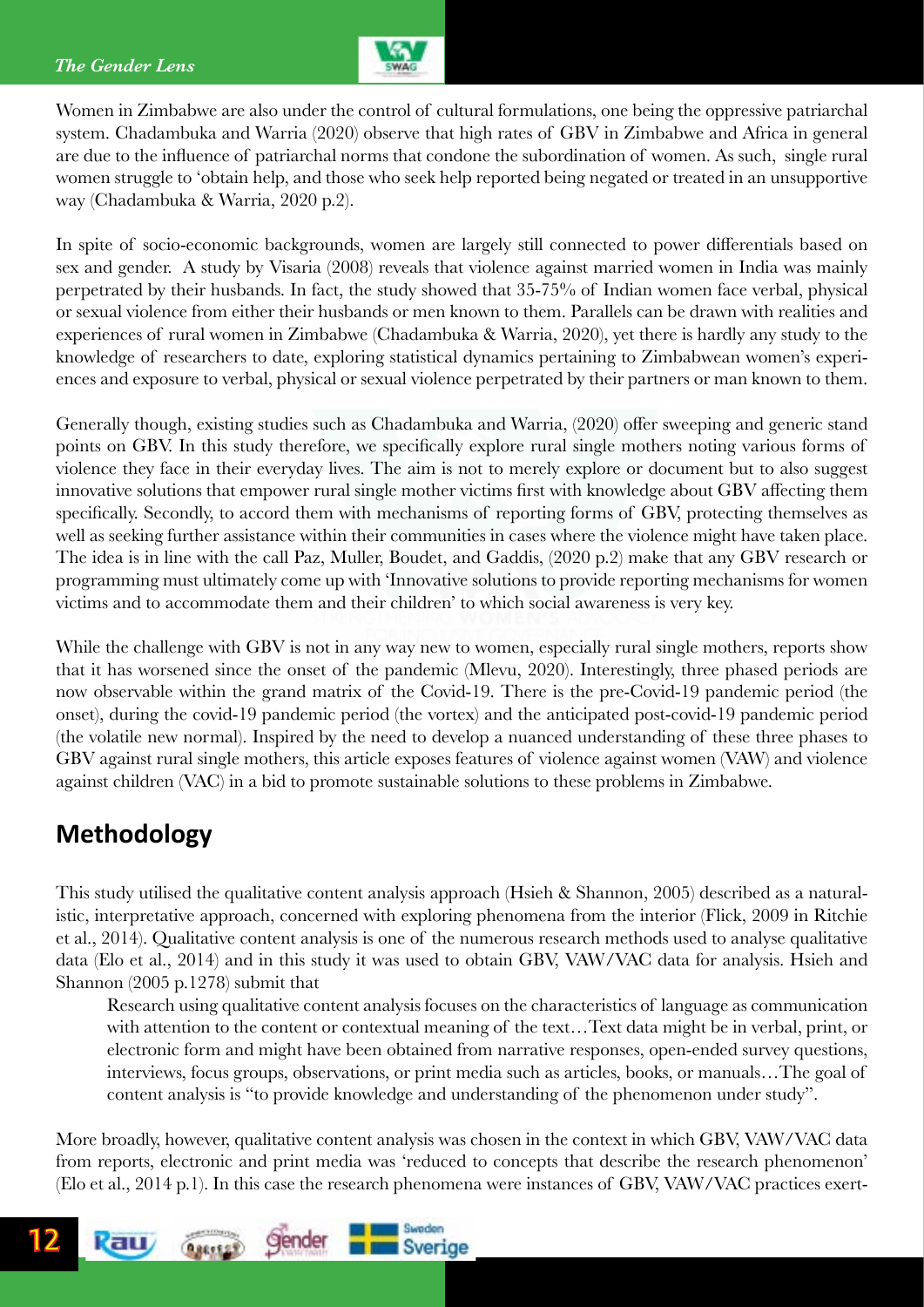<span id="page-12-0"></span>ed on rural women. The exercise was done informed by the notion that 'some aspects of the process…readily described, but…also partially depends on the researchers' insights or intuitive action'(Elo et al., 2014 p.1).

# **Making of a rural single mother**

While Zimbabwe continues to grapple with political, economic and public health challenges, there have been attempts to devise some solutions to arrest the problems. However, in this quest for solutions, rural single women have largely been excluded in the process. Worse still, these women are generally exposed to political and gender-based violence. Further, they are not even cushioned from the economic violence exerted on them. Exclusion from mainstream public health interventions, exposure to various forms of violence and side-lined from economic cushioning expose single rural mothers to physical violence as well as psycho-social anxieties.

At the height of the Covid-19 pandemic, the UNICEF Social Policy Programme Division (2020 p.2) identified seven gendered risks (GRs). These include economic shocks, policies of physical distancing and isolation; exacerbation of existing vulnerabilities and risk; child marriages, high male mortality, different gendered needs rate as well as longer-term and gendered impacts. Of the seven GRs, economic shock stands out among the other six as impacting hardest on the poorest in a context where women and children are disproportionately affected by poverty. Aspects of economics guarantee social protection or they expose people to 'poverty and vulnerability across the life cycle' (International Labour Organization, 2017 p.xxix). In fact, women and children are also less or poorly covered by social protection systems (UNICEF Social Policy Programme Division, 2020; International Labour Organization, 2017).

Given that most of African societies are patriarchal in nature, men are thus generally taken as heads of their families. In such cases, women largely depend on their husbands for survival and income. Hence, in cases of a husband's death, women and children become exposed to a myriad of socio-economic challenges. Vulnerability and violation of women upon the death of their husbands, it aptly articulated in the television film-drama named 'Neria'. In this film, the husband dies in a car accident leaving behind his wife and children. Relatives to the late husband quickly moved in to inherit the deceased's estate against the will of the surviving wife.

Neria's case and experience is not unique, but resonates with many widowed women in Zimbabwe and Africa more broadly. Mlevu (2020) observed that the Covid-19 pandemic would claim more male than female as such contributing in the making of widowed women are left vulnerable and face various forms of violence from the society at large. Although the government and non-governmental organisations try to establish interventions designed to improve single mothers' lives and livelihoods, these intervention programmes are often top-down and urban biased. Therefore, they remain least helpful to rural single mothers. For instance, Western and other international Organisations recommend designing and scaling up cash transfer programmes in affected countries. While these may be meaningful, there seem to be no visible policy backing of such intervention programmes in Zimbabwe, especially those that target rural single mothers.

The Covid-19 pandemic has further expose single mothers to economic challenges. Such challenges are particularly pressing for rural single women in Africa. In the US, Quianta et al., (2020 p.1) found that single mothers are the most vulnerable population[s] and have been negatively impacted by the Covi-19 pandemic. While some single mothers are in the labour force, they are often paid very little and the likelihood to be in poverty is also very high. In fact, in Zimbabwe, most of the rural single mothers and their children are impoverished. Moyo and Kawewe (2009) proclaimed that there had been a sharp rise in households headed by women in the global South a situation they found likely to continue in the foreseeable future. Using the 1992 Government of Zimbabwe report which indicated that in communal areas (the reserves) 40% of all rural households were headed by women. This may explain challenges in the 21st century where,



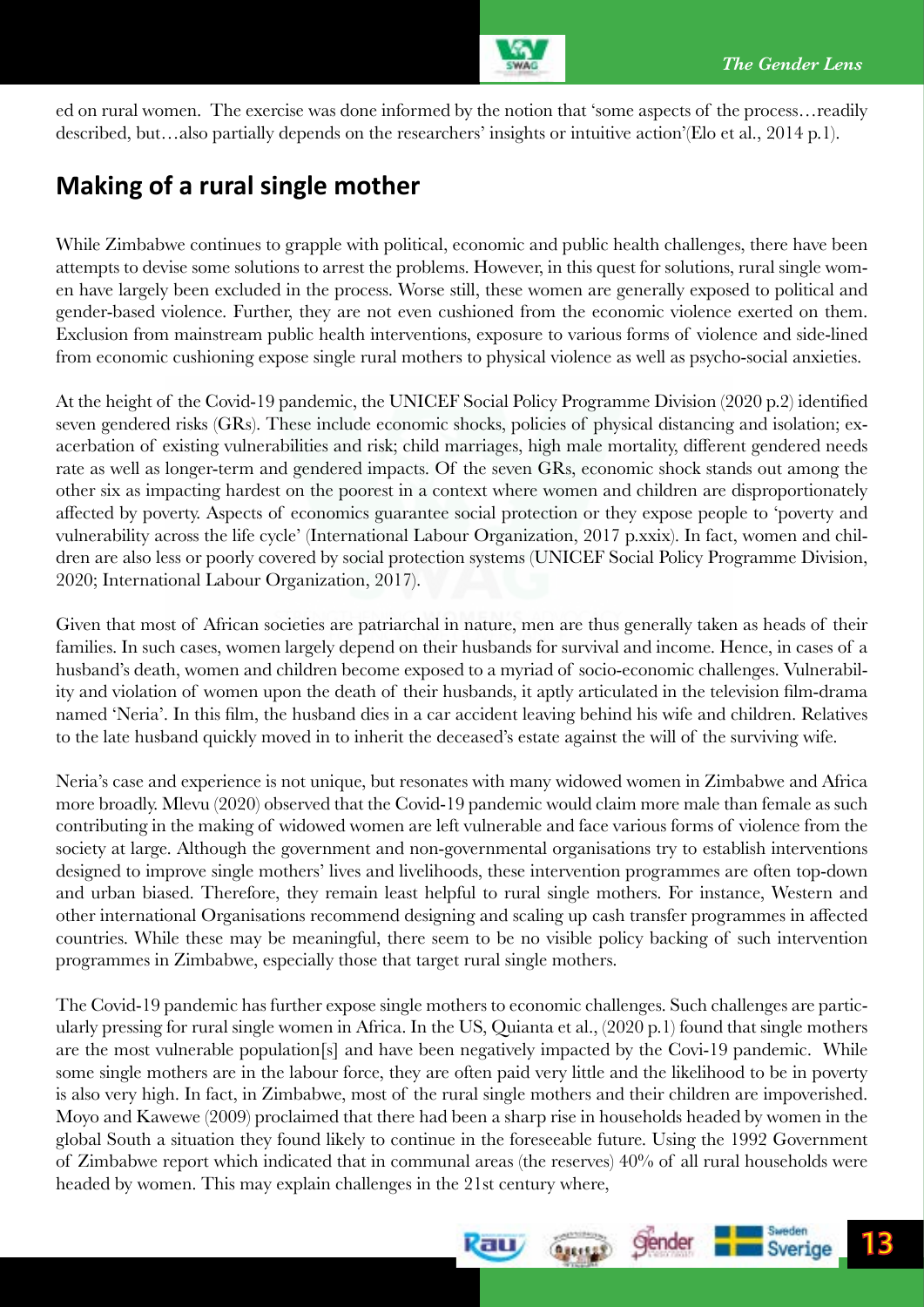rau



…rural areas continue[d] to experience high levels of poverty, and it is women and children who represent the majority of rural dwellers…In 2000, the World Bank reported that 36% of Zimbabwe's 12 million people live on less than US\$1 per day, while 64.2% live on less than US\$2 per day [and] The rise in lone-parent households in Zimbabwe is occurring within a climate of increased deprivation, which supports the feminization of poverty thesis (Moyo & Kawewe 2009 p.162).

### UNICEF Zimbabwe (2020) buttressed the above by reporting that the

…situation of women and children in Zimbabwe chronicles a story of progress, challenges, decline, and recovery for women and children. Today, poverty has a child's face in Zimbabwe. Of the 6.3 million boys and girls in the country, 4.8 million live in poverty, including 1.6 million in extreme poverty. Of the 13 million people in Zimbabwe, 48% are children. Most of them (72%, or 4.5million), live in rural areas which, on average, are the worst off in terms of health, education, nutrition, water and sanitation, access to information and other basic indicators of well-being and quality of life.

The above thus demonstrates the state and socio-economic condition of rural single women and their children in Zimbabwe –a condition that was also worsened by the Covid-19 pandemic from which not only are rural single women and their children exposed to vulnerability but to GBV, VAW/VAC as well.

It should, however, be stated that motherhood may be handled at different levels depending on context. For this study, motherhood is not one premised on 'radical womanhood' such as the one reported by Stevenson (2011) during the fight against apartheid in South Africa. While it is recognised that there are multiple discourses of womanhood and motherhood operating in the country, and that, identities locating mothers is complex as it encompasses more than their children. This study departs from considering political spaces where, sometimes, contradictory discourses and ideologies of motherhood intersect (Stevenson, 2011) especially during upheavals. In apolitical spaces, single mothers are usually caught up in a vicious cycle of gender violence which is the case with rural single mothers in Zimbabwe under study.

Mainthia et al. (2013) observed that becoming a single mother especially at an early age had a variety of negative consequences on individual women. On the other hand, Paz et al (2020) noted that covid-19 'lock-downs' or confinements exposed women, especially young girls to sexual exploitation. *The Sunday Mail (29 August 2020)*, confirmed this reality when it reported that more school-going girls had fallen pregnant during the country's lockdown period. These pregnancies are often a consequence of sexual abuse and rape of young girls. A review of 141 studies in 81 countries reported that in 2010, 30% of women (15+ years older) had experienced some form of intimate partner violence (IPV) (McGuigan, 2020). Anecdotal evidence from newspaper reports reveal that there is a sharp increase in violence against women linked to the Covid-19 confinement measures in Zimbabwe and beyond. Clearly, this is what Chadambuka and Warria (2020) describe as a pandemic within a pandemic.

Approaching GBV has tended to either be based on womanhood perspectives. For instance, Mashiri and Mawire (2013) interest was to study GBV from a womanhood perspective where the scourge of GBV is to them very serious and the greatest cause of death and incapacity among women of reproductive age. They argue that what kills women more in Zimbabwe in particular is GBV which they find as 'rooted in the historically unequal power relations between men and women' (Mashiri & Mawire, 2013 p.94). Mukanangana, Moyo, Zvoushe and Rusinga (2014) reflected on GBV's negative impact on women's reproductive health (R.H). They observed three forms of GBV, namely, physical abuse; rape and forced marriages which they found as negatively impacting on the reproductive health status of women.

Placing the Zimbabwean experiences in the global scale on GBV, Ramisetty and Muriu (2013) took a comparative study of Zimbabwe and El Salvador. Noting that women in these two societies continued to experience

Sverige

Gender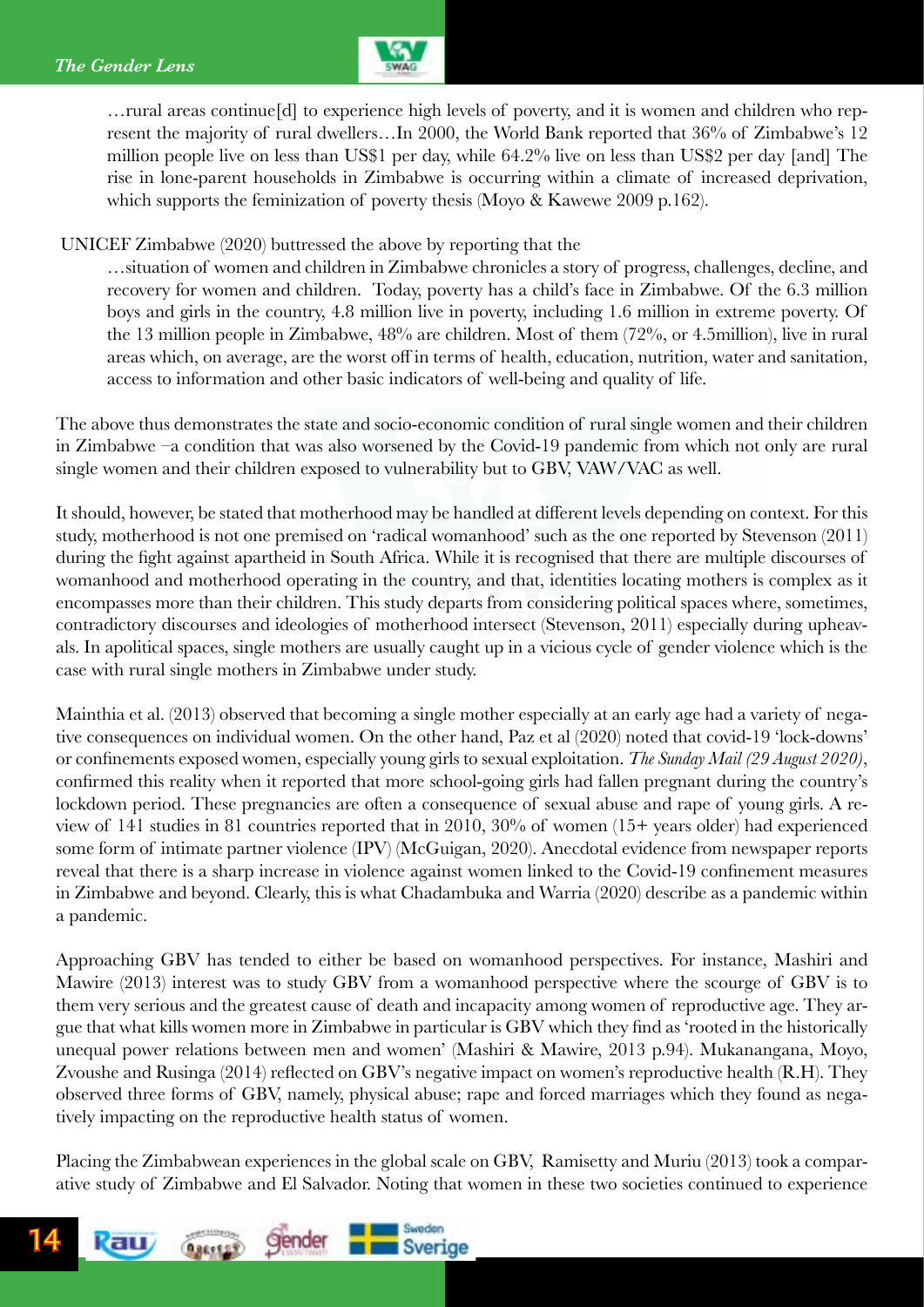Giender

high levels of gender-based violence, Ramisetty and Muriu (2013 p.489) report on 'the strategies and partnerships used by the Zimbabwe and El Salvador campaigns, including community outreach, mass mobilisation, and legislative lobbying, to achieve a positive shift in national policies and practices, to prevent gender-based violence'; with some positives noted on achievement policy and legislative change to end GBV in both countries.

While the above is reflective of the common stance or approach to GBV that does not single out variables among women in a society, there are a number of studies which specifically on rural women in the context of GBV. Notably, Teaster, Roberto and Dugar's, (2006 p.636) studied intimate partner violence experiences of aging rural women. Moyo and Kawewe (2009) explored the nature and characteristics of lone motherhood in both rural and urban Zimbabwe. For Teaster, Roberto and Dugar (2006) rural communities, geographic isolation, economic constraints, strong social and cultural pressures significantly compound VAW. The other studies are exclusively concerned with GBV issues against married women at the hands of their husbands even into old age such as Mukanangana, Moyo, Zvoushe and Rusinga (2014); Mukanangana, Gore & Muza (2015) and Wekwete et al (2014). Fidan and Bui, (2016), for instance, examined intimate partner violence (IPV). In that study, Fidan and Bui (2016), found that although effects of structural and family contexts as well as gender ideology vary with types of IPV in Zimbabwe, husbands' patriarchal behaviours were noted as significantly associated with an increased likelihood of all three types of IPV.

This could have prompted Chadambuka, (2020) to investigate copying mechanisms especially among rural women. It was reported that revealed that women's understanding of IPV in rural areas is varied and that given economic hardships evident in rural areas, deprivation of financial assistance was provided as the main form of IPV. Furthermore, Chadambuka, (2020 p.10) says that

previous victims of IPV residing in rural areas adopt various mechanisms to avoid and minimize the occurrence of IPV. Most participants could not openly challenge the abusive partners or report the incident to the police. Instead, they had to cautiously establish strategies that ensured relief from abuse and its consequences, by trying not to infuriate the perpetrator and risk further victimization. Based on the findings, women residing in rural areas reported higher rates of emotion-focused coping, which shows how social norms cannot be discounted as plausible explanations for the response of women residing in rural areas to IPV situations.

Similarly, Waterman et al., (2020), driven by the desire to develop GBV prevention using a community–research partnership in Matabeleland North, used Victoria Falls as their case region. Results showed that stakeholders' perceptions of the reasons for GBV were consistent with the empirical literature on GBV risk factors.

What is common in the above studies and efforts is general bias in up taking the womanhood perspective and not the motherhood perspective. This demonstrates how studies and efforts to address GBV generally show that single women are brought into the discourse categorised as girl children or mere young girls. Single mothers –adolescent, divorced women or (aged) widows rarely receive attention in GBV discourses. Single mothers, as a variable among women, in rural spaces are assumed to be equally, if not, violated more compared to their married counterparts; based on their gender and social standing. If this is not significantly addressed, rural single mothers will remain victims of 'lifetime violence' (Visaria, 2008 p.61) posing a grim humanitarian disaster. This should be read alongside Moyo and Kawewe's (2009 p.161) argument that

…endogenous and exogenous forces associated with failing economies and gendered public policy structures, practices, and initiatives exacerbated by HIV/AIDS and intermittent droughts have worsened national poverty with much more devastation experienced by lone mothers and their children.

kau

What Moyo and Kawewe (2009) were short of adding was the Covid-19 pandemic which however was not in force in 2009 as it only came to be a decade after their study but the fundamentals that have worsened the condition of single mothers (whom they call 'lone' mothers and their children in their study), still exist, wherein rural women tend to have an extended exposure to GBV.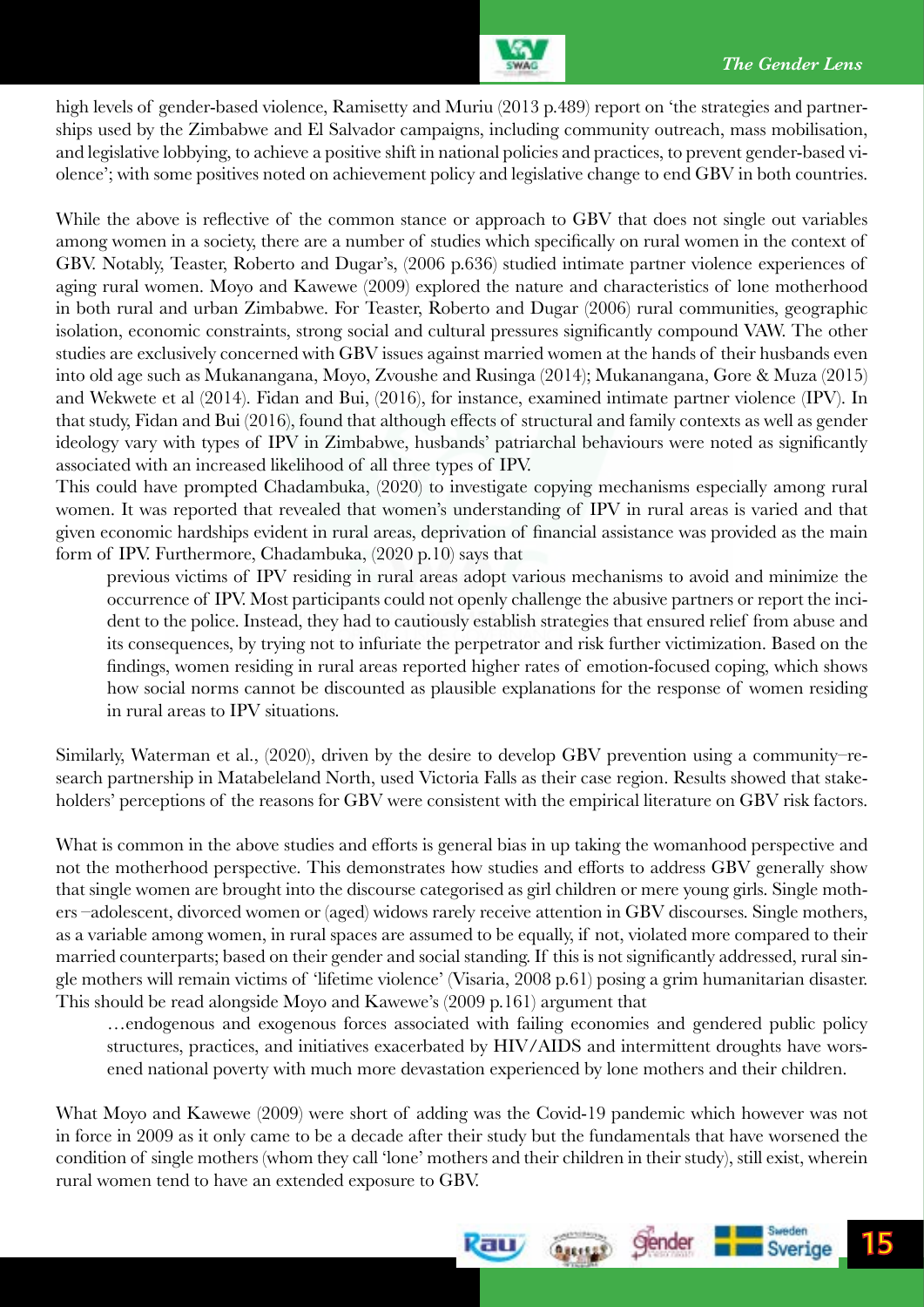#### <span id="page-15-0"></span>*The Gender Lens*



# **VAW/VAC a burden for rural single mothers**

Inclusive gender-based Covid-19 intervention programmes, policies and support systems such as those sinuated by Waterman et al., (2020) or Chadambuka (2020), cannot be formulated and implemented without first understanding the impact of the pandemic. Further, tired 'one-blanket-fits-all' models designed to alleviate, integrate, empower as well as rehabilitate victims of GBV now call for critical re-engagement as there is evidence of the prevalence of violence against women (VAW) despite existing so called alleviation or integration models.

Existing models and policies are not conscious to existing gender variables where women can be single, married, single-mothers/parents, while living in rural parts of the country. Most studies mostly address GBV issues from a womanhood perspective which ultimately causes appreciating a phenomenon that takes all women as a homogenous group yet there are or could be certain internal variables as noted above. These internal variables have either been used generically or have been completely ignored. They are the same variables that are then ignored when coming up with programmes or interventions such as is the case in Waterman et al., (2020) or in the purported successes reported by Ramisetty and Muriu (2013).

During the Covid-9 lockdown pandemic, some vulnerable groups in selected rural areas may have received assistance in terms of food and other requirements. As Khorsandi (2019) rightly noted, the country experienced drought the previous year meaning food security was already a threat by the time Covid-19 lockdown was imposed. The politics governing food aid in rural Zimbabwe is captured by Chingono (2019) who noted that there is

…insensitivity to gender …especially to the plight of young single mothers. In traditional Shona society, women are considered minors, and this means that poor single mothers living with their parents are not eligible for food aid in their own right. Rather, whether or not they receive food aid depends on the eligibility or otherwise of their guardian. In one such case, a poor single mother, her child and two orphan cousins all had to depend on the meagre pension of their great grandfather, who they live with – all pensioners (and workers) are ineligible for food aid. Poor, vulnerable and discriminated against, some of these young women end up as sex workers, thereby exposing themselves to HIV/AIDS and premature death (as happened to the young woman in this case). All this gives further momentum to the vicious circle of poverty.

The narrative above reflects the cycle, not only of poverty, as Chingono (2019) puts it, but the vicious cycle of violence perpetrated through food aid interventions designed to ease food security. Because of socio-economic insecurity, rural single mothers seek the care of their parents. Their being single or unmarried is assumed generally to mean that they do not have their own space given the patriarchal nature of the society which favours men more than women (Mashiri & Mawire, 2013). This explains why they are culturally considered minors by society because a married person is what society culturally considers an adult as such he or she is expected to have his/her space or family therefore independence.

Deprivation of food aid on the basis that society considers single mothers as minors (Chingono, 2019), exposes them to sexual violence as they resort to sex work from which they are further exposed to health challenges and even premature deaths. Deprivation of food aid on the basis of one being a single mother is thus an act of violence as well as a human rights issue.

Apart from engaging in sex work to ease their social, economic situations and deprivation from accessing resources, many rural single mothers have also developed what Muzvidziwa (1997) referred to as 'rural-urban linkages' from which urban centres are used either as a market for their horticultural produce from village gardens or a supplier of stock for resell in their villages. Thus, single mothers, in pre-covid-19 period engaged

Sverige

Gender

rau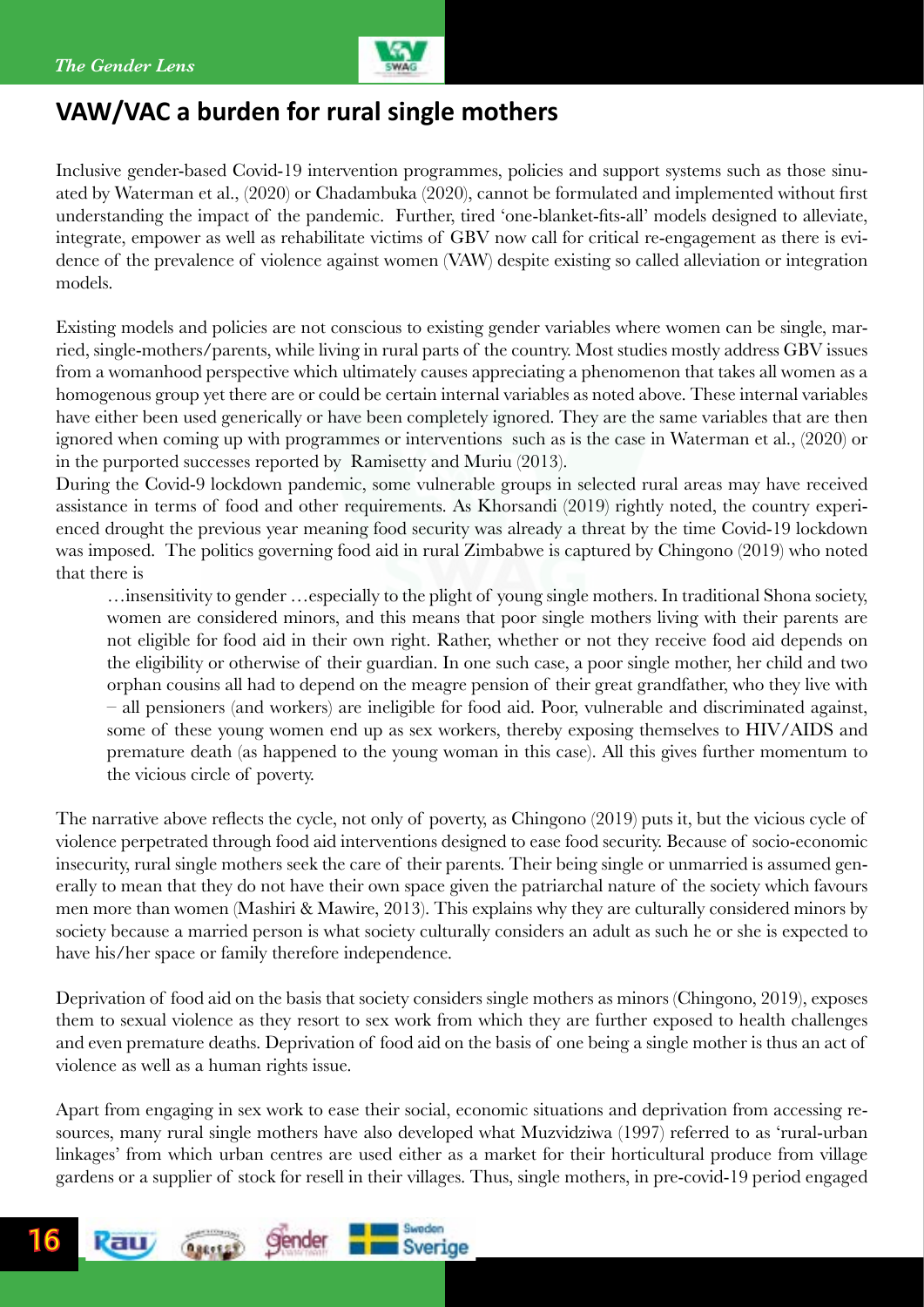in manual menial jobs, vending, cross-border trade and selling of petty wares they would have got from urban centres or neighbouring countries such as South Africa, Mozambique or Botswana. Part of the wares sold include second-hand clothes despite the ban on the same by the government as a measure to stop spread of the Covid-19 virus.

One notices a complex give-and-take relationship (Muzvidziwa, 2001), from which female heads of household in rural areas used, to balance their relationship with urban centres. Sadly, due to Covid-19 stay-in policies, movements were restricted either between the countryside and towns/cities or cross boarder activities exerting an imminent economic burden to those involved in such activities. Although vending is widespread, as it is not restricted to single mothers or women alone, abrupt announcement of the lockdown, as noted above, gave vendors in general little time to organise their savings and stock up on food (Gukurume & Oosterom, 2020). In other words, it created economic shocks (UNICEF Social Policy Programme & Division, 2020). In some cases, imminent ban on selling of certain goods such as second-hand clothes left vendors without supplies and with restricted movement they could not get to markets thus leaving them with no income. Although unavoidable under the circumstances, Covid-19 restrictions became 'an attack on poor people's livelihoods and economic rights' (Gukurume & Oosterom, 2020). The United Nations [Zimbabwe] (2020a) noted that women reported an increased burden in taking care of children, performing household chores among other routine duties they have at household and community level. As such, young female-headed households became particularly vulnerable to shocks and stresses, as their mobility as well as livelihood options came to be limited to caring for younger siblings in the home.

Further, Covid-19 lockdown confined people in their domestic spaces and this meant that rural single mothers, most of whom had lost their income one way or the other, had to find ways to get food and other provisions. While food aid programmes excluded them from benefiting thereby vulnerability exposing them to various forms of violence, mostly sexual by other members from the community, Scoones (2020) provides a glimpse of other experiences rural farmers during Covid-19 lockdown in Zimbabwe faced. Scoones (2020) submits that constrained movements impacted on rural farmers in that they were restricted from getting crops to the markets as doing so required public transport which at the time had been grounded. Horticultural produce such as cabbage and tomatoes were rotting in farms forcing some to resort to vegetable-drying creating ''*mufushwa*' in large quantities' (Scoones, 2020) while income from markets such as boarding schools, restaurants and other centres could not be realised as they had closed down.

It should be noted that 56% of communal farmers in Zimbabwe are rural women (United Nations [Zimbabwe], 2020a). From a projected population of 16.2 million, 52% of whom are female and 67% living in rural areas (United Nations [Zimbabwe], 2020b). This alone makes one assume the condition of rural single mothers against the above statistical realities. Ranscombe (2020) also observed that as the official lockdown dates came to pass, a considerable number of city dwellers flooded out of cities or urban centres returning to their traditional homes in the countryside. The remote areas were probably chosen for their sparse densely-populated both in terms of immediate spaces as well as the community at large. But the increase in population as most people returned to rural areas exposed single rural mothers to various forms of abuse such as sexual exploitation, molestation and other various forms of abuse by the returnee urban migrants. Scoones (2020) noted that, generally, because people cannot go out due to restrictions

…tensions rise. Some are consuming illegal brews – including spirits made at home. This can be dangerous, just like we are seeing increased drug use among the youth. Normal life is disrupted.

These conditions of having people confined or sudden disruption to life became fertile ground for GBV. The United Nations [Zimbabwe], (2020b p.15) predicted at the onset of the Covid-19 pandemic that

Women and girls are also more likely to suffer from sexual and gender-based violence during crises like the current pandemic, especially during periods of lockdown and restricted movement. Additionally,



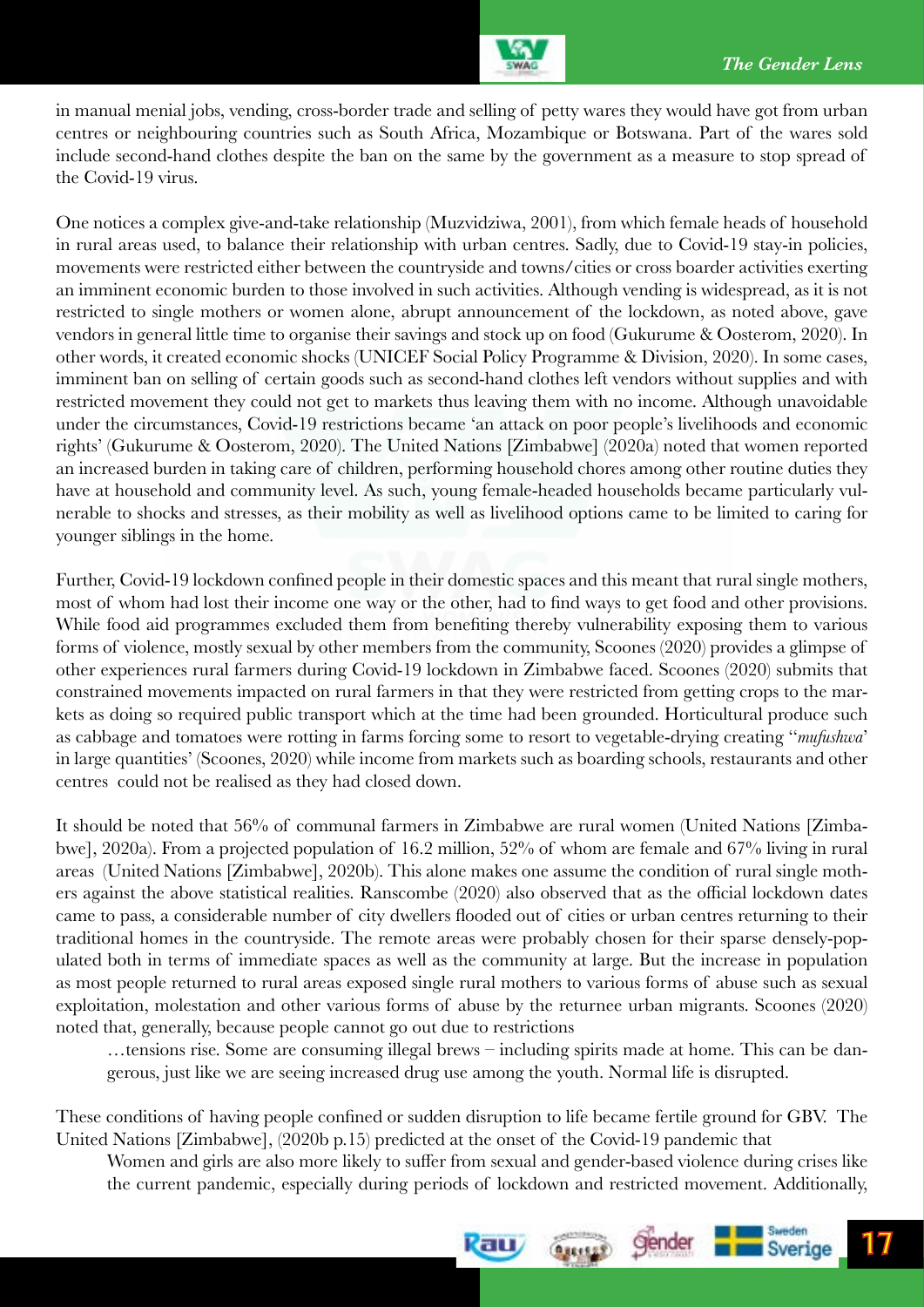

<span id="page-17-0"></span>women's and especially adolescent girls' reproductive rights are likely to remain unmet as the government re- prioritizes expenditures, including health sector expenditures, towards the fight against the pandemic. In addition, the resultant economic stress on families due to the pandemic is likely to give rise to negative coping mechanisms. The anticipated economic fallout of COVID-19 could result in more child or early marriages, transactional sex, child labour and gender-based violence as a coping strategy to financial and food insecurity.

And true to the above, Msasa, an agency that runs toll free GBV help lines, reported that there had been a 100% increase in calls related to domestic abuse since the start of lockdown (Naughton, 2020). This could also have been worsened by the assumed urban-rural sudden movement as urbanites returned to their rural homes hopefully as a preventative measure to contract the virus based on spatial aspects since the remote areas generally are spaced. But the sudden population influx in rural set-ups had its own challenges to rural dwellers.

A documentary relaying prison experiences at Chikurubi Maximum Prison aired on the national television, ZBC TV, sometime in 2019 revealed a male rapist prisoner narrating how he got incarcerated. In the narration, he reveals that his brother during one festive season returned home for the holidays from his South Africa base. In the village was one teen woman who was a staunch Johanne Masowe church congregate. The prisoner and his brother relayed that the two hatched a plan and hid behind bushes where the teen lady used to undertake her prayers and spoke to her the way biblical angels spoke to God's chosen ones. The plan re-laid information that convinced the teen girl to return at the same place in the evening alone, to which she did, following all clandestine instructions meant to cheat her into surrendering herself sexually. The vulnerable lady was made to lie down and was raped thinking the angel of God had been instructed to have an intimate relationship with her. She fell pregnant as a result and it was after the birth of a 'fatherless' child did the rapist return to the village and confessed to her what had transpired from which a report to the police was made leading to his arrest and eventual imprisonment.

The narrative above reveals a clear instance of sexual violence or VAW enacted by male members of the society who used religious manipulation or 'quasi-mystical force' of religion to sexually abuse devotees by wearing away any meaningful consent to sexual activity. Chireshe (2015 p.381), studying Christian women's experiences of domestic violence in Zimbabwe, noted that the concept of violence relates to a wide range of 'coercive behaviours aimed at controlling a victim and includes physical, sexual, emotional, and economic abuse.' The narrative is thus a clear instance of coercive behavior by men who sort to control their victim by sexually abusing her and sadly it was done to a single rural Christian woman. However, religious beliefs and indoctrination in the above case also played a part in exposing single rural women to GBV. It thus reflects that a combination of a myriad issues, in this case manipulation, religious beliefs and indoctrination fuel GBV.

Most rural areas in Zimbabwe have no piped water and villagers rely on rivers or dams for water. Further, given the patriarchal strict division of social roles, even in set-ups where single mothers live in extended families with male siblings most domestic chores remain bestowed on women such as household gardening. Because of water challenges, household gardens are usually located at the banks of rivers and dams exposing women, especially rural single mothers who do not have male figures to assist in some respect. During the vortex period of Covid-19 in Zimbabwe, Naughton (2020) explained the burden bestowed on women in general in having to look after their families in the rural areas. Mupesa (2020) provides sad realities as exemplified in a case in which an 18 years old woman was attacked and killed together with her 11 month baby strapped on her back, by a crocodile whilst fetching water for watering her garden in rural Mhangura. The report reveals that the woman was alone, save with her baby strapped at her back, and no villager was nearby to assist. Thus, 'She was dragged into the dam where both she and the baby drowned' (Mupesa, 2020).

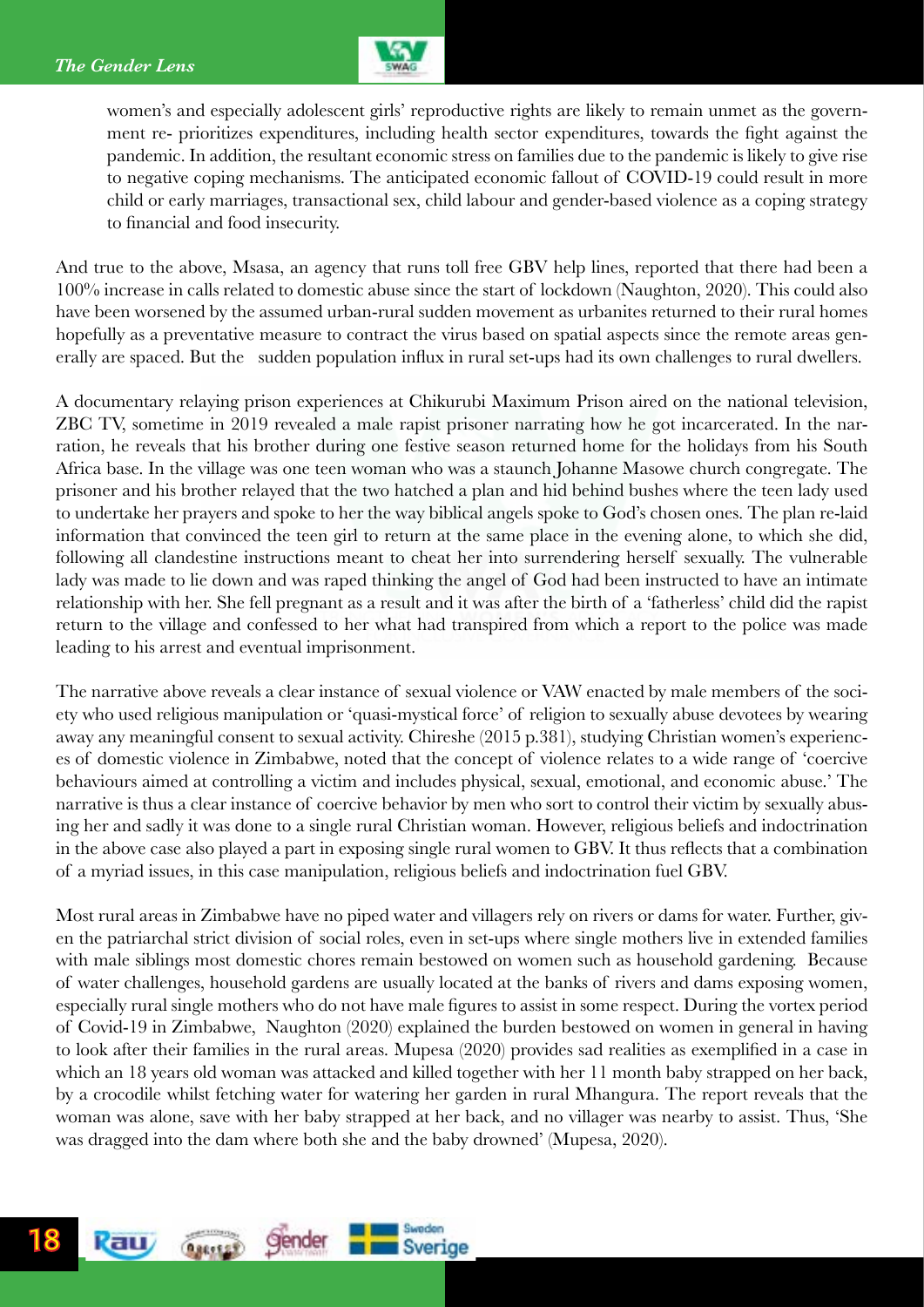Sverige

# **Commenting on the incident, Mlevu (2020) says**

The woman died while fending for her family, a role that has been systematically assigned to women by capitalism which exploits cheap labour of men in the mines and plantations across the country. This week another woman made headlines for bravely pursuing a crocodile into the river to rescue her child who had been snatched by the reptile whilst she was fishing. These stories flag up the hazardous nature of women's unpaid and unrecognized labour in Zimbabwe and the region which continues despite the national lockdown announced by the government.

What is clear from the above is that rural single mothers are pushed to the deeper ends where their security is at risk not only against their male counterparts or other members of the society, but they are also at risk of carnivores that populate the various spaces where they risk their arms and limb to fend for themselves and their children. In the two cases, it is clear that society members, especially men, are nowhere to be found to assist or offer some degree of protection when rural single women's security is threatened.

Rural areas in Zimbabwe are also generally agro-based spaces where people's livelihoods are commonly sustained by either growing of crops or rearing of livestock or both (Naughton, 2020). Chidakwa, Mabhena, Mucherera, Chikuni and Mudavanhu, (2020) describe rural livelihoods an agro-based. Because agriculture relies heavily on climate change, any challenges to climatic conditions presents a considerable threat to human security '…with women likely to be the most affected group' (Chidakwa et al., 2020 p.261) because as noted above, the majority of these women

…reside in rural areas and rely heavily on agriculture. Rural women depend heavily on agriculture and natural resources and they are the backbone of sustainable livelihoods that provide food security for their families and communities (Chidakwa et al., 2020 p.261).

Therefore, reading the above in the context of Covid-19 pandemic, one reads that reliance of women on natural resources for food, income, energy, and their combined disadvantaged position in a patriarchal society, increases their vulnerability to covid-19 pandemic as well as existing climate-change-induced distress. In other words, the prevailing public health crisis affects their health, safety and security. Rural single mothers' families are found to be in distress, especially in already vulnerable rural communities such as in Chivi, Bikita, Buhera, among others, considered perennial drought-stricken areas. Recurrent El Nino and La Nina induced droughts are reported to have weakened rural women's capacity to grow food and keep livestock (Chidakwa et al., 2020). What makes women more vulnerable is the fact that some are sexually exploited as they seek other for instance food rations during say food distribution exercises or are forced to engage in risk practices such as prostitution for food. In other words, they are left at the mercy of those with power over food distribution. Mlevu (2020) rightly notes that

Government and humanitarian NGOs interventions in these disaster situations have often added to the misery of women through sexual exploitation in exchange for food and favours.

Further, the Zimbabwe's Civil Protection Act (*Ch 10:06*) of 1989, which is usually used in a state of disaster,

…does not offer women protection from abuse in the course of being rescued. It does not have grievance reporting mechanisms in case people's rights are violated by those distributing humanitarian aid (Mlevu, 2020)

This is what was witnessed in the Tugwi-Mukosi (Masvingo) induced displacements where most victims were single rural women who lost access to land and livestock and were temporarily housed in Chigwizi Camp in Naunetsi Ranch in the Mwenezi area. There were reports of sexual abuse of single mothers by humanitarian officials and security personnel in the camp in exchange for favors as well as food (Saidi, Mashingaidze & Mwandayi, 2020). Some single rural women lost their children or were maimed themselves by scorpions as the area was reported to have been heavily infested by very poisonous scorpions.

Closely linked to the foregoing has been rural single mothers' violent experiences at the hands of machete-wielding male gangs (*MaShurugwi*) in the pre-covid-19 and during the lockdown periods. These machete welding

Kau

Clender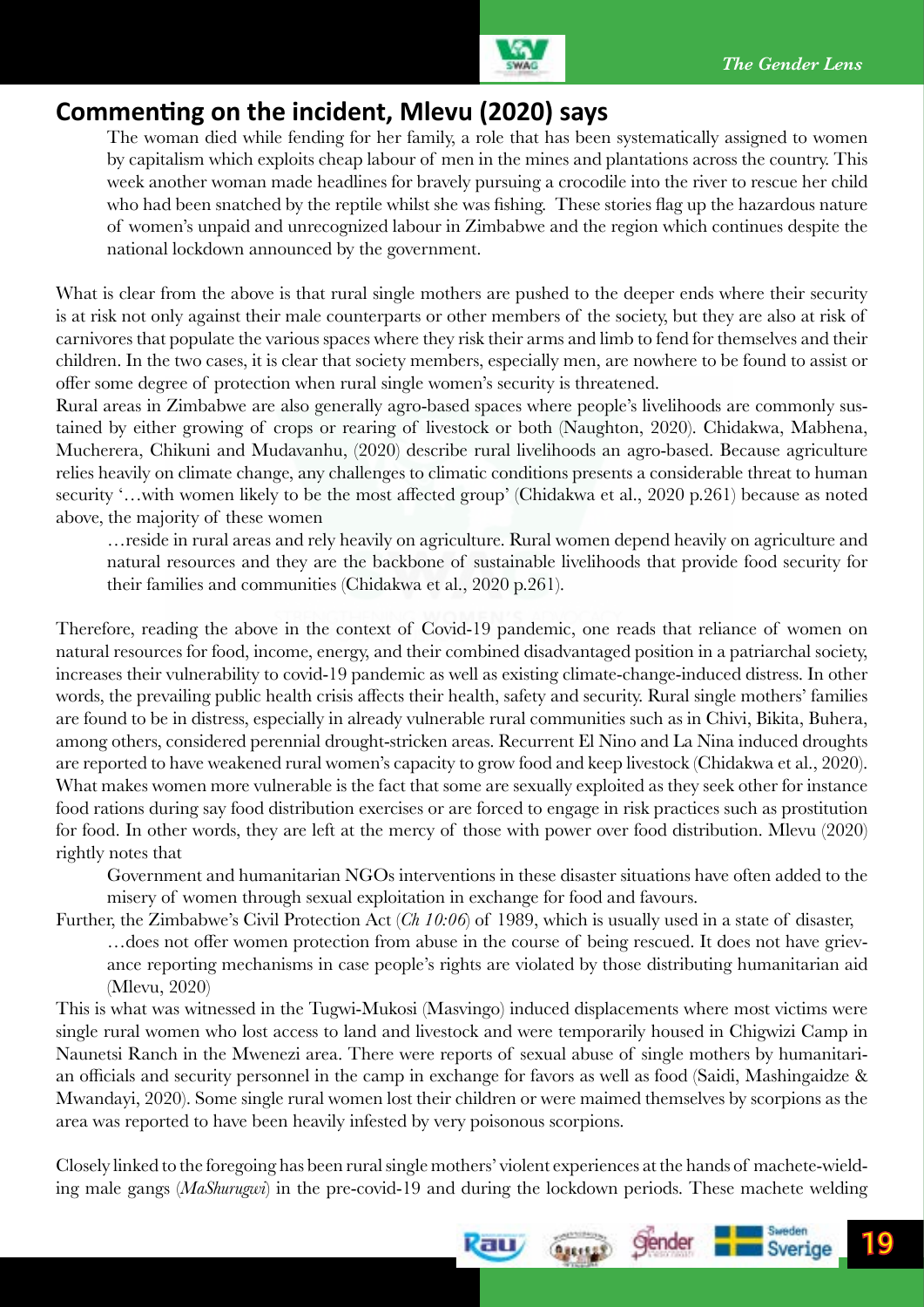### <span id="page-19-0"></span>*The Gender Lens*



gangs, (*MaShurugwi*), went around, mostly in remote parts of the country terrorising vulnerable members of the society, rural single mothers and their children included. In Ameva farm (Chegutu), Nkomo (2020) reported of a woman aged 80 years old and a girl aged 16 years old who were raped and brutally killed while three others who include minors were seriously injured. Dube-Matutu and Mthabisi (2020) also reported in *The Sunday News*, that *MaShurugwi*, armed with an AK-47 rifle and a pistol besieged five homesteads in Fort Rixon area in Insiza District where they also got away with money and cell-phones from suspected gold dealers. Further, it was indicated that the nine-member-gang

…on Thursday night first kidnapped a woman who was relieving herself in the bush before force-marching her to the homesteads where they stole money amounting to ZW\$2 000, US\$300, P10 and four cell-phones.

Media reports above reflect various incidences from which rural people in general are subjected to various forms of violence. Judging from the victims by gender, one notes that for women, the situation appears worse and this points to their lack of security of all forms either food, economic or social security.

# **Conclusion**

This article has shown that GBV problems rural single mothers face are usually side-lined yet their situations are even worse. Studies on IPV proclaim that married women are exposed to GBV, VAW/VAC as exerted by the male patriarchal members of the society they know or live with under the same roof. In the context of this paper, it can be noted that rural single mothers are victims of sexual exploitation, physical and psychological violence from which their reproductive health, economic, food and social security are seriously threatened.

Based on the above, it appears that attacks are exerted on vulnerable rural single mothers due to their already compromised security. Further, one assumes that the rural set-up exposes single mothers to physical and or sexual violence as noted in the media reports above. When a woman was kidnapped as she was relieving herself demonstrates that, unlike in urban set-ups and homes with bathrooms inside the home, generally rural people often use Blair toilets. But, this is usually for those who can afford to build them.

Studies above have indicated that single mothers suffer serious financial challenges due to a myriad of problems as such find themselves and their children having to use the bush to relieve themselves. It follows therefore that at night, such women may be attacked by criminals who usually favor the night for their operations. Rural spaces also lack of tap water forcing single mothers to have homestead gardens along the banks of the rivers in order for to make it easier to grow crops for their families. Sadly, they are exposed to dangerous creatures such as crocodiles. Dams and rivers are also used as sources of food in terms of fishing which again exposes them to crocodile attacks.

It has also been noted that the Covid-19 pandemic, if anything, has worsened the condition of single rural women as for instance lockdowns limited their movement which was a key issue for their economic survival. Given that most rural women survive on agriculture, it follows that they could not sell their produce to various urban or peri-urban centres. Further, for those who would partake in the complex relationship of linking the urban and rural centres by bringing goods for sell in the cities and returning to the villages with suppliers for resell in communal spaces meant such movements for economic and other social engagements were limited or totally blocked.

Moreover, in other areas where climatic changes have had a toll in such areas, perennial droughts posed a threat to food security. Food distributions, as noted above, had its own politics as rural single mother were denied access by virtue of having to be living with parents and thus treated as mere children who had to benefit

Sverige

Gender

rau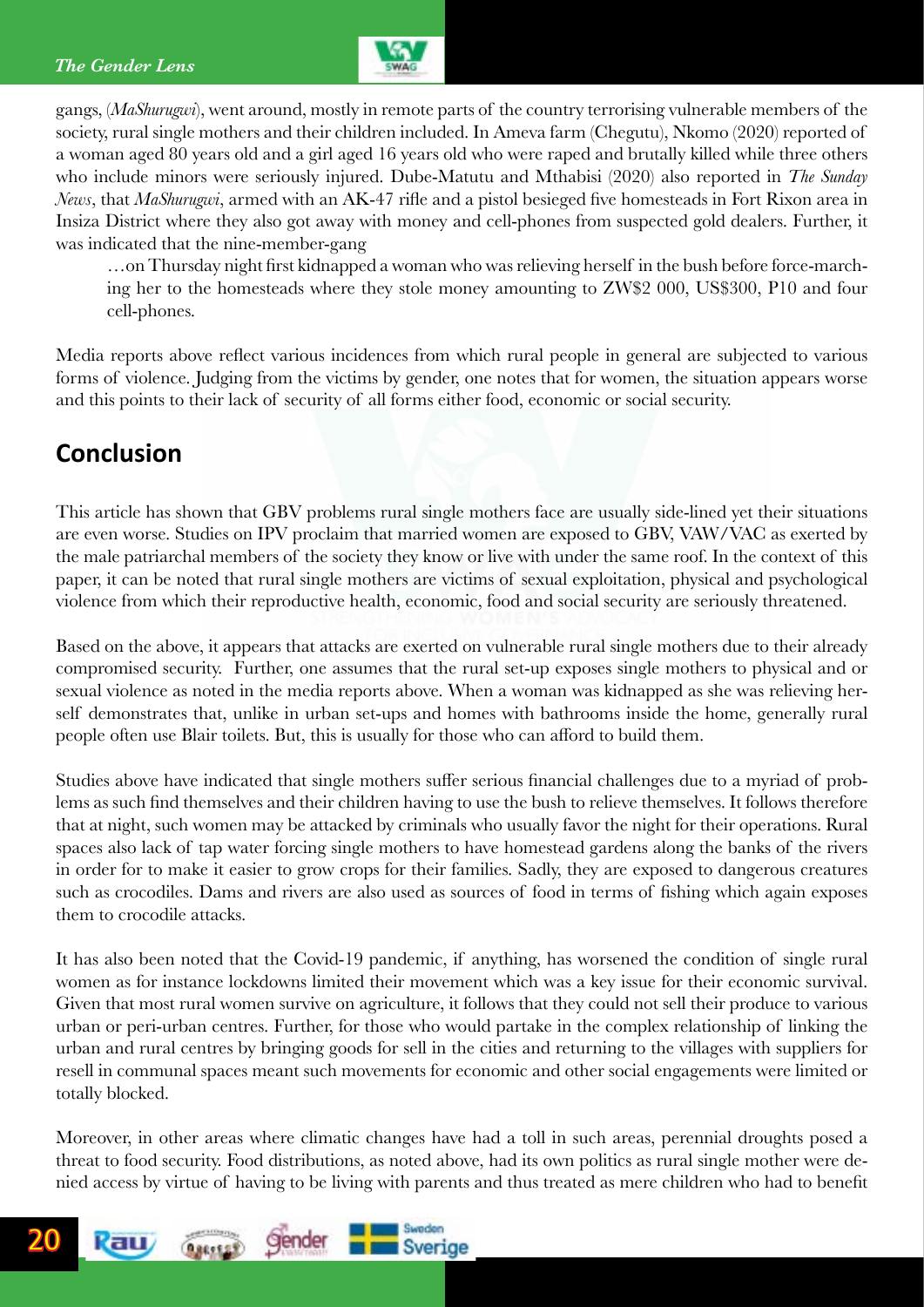through their elderly parents. Further studies are thus required to engage and unearth as well as document experiences of single rural mothers so that intervention programmes can be initiated by government, churches and other NGOs in order to bring some agency to single rural mothers despite their age.











21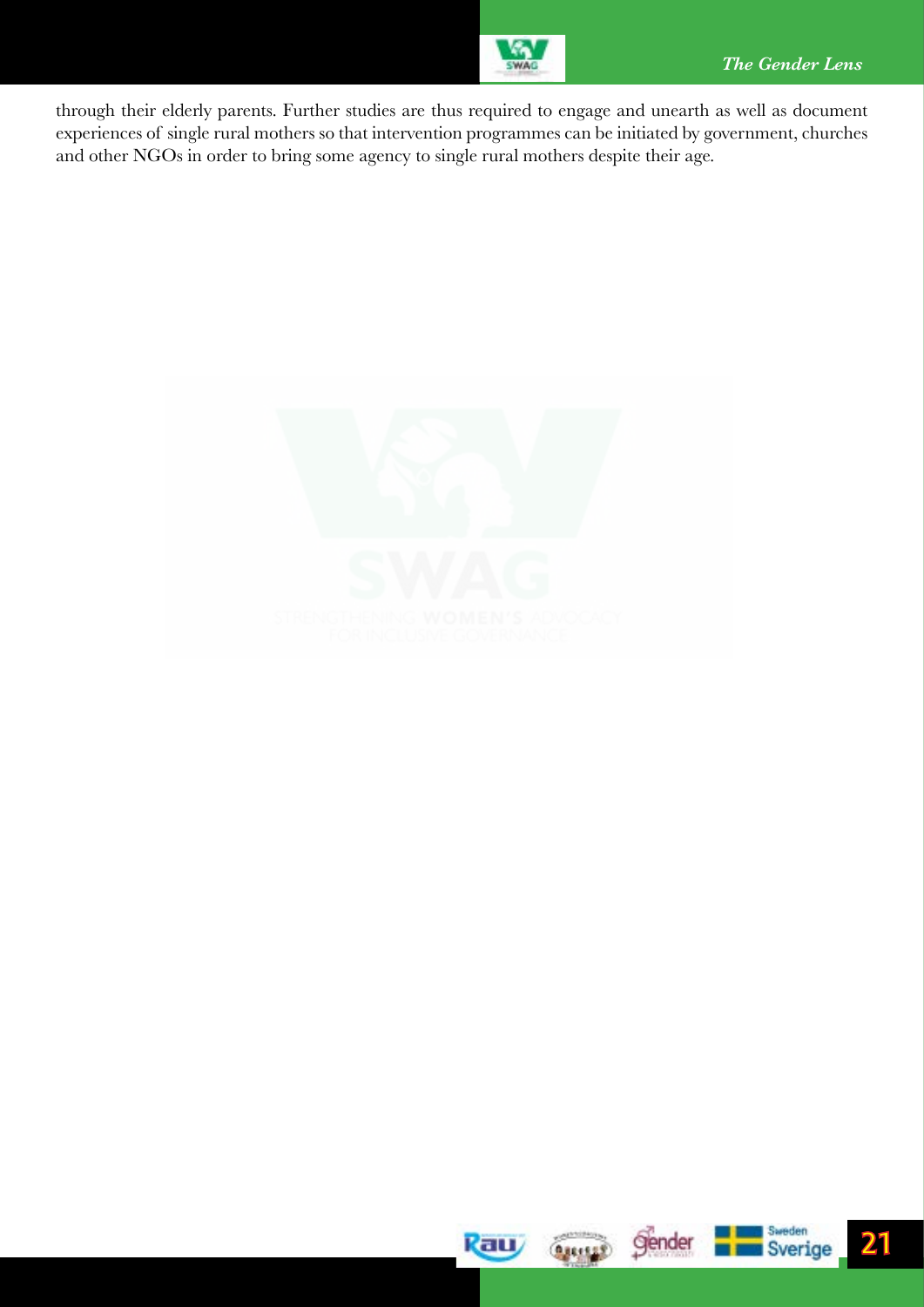

## <span id="page-21-0"></span>**REFERENCES**

Agunbiade, O. M. (2014). Sexual Exploitations, Concealment and Adolescent Mothers' Agency in a Semi urban Community in Southwest Nigeria. Journal of Applied Social Science, 8(1), 24–40.

Chadambuka, C. (2020). Coping Strategies Adopted by Women Who Experienced Intimate Partner Violence in the Context of Social Norms in Rural Areas in Zimbabwe. Journal of Interpersonal Violence, 1–25. https://doi.org/10.1177/0886260520943734

Chadambuka, C., & Warria, A. (2020). Examining Support Systems Available for Victims of Intimate Partner Violence in Rural Areas in Zimbabwe. Practice, 0(0), 1–19. https://doi.org/10.1080/095031 53.2020.1750579

Chidakwa, P., Mabhena, C., Mucherera, B., Chikuni, J., & Mudavanhu, C. (2020). Women's Vulnerability to Climate Change: Gender-skewed Implications on Agro-based Livelihoods in Rural Zvishavane, Zimbabwe. Indian Journal of Gender Studies, 27(2), 259–281. https://doi.org/10.1177/0971521520910969 Chireshe, E. (2015). Christian Women's Experiences of Domestic Violence in Zimbabwe. Affilia - Journal of Women and Social Work, 30(3), 380–394. https://doi.org/10.1177/0886109914563156

Elo, S., Kääriäinen, M., Kanste, O., Pölkki, T., Utriainen, K., & Kyngäs, H. (2014). Qualitative Content Analysis. SAGE Open, 4(1), 215824401452263. https://doi.org/10.1177/2158244014522633

Fidan, A., & Bui, H. N. (2016). Intimate Partner Violence Against Women in Zimbabwe. Violence Against Women, 22(9), 1075–1096. ttps://doi.org/10.1177/1077801215617551

Hsieh, H. F., & Shannon, S. E. (2005). Three approaches to qualitative content analysis. Qualitative Health Research, 15(9), 1277–1288. https://doi.org/10.1177/1049732305276687

International Labour Organization. (2017). World Social Protection Report 2017–19: Universal social protection to achieve the Sustainable Development Goals. World Social Protection Report 2017- 19. Geneva. Retrieved from https://www.ilo.org/wcmsp5/groups/public/---dgreports/---dcomm/-- publ/documents/publication/wcms\_604882.pdf

Khorsandi, P. (2019, December 3). How drought is killing Zimbabwe. World Food Programme Insight. Retrieved from https://insight.wfp.org/how-drought-is-killing-zimbabwe-c466176b73db

Mashiri, L., & Mawire, P. (2013). Conceptualisation of Gender Based Violence in Zimbabwe. International Journal of Humanities and Social Science, 3(15), 94–103.

Mlevu, S. (2020). Policy, Gender and Covid19 –Experiences from women hosting extractive resources. Retrieved from https://www.cnrgzim.org/policy-gender-and-covid19-experiences-from-women-hosting-extractive-resources/#\_ftn5

Moyo, O. N., & Kawewe, S. M. (2009). Lone motherhood in Zimbabwe: The socioeconomic conditions of lone parents and their children. Social Work in Public Health, 24(1–2), 161–177. https://doi. org/10.1080/19371910802569732

Mukanangana, F., Moyo, S., Zvoushe, A., & Rusinga, O. (2014). Gender based violence and its effects on women's reproductive health: the case of Hatcliffe, Harare, Zimbabwe. African Journal of Reproductive Health, 18(1), 110–122. https://doi.org/10.4314/ajrh.v18i1

Mutongwiza, L. (2020, April 23). Gender based violence is a pandemic within a pandemic | Africa at LSE. LSE. Retrieved from https://blogs.lse.ac.uk/africaatlse/2020/04/23/gender-based-violence-

Muzvidziwa, V. N. (2001). Keeping a foot in the village: Masvingo urban women. Journal of Social Development in Africa, 16(1), 81–96. Retrieved from http://pdfproc.lib.msu.edu/?file=/DMC/African Journals/pdfs/Utafiti/s4NS/aejps004NS008.pdf

Naughton, K. (2020). GOAL On The Ground Combating Covid-19 in Zimbabwe - GOAL Global. Retrieved from https://www.goalglobal.org/stories/goal-on-the-ground-combating-covid-19-in-zimbabwe/

Ramisetty, A., & Muriu, M. (2013). "When does the end begin?" Addressing gender-based violence in post-conflict societies: Case studies from Zimbabwe and El Salvador. Gender and Development, 21(3),

Sweden

Sverige

Gender

kau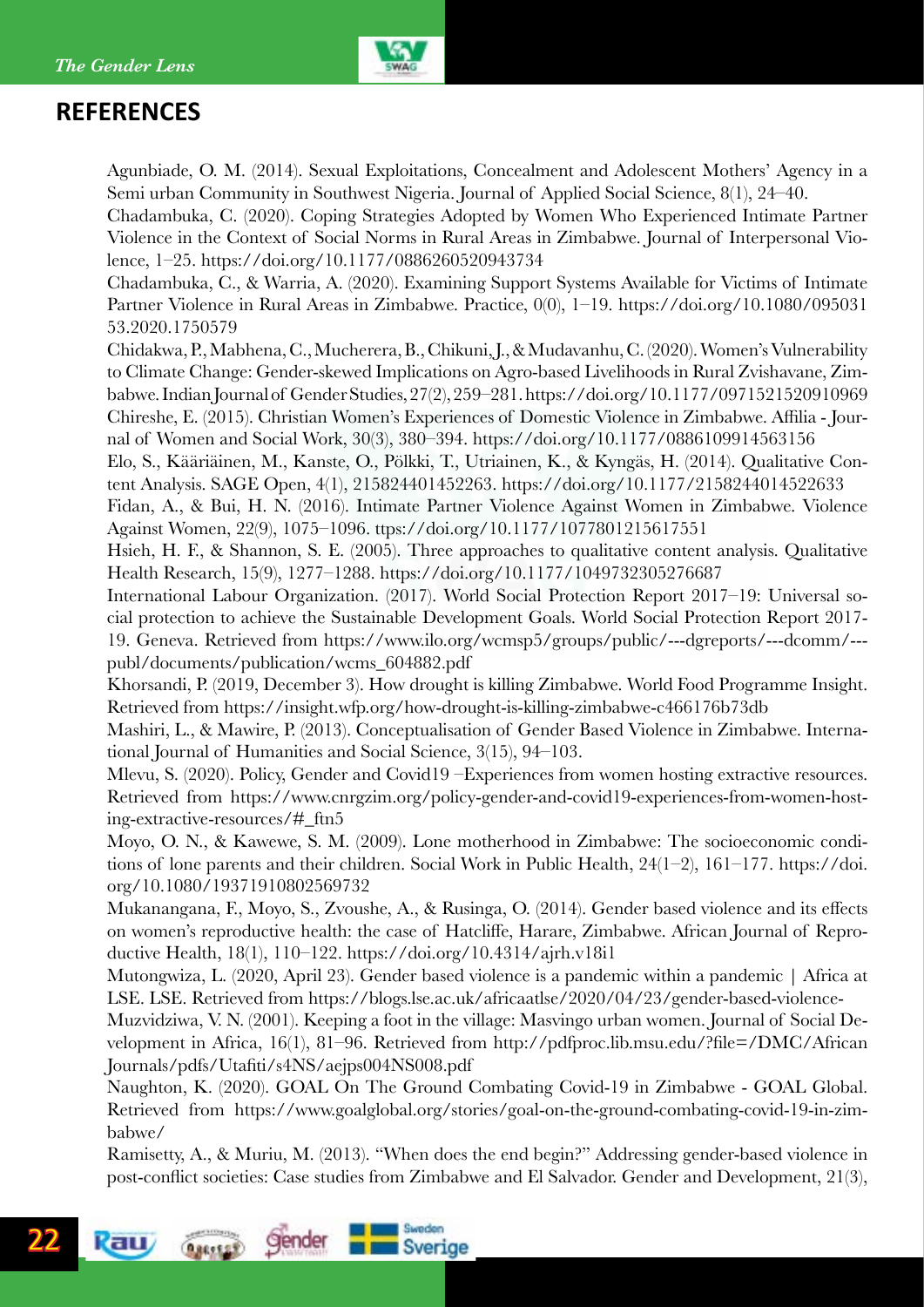

489–503. https://doi.org/10.1080/13552074.2013.846642

Scoones, I. (2020). COVID-19 lockdown in Zimbabwe: a disaster for farmers. Retrieved from https:// includeplatform.net/blog/covid-19-lockdown-in-zimbabwe-a-disaster-for-farmers/

UNICEF Social Policy Programme, & Division. (2020). Gender-Responsive Social Protection during COVID19 : Technical note.

UNICEF Zimbabwe. (2020). Situation of Children. Retrieved November 6, 2020, from https://www. unicef.org/zimbabwe/situation-children

United Nations (Zimbabwe). (2020). "Building Back" Resilience of Rural Women after COVID-19. Retrieved from https://reliefweb.int/report/zimbabwe/building-back-resilience-rural-women-after-covid-19

United Nations [Zimbabwe]. (2020). Socio-economic response to Covid-19 in Zimbabwe: A Framework for Integrated Policy Analysis and Support. Socio-economic response to Covid-19 in Zimbabwe: A Framework for Integrated Policy Analysis and Support. Retrieved from www.zimbabwe.un.org

United Nations Women Africa. (2015). Where we are Eastern and Southern Africa Zimbabwe. Retrieved from https://africa.unwomen.org/en/where-we-are/eastern-and-southern-africa/zimbabwe

Waterman, E. A., Edwards, K. M., Makoni, E. I., Siller, L., Murphy, S. B., & Wagman, J. A. (2020). Zimbabwean Stakeholders' Perspectives on Causes of and Solutions to Gender-Based Violence in Their Community: Findings From a Focus Group. Violence Against Women. https://doi. org/10.1177/1077801220917448





kau





23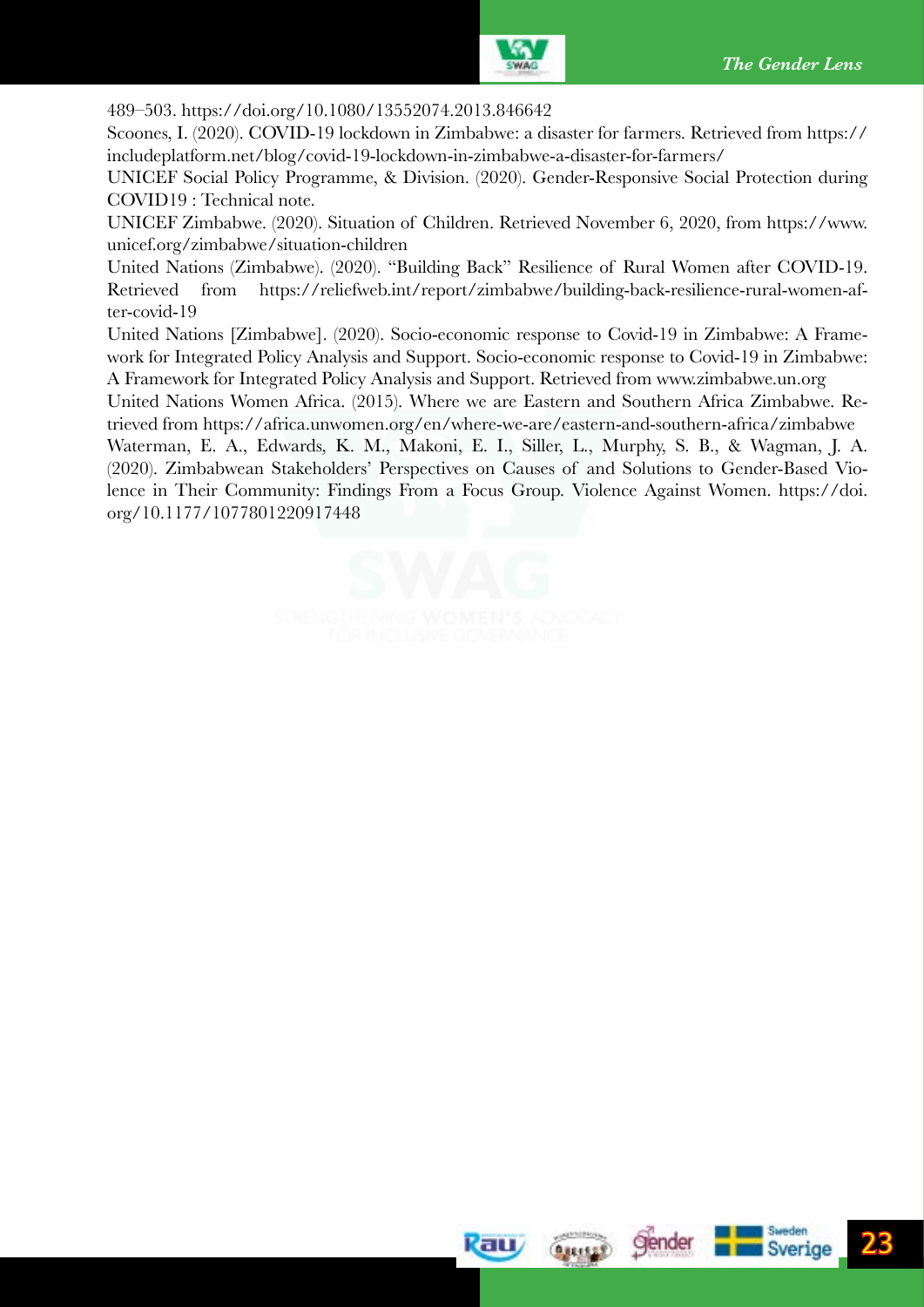

# <span id="page-23-0"></span>**HUMAN RIGHTS VIOLATIONS BY VICTIMS OF HUMAN RIGHTS: RETHINKING LESBIANISM IN THE CONTEXT OF VIO-LENCE AGAINST WOMEN IN ZIMBABWE**

Professor Hazel Ngoshi, PhD

# **Abstract**

Homosexuality has received attention within the larger realm of human rights, yet very little is known on the dynamics of violence emanating or connected to it in the context of violence against women (VAW). In countries where homosexuality, specifically lesbianism is not recognised by law, yet secretly practised, cases of VAW are a reality but the complex nature of 'relations' place victims of sexual violence or other such, at the deeper end of psychological and physical suffering. Motivated by a reported case of a prophetess lesbian arraigned before the courts for sexually assaulting a vulnerable, assumed heterosexual female congregant, this paper revisits lesbianism in the context of VAW in Zimbabwe. The paper argues that lesbianism is socially stigmatised in the country and because it is not recognised at law; is socially and politically rejected, it creates complexities in having to deal with forms of violence of a sexual nature, perpetrated against heterosexual members of the same sex. In heterosexual set-ups, similar assaults may be regarded as 'rape' thereby attracting punitive reaction from the law. Society has been grappling with the search for sustainable solutions against VAW in general. Against this background, the discussion in this paper proposes a rethinking of sexual VAW perpetrated by lesbians on heterosexual women in Zimbabwe.

**Key Words:** gender, lesbian, VAW, homosexual, heterosexual, Zimbabwe

## **Introduction**

This study is motivated by a case involving a 29 year old Gweru (Zimbabwe) prophetess who was arrested and arraigned before the courts in June 2020 accused of aggravated indecent assault of a vulnerable 32 years old congregant. The congregant had come to the city looking for accommodation sometime in January 2020 (The Chronicle, 2020a) and was temporarily offered help by the prophetess during which time the sexual offence was committed in February of the same year.

In the case, which at the time of writing of this article was still before the courts, it is alleged that the accused and the victim lived together and shared the same bed. The victim alleges the prophetess had given a prophecy to the effect that the complainant was soon to be married to a suitor whose name was given, but which turned out to be a hoax. The victim was sexually assaulted or violated by the accused through 'kissing the complainant all over the body and caressing her'(Midlands News, 2020) where upon the prophetess 'sucked her breasts while putting her fingers in her privates on three different occasions'(The Chronicle, 2020a). Taking this story as a point of departure, this paper seeks to provide a nuanced analysis of sexual violence perpetrated against heterosexual females by homosexual women.

Epprecht, (2005) and Epprecht, (1999) proclaim that Zimbabwe experiences homophobia as

Sweden

Sverige

Gender

Denunciations of homosexuality by prominent African leaders [Such as the late Robert Mugabe] have sometimes been taken as evidence of a deep, perhaps essential homophobia in African society. On closer inspection, however, the real issue behind these denunciations seems not to be the sexual choices of the men and women involved, but their lack of discretion. This fear of the public transgression of sexual norms (rather than of the sex acts themselves) is more accurately termed transphobia than ho-

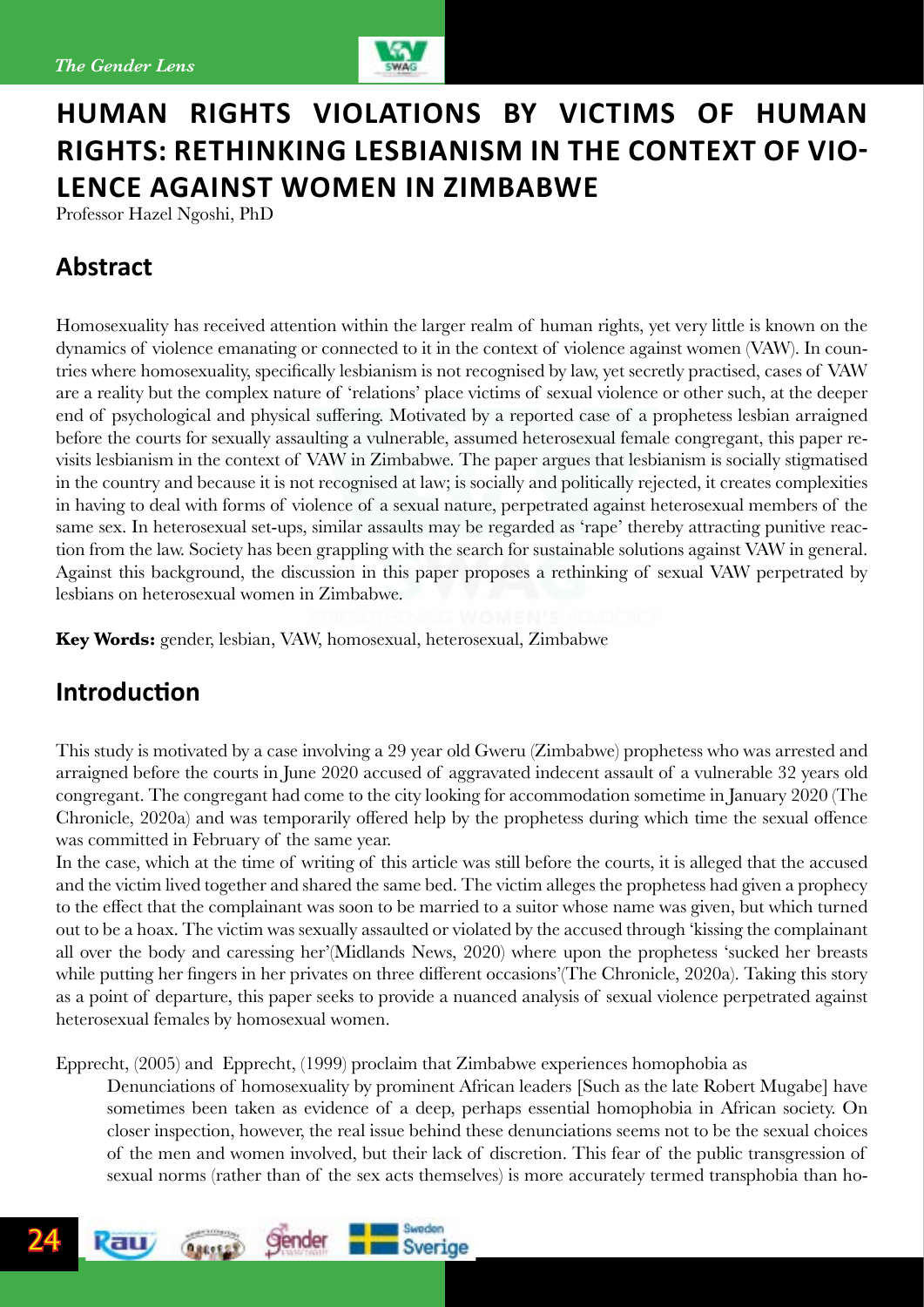Sverige

mophobia or heteronormativity (Epprecht, 2005 p.254)

More importantly for Epprecht, (2005), homosexuality has not been tolerated as far back as the colonial period in Zimbabwe. In the study, Epprecht, (2005) uses qualitative content analysis to trace expressions that provide evidence of the experiences of same-sex sexuality much of which came to be captured by legislation which pinned its reason on religious morality, hygiene and other moral social aspects. Muparamoto, (2020 p.2) however, submits that 'dominant social categorization of homosexual identities in Zimbabwe can to some extent be linked to the denunciations made by Robert Mugabe.' Despite the above, Muparamoto, (2020) proclaims that Zimbabwe has witnessed an emergent queer mobilisation and sexual identities politics.

Homosexuality is not recognised by law or openly accepted by society in Zimbabwe. Robert Mugabe, then the President of the country at the height of the land reform programme, described homosexuals as worse than pigs (Muparamoto, 2020; Du Plessis, 2014). But this does not mean that it is absent in practice thus explaining how such individuals react by assuming queer identities (Walsh-haines, 2012; Epprecht, 2005), expressed in certain forums but practiced underground. Similar sexual offences should be weighed equally in the face of law. Further, interventions on GBV will also find better surface area of operation to include aspects that emanate from female homosexual encounters.

Female sexuality is no longer a new subject in contemporary human rights discourses, but in most African countries, homosexuality is condemned at various levels of society making it socially unacceptable and taboo (Marching, 2008). There is general acceptance that homosexuality is foreign to African culture and practices, and that, it is an immoral Eurocentric practice. Evaristo (2014) finds connections of homosexuality to colonialism as a myth. Evaristo hence refutes this claim noting that people in history have globally explored and experimented with their sexuality in history. Thus, desire to experiment with sexuality issues has never been confined to particular geographical locations. In fact, for Evaristo it has been a political manoeuvre to endorse anti-gay legislation and stir up homophobia and persecution in Africa as there is evidence to the effect that Africa practised homosexuality during pre-colonial periods as

You cannot argue with rock paintings. Thousands of years ago, the San people of Zimbabwe depicted anal sex between men. The truth is that, like everywhere else, African people have expressed a wide range of sexualities. Far from bringing homosexuality with them, Christian and Islamic forces fought to eradicate it. By challenging the continent's indigenous social and religious systems, they helped demonise and persecute homosexuality in Africa, paving the way for the taboos that prevail today (Evaristo, 2014).

Thus, dominant social norms render being a gay or lesbian in Africa at the same time 'ungrammatical' with each other in the public sphere' (Marching, 2008 p.8). What incenses African appropriation of same-sex sexual behaviours are cultural and social disparities existing between the West and Africa, which makes most African countries view homosexuality as stamping on the moral fibre of the African people following the devastating colonial experience.

There is general agreement that Africa's rejection of homosexuality is purely political (Evaristo 2014; Schäfer & Range, 2014); Lennox & Waites 2013). This is because following formation of post-colonial nationalisms in many states of the global South, definitions of nation-state witnessed occurrences of 'moral discourses involving the exclusion of certain same-sex sexualities and gender forms which become defined as Western and alien….' (Lennox & Waites, 2013 p.6) As such decriminalisation of same-sex sexual behaviours continue to be a struggle in Africa (Epprecht, 2005; Epprecht, 1999). However, forms of criminalisation on the basis of same-sex preferences have in contemporary human rights discourses come to be regarded as a human right violation. Howard, Dunton and Palmberg (1998) buttress this point in their review of participation of gay



Glender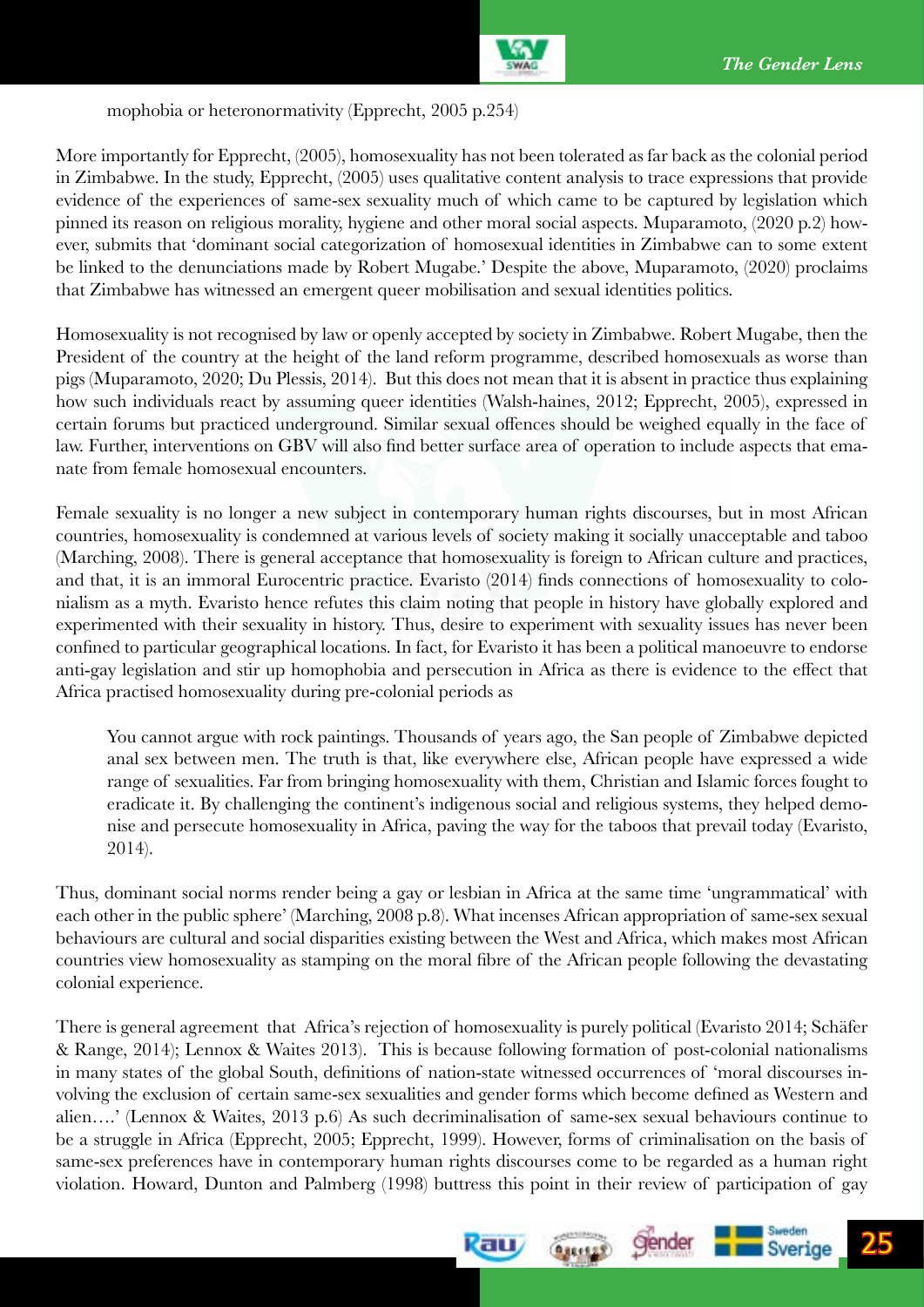

and lesbians at the 1995 Zimbabwe International Book Fair (ZIBF) in Zimbabwe. Thus, the The Independent Advisory Group on Country Information (IAGCI) (2018) noted that Gays and Lesbians of Zimbabwe (GALZ) had indicated that 'General homophobia and restrictive legislation make it difficult for LGBTI people in Zimbabwe to feel safe about being open about their sexuality in public spaces.' Whether read as political or social, ultimately, the Zimbabwean society has a general negative attitude towards same-sex relationships in the country.

Within the broader context, therefore, by year 2012, 78 states worldwide, most of which are African states such as Uganda, Kenya and Zimbabwe, were reported to have been criminalising same-sex sexual behaviours on the basis that most of them, at least fifty percent, had existing criminal laws on homosexuality because they were once British colonies following criminalisation of the behaviours in the 19th century British Empire (Lennox & Waites 2013). In Spain, however, Sala and Benítez (2009) believe criminalisation of same-sex relations, like in Africa was political rather than a social act; traditional rather than a modernity issue given that matters related to sex were given to moral or government authority, as a matter of 'public order.' For Spain, this was because from as early as 1939 to 1979, the country was under a catholic ideologically inclined dictatorship from which 'the dictator, Francisco Franco, gave the ecclesiastic authorities the control of public and private moral' (Sala & Benítez, 2009 p.824). But from 2004, Spanish society experienced spectacular progress both in the economical and the social plane and the country became the third country in the world to legalize homosexual unions, after the Netherlands and Belgium.

Lennox and Waites (2013 p.5) posit that

Criminalisation of same-sex sexual behaviour implies a major form of state stigmatisation, sustaining social prejudices and accompanying violence and discrimination. The impact of such criminalisation, applying even in private, is to generate inequalities between individuals and groups. It degrades the relationships and intimate lives of those affected as international gay, lesbian and bisexual movements have long argued.

Prohibition, legislative restrictions or impediment of same-sexual behaviours in Zimbabwe has tended to drive same-sex relationships expressions underground thereby undermining challenges that might be associated with in any relationship. For instance, prevention and treatment measures in the fight against sexually transmitted illnesses, (STIs) as well as HIV and AIDS could be hampered as homosexuals cannot freely 'march onto the streets in numbers and celebrate' (IAGCI, 2018 p.21) or campaign against other challenges such as gendered violence that may be observed in their relationships. By default, it means forms of violence manifesting in such undergrounded same-sex sexual practices or violations will be difficult to mitigate. The thinking in this regard is one aligned to decriminalising same-sex sexual behaviours so that issues connected to it may be openly discussed. Miller, Greene, Causby, White and Lockhart (2014) presented evidence that the presumption that lesbian relationships are free from violence is a myth as there are studies demonstrating that there are instances of verbal harassment, physical harassment, rape and beatings in lesbian relationships.

The other important notion is the call that there be harmony between same-sex sexual behaviours and gender identity in order for human rights to be guaranteed. Studies by Howard, Dunton and Palmberg (1998); Epprecht, (2005, 1999), Muparamoto (2020) advocate for this position. Perhaps the call for harmony is premised on the notion that Sala and Benítez, (2009 p.823) observed which is that

Heterosexuality and homosexuality are not essential categories, but merely two of the possible ways in which a society may think, talk, and feel about the relations between sexes and the distribution of power between genders.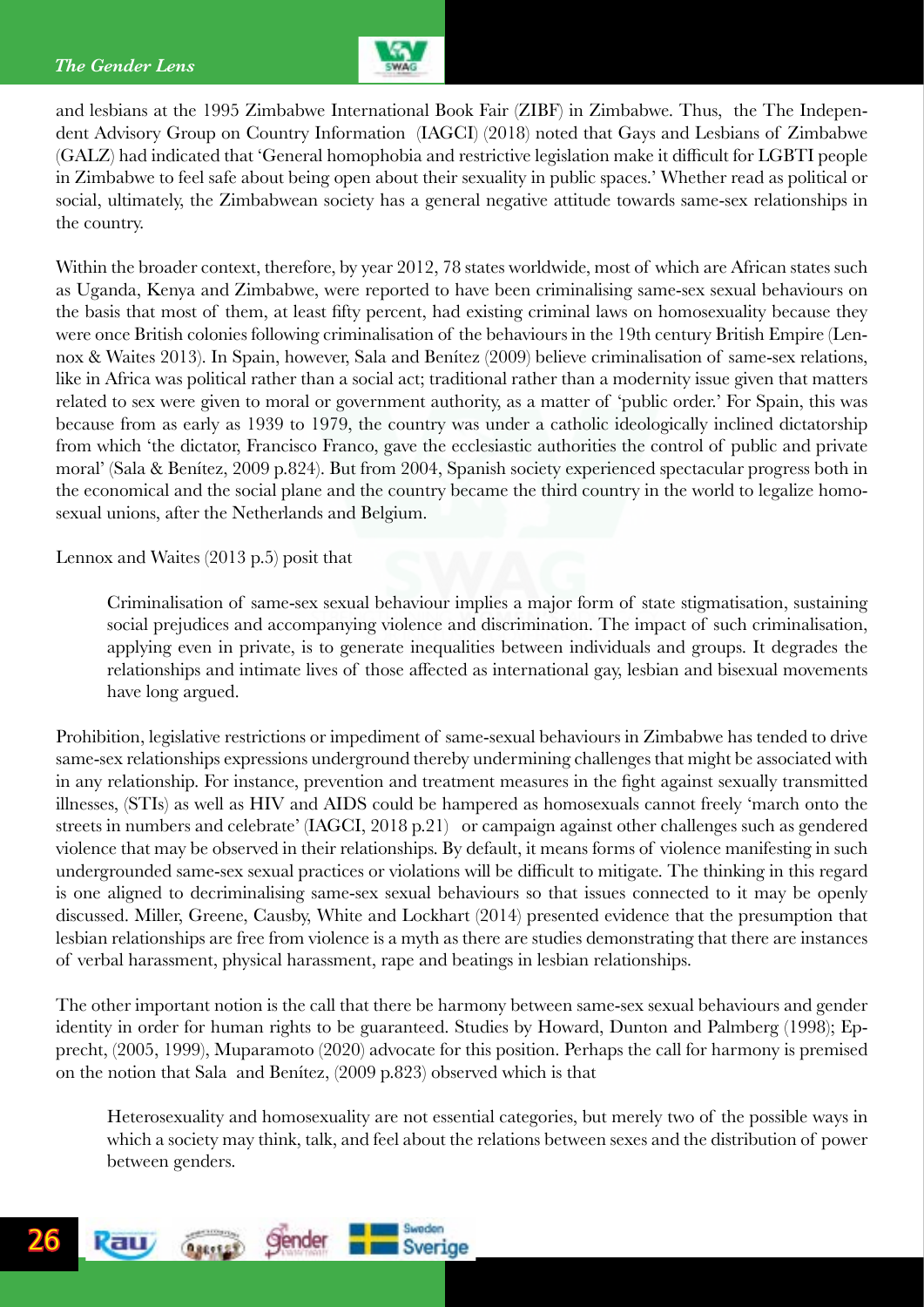<span id="page-26-0"></span>Therefore, the hope is that patterns of violence such as the killing of gay people and activists in Jamaica, and Uganda or imprisonment of citizens under sex offense laws, as was the case in Malawi (Lennox & Waites, 2013; Howard, Dunton & Palmberg (1998); Epprecht, (2005, 1999) and other countries where similar human rights abuses have been recorded, be controlled. However, the preoccupation of pushing for homosexuality to be officially recognised by society at large overshadows forms of violence existing in practice as Miller et al., (2014) demonstrate.

One notes that the same-sex relationships discussed above are a phenomena which preoccupies human rights defenders in Zimbabwe and globally. Miller et al., (2014) rightly notes that within the same-sex relations forms of gender based violence are observed as such calling for due attention. But based on the case given above which is the point of departure in this paper, a complex scenario is read in which a lesbian prophetess sexually violates a purported heterosexual congregate. Despite this complexity a reasonable submission is that sexual offences remain as such despite one's sexual orientation, creed, culture or social status. Most importantly, sexual offenses are forms of violence against vulnerable members of society and have detrimental effects on victims. Some of the effects may be psychologically taxing as well as life traumatising to the victims. This paper, therefore sheds light on issues of VAW far removed from the generic patriarchal antecedents on which gender based violence (GBV) is usually pinned.

# **Unpacking lesbian sexual violence**

The idea in this article is not to engage the moral, philosophical and political debates over homosexuality, but to crack open the same-sex canon to unearth aspects of VAW therein. This is premised on the understanding that GBV and VAW pervade day-to-day living. As such, despite its unofficial acceptance by society or law, homosexuality is practiced. The GBV and VAW perpetrated in such spaces may be difficult to detect since homosexuality in countries such as Zimbabwe, and most African countries for that matter, is practised underground due to political and social prohibitions. It is, therefore, important to document and analyse struggles for human rights by victims of sexual offenses from such situations despite campaigns for criminalisation or decriminalisation of same-sex sexual relations in a wider gender identity terrain.

In any union or relationship or where humans engage, conflicts are bound to exist. In other words, as Sala and Benítez, (2009 p.819) rightly note, 'humans are social beings, not only because of the way in which our beliefs and behaviours are socially influenced, but also because our capacity for thinking and acting is constructed socially.' Hence, the desire to identify and gain a stable view of one's place in the world often encounters negotiations much of which may result or create conflict. This may explain why Muparamoto (2020) proclaims that same-sex relations are gaining visibility in Zimbabwe and in the world at large. Thus, when conflicts lead to the suppression of one by another or exertion of power over another, red flags need to be raised in order to safeguard the rights of all parties involved.

# **Methodology**

In order to interrogate the sexual abuse of women in lesbian relationships and abuse perpetrated by lesbians on heterosexual women, this article uses a qualitative methodology that relies heavily on desktop research. Content analysis was employed in which media reports and studies on debates focusing on same-sex relationships were extensively consulted in order to obtain data and analyse the phenomenon at hand. Motivated by a case involving a prophetess accused of having sexually abused a vulnerable female congregant in Zimbabwe, the article further uses Marshall's (1989 in Ward, Polaschek, & Beech, 2006), theory of Intimacy Deficits and Sexual Offending to unravel the prophetess' violent actions in the context of female homosexual violence





Clender

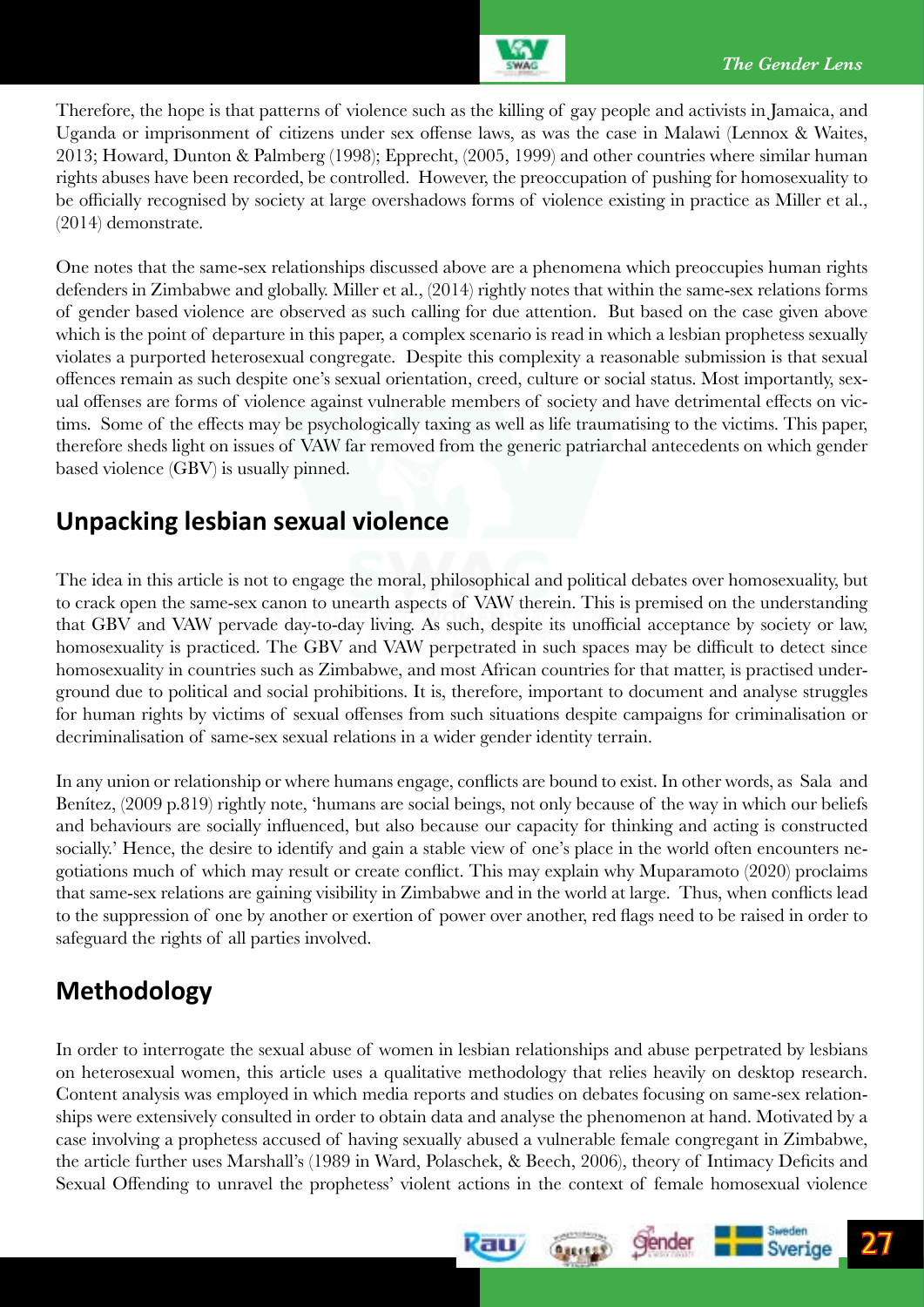

<span id="page-27-0"></span>against a supposedly heterosexual vulnerable woman. Thus a case study approach was also employed from which he study is pinned.

The aim is to view the reported case as a tip of the iceberg in matters on VAW within private spheres that seem closed by virtue of the nature of homosexual behaviours existing 'underground' by virtue of the Zimbabwean society having a negative attitude towards individuals who may be lesbians or gays. VAW is a human violation despite the context within which it may be perpetrated. As, such there is need to rethink the seemingly broader problem in Zimbabwe as there could be cases of a similar nature that are going unreported but creating victims who are traumatically suffering the scourge of abuse they may find difficult to report for redress. Given the Covid-19 lockdown, this scenario could have been exacerbated as people remained confined in domestic

spaces (Naughton, 2020; Moyo & Kawewe, 2009).

# **Marshall's Theory of Intimacy Deficits and Sexual Offending**

Marshall (1989 in Ward, Polaschek, & Beech, 2006) recognised that sexual offenders had problems in social functioning. In other words, Marshall argued that such deficits arose either from problems in sexual satisfaction or the need for power, control and recognition. For Marshall, adult intimacy is a function of the attachment bond between two people that involves three relationship states: closeness and inter-dependence of partners; mutual self-disclosure and warmth and affection for one another. While the theory observes that development of intimacy is shaped by parental influences and early attachment relationships, Ward, Polaschek, Beech, (2006 p.182) report that for Marshall,

…intimacy confers upon adults both a sense of well-being and life meaning. He further stated that individuals who score highly on measures of intimacy are viewed by others as warm and sincere, and less self-centred than those who score low on such measures. Marshall made the argument that adults with well-developed intimate relationships are more resilient than those who lack intimacy, because they have a greater sense of purpose in life, show a greater resistance to depression, and are in better physical and mental health.

In other words, it means people who have suffered sexual, emotional or physical abuse, rejection, lack of support, emotional coldness or disruptive experiences with their parents in childhood were insecurely attached. Thus, experiences of insecure attachment during childhood are handled by the theory as responsible for the problems aligned to relating to others since they suffer emotional loneliness.

The theory also notes the role of social and cultural influences as inhibiting or facilitating development of adolescent and adult intimacy. Hence, social and cultural influences may encourage inappropriate intimate behaviours and the kinds of influence that Marshall describes relate to 'perceived images of intimacy in the media, such as macho attitudes, and the portrayal of purely sexual intimate relations in adult pornography' (Ward, Polaschek & Beech 2006 p.182). Ultimately, the theory claims that failure to achieve intimacy can lead to sexual offending. While this theory reflects dynamics as well as attempts to proffer an explanation behind sexual offending, the bias is enshrined on intimacy based on parenting and child development. It suggests that either an individual is introduced to intimacy aspects from childhood or deprived of it. This means those who have been deprived of intimacy aspects in childhood are likely to make amends in adult life thus leading them to violently demand intimacy using unbecoming means.

In the context of this paper therefore, Marshall's Theory of Intimacy Deficits and Sexual Offending helps unpack homosexuality and heterosexuality offenses. As studies have extensively shown, (Lennox & Waites, 2013; Howard, Dunton & Palmberg (1998); Epprecht, (2005, 1999, Miller et al., 2014; Muparamoto 2020)

Sverige

Gender

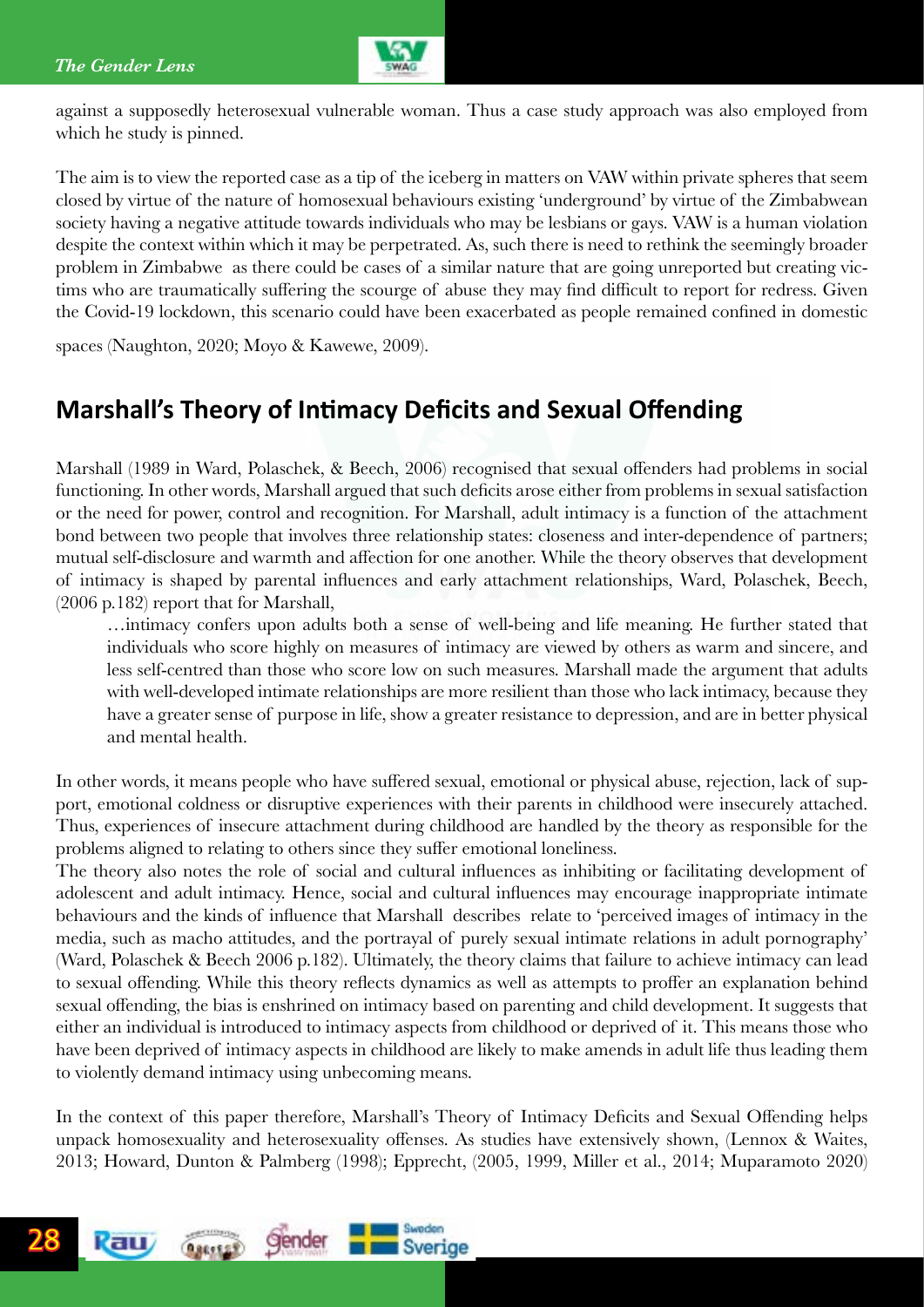

<span id="page-28-0"></span>same-sex relations are not mere social constructs as lesbian identities may be out of birth rather than mere personal choices (although in some cases this may be a factor). The other factor is that, female homosexuality faces its own acceptance hurdles exposing lesbians to other social constructions of gendered forms of intimacy that finally manifest themselves in adulthood as the lesbian private sphere may be a lonely sphere for those that partake in it. The following section discusses the complex same-sex sexual violence in which lesbianism is implicated.

### **Summary of the case**

This study is motivated and based on a case involving a Gweru based-lesbian-Pentecostal-church-Prophetess who sometime in January 2020 offered accommodation to a heterosexual vulnerable congregate (Midlands News, 2020). The congregate was looking for accommodation and the Prophetess offered her temporal lodging while she was looking for her own space. It was alleged that, during that time, the Prophetess offered a prophecy to the effect that the unmarried female congregate would be married to a man whose name was supplied (The Chronicle, 2020a). To accord fruition of the prophecy, the congregate is said to have been asked to 'seed' something to which a cell phone was surrendered as seed. The Prophetess is further accused to have four times sexually exploited the congregate by inserting her fingers in the victim's private parts while squeezing her breasts after overpowering the victim. Amidst these acts, the Prophetess is said to have been 'possessed' (as the Prophetess would speak in a hoarse voice) by the spirit of the man whom the prophecy had indicated would be her future husband. To conceal the grave sexual offense, the Prophetess is said to have bribed the victim with money (The Chronicle, 2020a). The arrest of the Prophetess came to be after the victims shared the experience with another congregate leading to the report of the matter. The Prophetess was arrested sometime in April 2020 charged with indecent assault and was found guilty of the offense and sentenced to nine years in prison (The Chronicle, 2020b) after two years were suspended on good behaviour.

# **So, who shepherds the flock when the shepherdess goes rogue?**

Reports on lesbian identity creation,

indicate that the moment of awareness of one's own "mismatch" with the culturally dominant model of compulsory heterosexuality is a critical time, characterized by the conflict between different forces: the need to know yourself and understand why you feel like this versus the discourses that stigmatize any sexual identity that does not coincide with heterosexuality, making the process difficult (Sala & Benítez, 2009 p.828).

The above questions or exposes the case under scrutiny since it is reported that the prophetess sexually forced herself on her congregant. Assuming this to have been the case, one reads aspects of intimacy attraction on the part of the prophetess towards the victim and/or lack of mutuality from the victim.

Marshall's (1989) adult intimacy is observed in the above case grossly expressed by the prophetess whom the media quickly labelled homosexual or lesbian (*Midlands News, 2020*). However, the three relationship states namely closeness and inter-dependence of partners; mutual self-disclosure and warmth and affection for one another, are clearly absent and cannot be accounted for as articulated in Marshall's theory. In other words, there was no function of the attachment bond between the two save for the vulnerable victim desiring protection in the form of shelter and food from a female clergy. Additionally, by Zimbabwe's cultural standards, the victim is long over-due for marriage which heightens her vulnerability since she looks up to the prophetess to facilitate her social redemption by spiritually facilitating a marriage.



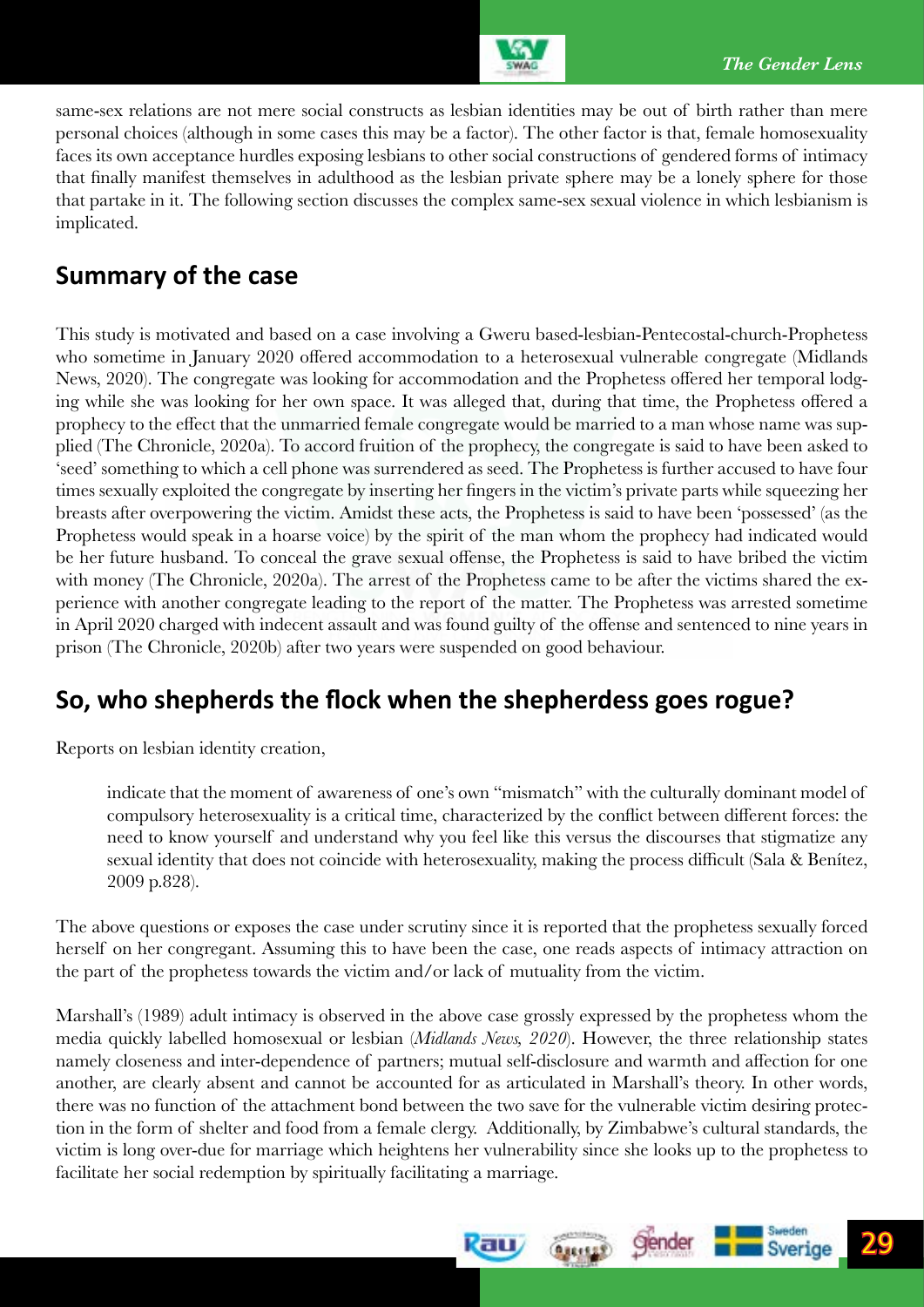

Following Marshall's theory, background research is required to establish the prophetess' childhood to determine if indeed she had been deprived of intimacy or not since according to Marshall, failure to achieve intimacy can lead to sexual offending (Ward, Polaschek & Beech 2006); which might explain the sexual offence. However, a broad analysis of the case above presents some complexities assuming that indeed the matter is enshrined in the female homosexual realm. This paper does not seek to judge, ascertain or pinpoint that the prophetess is indeed a lesbian. However, the media which extensively reported on the case projects her as one as noted in the stories carried by Midlands News, (2020); *The Chronicle*, (2020a, 2020b). In fact, the paper is premised on the probability of such being a reality thereby opening doors to what appears as trivial or hidden aspects involving same-sex sexual behaviours in Zimbabwe.

Violence against women has extensively been pinned on heterosexual relations where vulnerable women are violated in one way or the other. Rape, indecent assault, verbal, physical abuse, assault (*Great Dyke News24*, 2020) deprivation of access to food and shelter among others are cited as indicators of VAW from which interventions are called upon in order to eliminate such gendered human rights violations in the broad context of GBV. The victim is reported to have been exposed to sexual exploitation due to her lack of accommodation. The prophetess offered her accommodation and the two were sharing the same bed (*The Chronicle*, 2020a, 2020b) hence making it rather easier for the victim to be violated. The above case, however, demands one to stretch appreciation of VAW as also manifesting itself in contexts where the male figure is absent.

Over-subscribing to heterosexual relations and patriarchal scenarios tends to project VAW as merely existing or aligned to misogyny. It is, therefore, inadequate to claim that VAW is founded on patriarchy and masculinity (Miller et al., 2014). Lesbian contexts as the above case suggests reflect the existence of VAW equated to rape in heterosexual relations. Clearly, this has eluded public debate in the broad realm of GBV and VAW and at another level, same-sex sexual violence has also not received critical attention. There is, thus, general lack of theory to adequately explain this complex phenomenon.

Handling of the VAW at two seemingly different levels also exposes complexities that exist in having to eliminate GBV and craft policies in that, in a heterosexual scenario, a sexual offender may be accused of 'rape' while a same-sex sexual offence of a similar nature is categorised as 'aggravated indecent assault.' Questions one puts across are whether the two seemingly different offences, labelled as such, but pragmatically the same, have different effects on the victim or not? In GBV, rape (although has its various versions) is generally considered a very serious human right violation. Indecency on the other hand alludes to moral offensiveness. Thus, treating the same sexual offense on one hand as a moral issue and on another as an unlawful issue is to trivialise the need for a holistic approach and mitigate VAW.

It should be noted that in the above case, it is not homosexuality which is under scrutiny but the sexual offence, which sadly, by virtue of parties involved draws attention to moral aspects given that homosexuality in general is primarily rejected on moral, religious and cultural grounds (Evaristo, 2014; IAGCI, 2018; Howard et al., 1998; Muparamoto, 2020). Nowhere in the case was homosexuality as an offense cited and the prophetess tied on it. In passing sentence, *The Chronicle* (2020b) reported that the magistrate noted that

as a woman of the cloth should have protected the complainant who was looking up to her as her shepherdess. The accused was the pastor of the complainant who placed her trust and faith in her and her prophecies. Instead of looking after her, she turned into her abuser and courts should give long custodial sentences to deter would be offenders. Concerns on VAW in situations reflected by the case above is noted where the prophetess was imprisoned for sexually exploiting a female congregate. This alone makes one ponder the broad as well as complex human rights issues that involve women and their rights in both public and private spheres. The case is also on record as an aggravated assault and not rape, which in a heterosexual perspective could have been handled as a rape case and not indecent

Sverige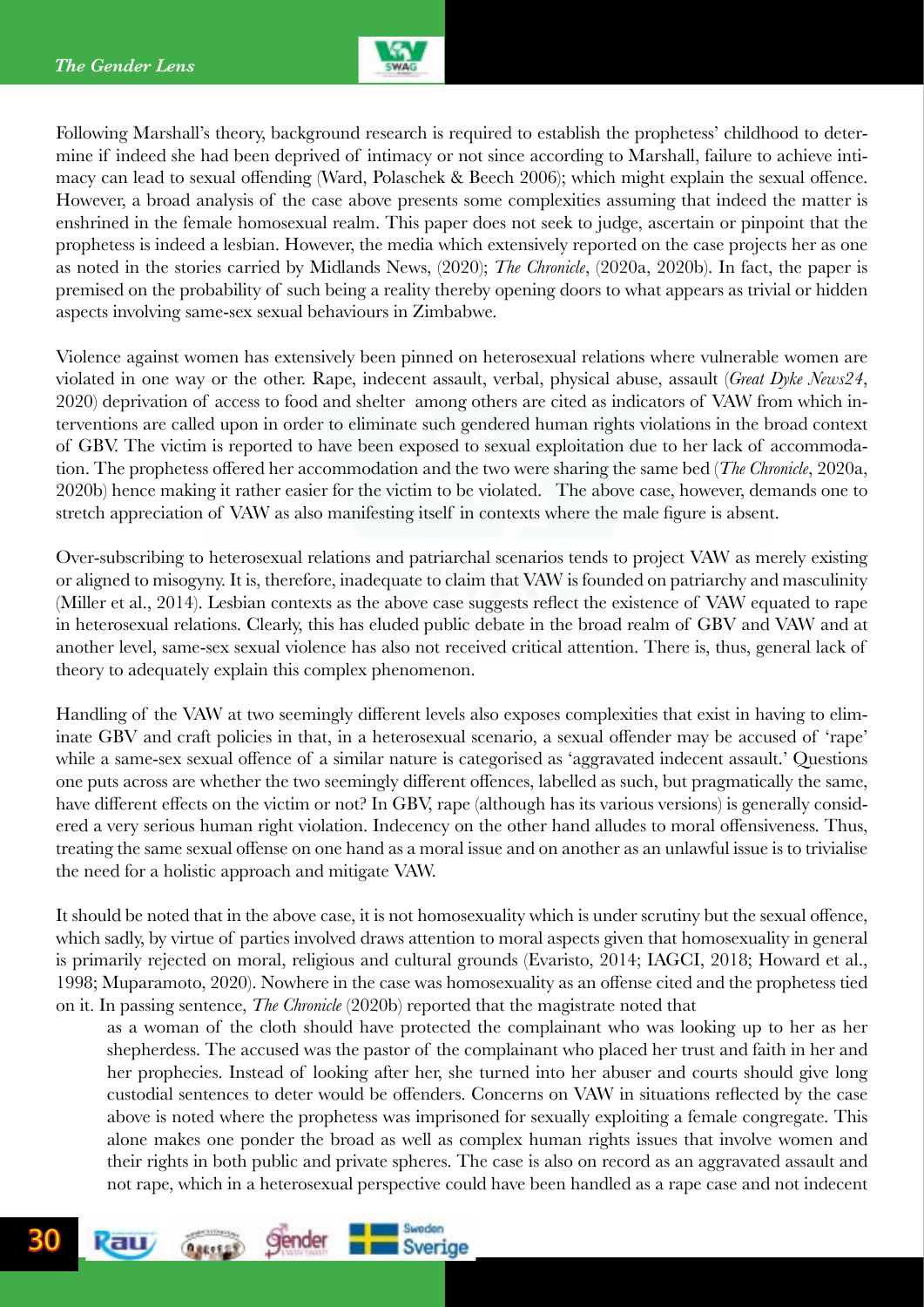assault had the perpetrator been a men. Which somehow dilutes the form of violence based on moral aspects rather than criminal intent. The reason why the case could probably not be handled as a rape case was the homosexual nature of the case. One assumes therefore that this could be because of the difference in the legal definitions of as enshrined in the Zimbabwean law as homosexuality generally has no positive recognition.

At the same time, assumption of universal sexual subjectivity may pose the danger of pushing one towards orientalist misunderstanding of sexuality in Zimbabwe. At the same time, 'it also runs the risk of over-politicizing sexuality' (Bucar & Shirazi, 2012 p.417) since what makes Zimbabweans appear different from 'others' such as Westerners or those in countries such as South Africa that recognise homosexuality, is rejection of homosexual identities. The implication will not be on sexuality debates but will be directly exerted on VAW in that, on the one hand, Zimbabwe may be forced to accept homosexuality as a global challenge, while on the other hand, the context of its manifestation has its unique realities. How then can interventions to stop VAW in such spheres be policed, regulated and solved?

If the fight against VAW is to create gender equality and equal treatment of all citizens as well as promoting healthy societies, it follows that every instance where VAW may manifest itself require interrogation, research and appropriate interventions. The observation made by Morrissey (2013 p.73) that

South Africa has become exemplary as an African nation paving the way for equal treatment of all citizens—especially including gay, lesbian, bisexual, and transgender, and queer (GLBTQ) citizens…

means that South Africa has a framework of approaching VAW in lesbian circumstances or contexts. Such a framework is important in that it places citizen behaviours within a well-crafted continuum where aspects of violence or human rights abuses, even those performed in private spheres, may be confronted without impediments that may be linked to one's sexuality.

The cited case confirms what Miller et al., (2014) submitted that GBV is observable in same-sex relations. The only slight difference in the case under study is that the relationship in question involves an assumed homosexual individual as well as a heterosexual one. Marshall's theory recognises that sexual offenders, in this case the prophetess could be judged as suffering for social functioning. Here the theory does not define the parameters of social functioning since the likes of the ten Robert Mugabe may read the prophetess' actions as indeed evidence of her suffering from social functioning. On the other hand, Marshall argued that if one is to be identified as having social functioning problems it means such deficits arise either from problems in sexual satisfaction or the need for power, control and recognition.

There is no straight jacket to reconcile the case in question from Marshall's theoretical perspective since the theory assumes that sexual offenders are always members of the opposite sex to their victims. The question one asks is therefore how best can one approach VAW aspects that seemingly appear to manifest in complex human relations? To attempt an answer is to first allude to Marshal's theory by intrinsically appreciating the universality of the underlying fundamentals characterising offenders. Secondly, it is to define the offense and against the case in question, it is sexual exploitation rape or sexual abuse which is a form of VAW. The nature of the relations ceases to matter since they do not moderate or dilute the violence and possible physical, psychological or social effects the victim ends up suffering from. Miller et al., (2014) reflect Marshall's theoretical underpinnings in that they observe that when people repeatedly choose violent behaviour, as is the case with the prophetess who sexually violated her victim four times, choose such behaviour as a tactic to achieve interpersonal power or control over their victim. While this may directly appeal to a defined relationship in which perpetrators of violence unleash violence to their partners, in the case at hand, there is no evidence of partnership instead relationship between a prophetess and a congregate. But all the same, this cannot be side-lined as





Clender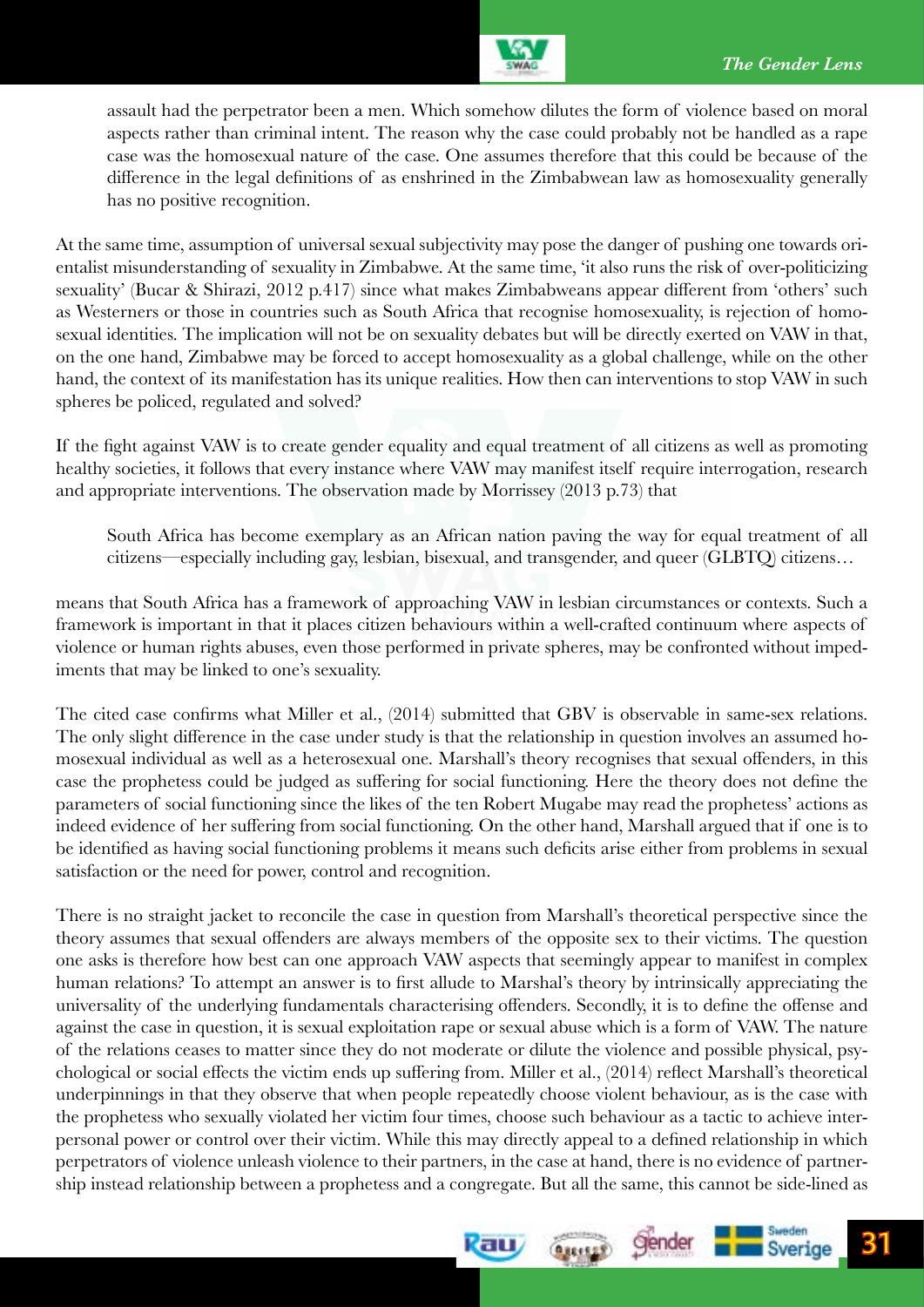

<span id="page-31-0"></span>the prophetess might be found as having seeking control or exerting power over her congregates. Thus, using sexual violence is thus tantamount to be a search for control.

The case in point is similar to the Martin Gumbura rape cases. Geoff (2019) provides an interesting summary and analysis on the Martin Gumbira cases showing that religious and other cults are fertile environments 'for sexual abuse by powerful and persuasive cult leaders who are unaccountable for their actions' (Geoff, 2019). Although in the Gumbura cases one reads heterosexual engagements, in the case under study, the engagement is homosexual but has similar traits with those of Gumbura cases. The purported prophecy is a clear instance of 'religious indoctrination by charismatic, authoritarian and intimidating religious leader[s]' (Geoff, 2019) used to overbear and overawe the victim for easy preying upon.

Thus, VAW is noted above manifests itself in various ways. It appears that it has also become very complex in the modern world where relationships including same-sex behaviours are experimented upon, chosen or otherwise from which violent behaviours are observed. But what comes to the fore are cases that are reported. In cases where, religious leaders are involved, as is the case with the Martin Gumbura cases and the Gweru prophetess homosexual case (both of which were convicted), it follows that human rights violations need continued investigations in order to arrest any forms of violations in any form of domestic relationships whether heterosexually or homosexually.

# **Conclusion**

Motivated by a sexual offence involving a prophetess and a vulnerable congregant, this paper used the Intimacy Deficits and Sexual Offending theory to establish reasons behind the sexual offence. However, more broadly, preoccupation was having to appreciate VAW calls in order to crack open sources of violence within contexts where the male figure may not be active. Such contexts, as shown in this discussion, are the female homosexual private spheres. In a country where same-sex sexual behaviours are criminalised such as in Zimbabwe and socially unrecognised, it follows that whether criminalised or not, these are aspects of officialdom because in practice such acts are happening. The practice is thus undertaken underground where queer identities are assumed.

The challenge, therefore, within the VAW and broadly GBV, is that, such spheres are noted as providing breeding ground for VAW which somehow may be assumed to be exposing victims to continued abuse in cases where sexual offences may somehow be concealed by offenders and victims alike. Thus, to suggest sustainable GBV policies in a society where homosexuality is actually practised but not recognised becomes challenging or excluding since certain sections of the society may not be covered by the policy. Further, to teach VAW issues in schools for instance as a way of educating girls of such realities may also prove to be challenging as officially same-sex relations are not recognised. The paper has thus noted that studies on VAW need to be extended beyond heterosexual realms of relations since sexual offenses are not the preserve of the male figure and in fact such offences thrive in same-sex relationships as well as in contexts where the offender is lesbian and the victim heterosexual.

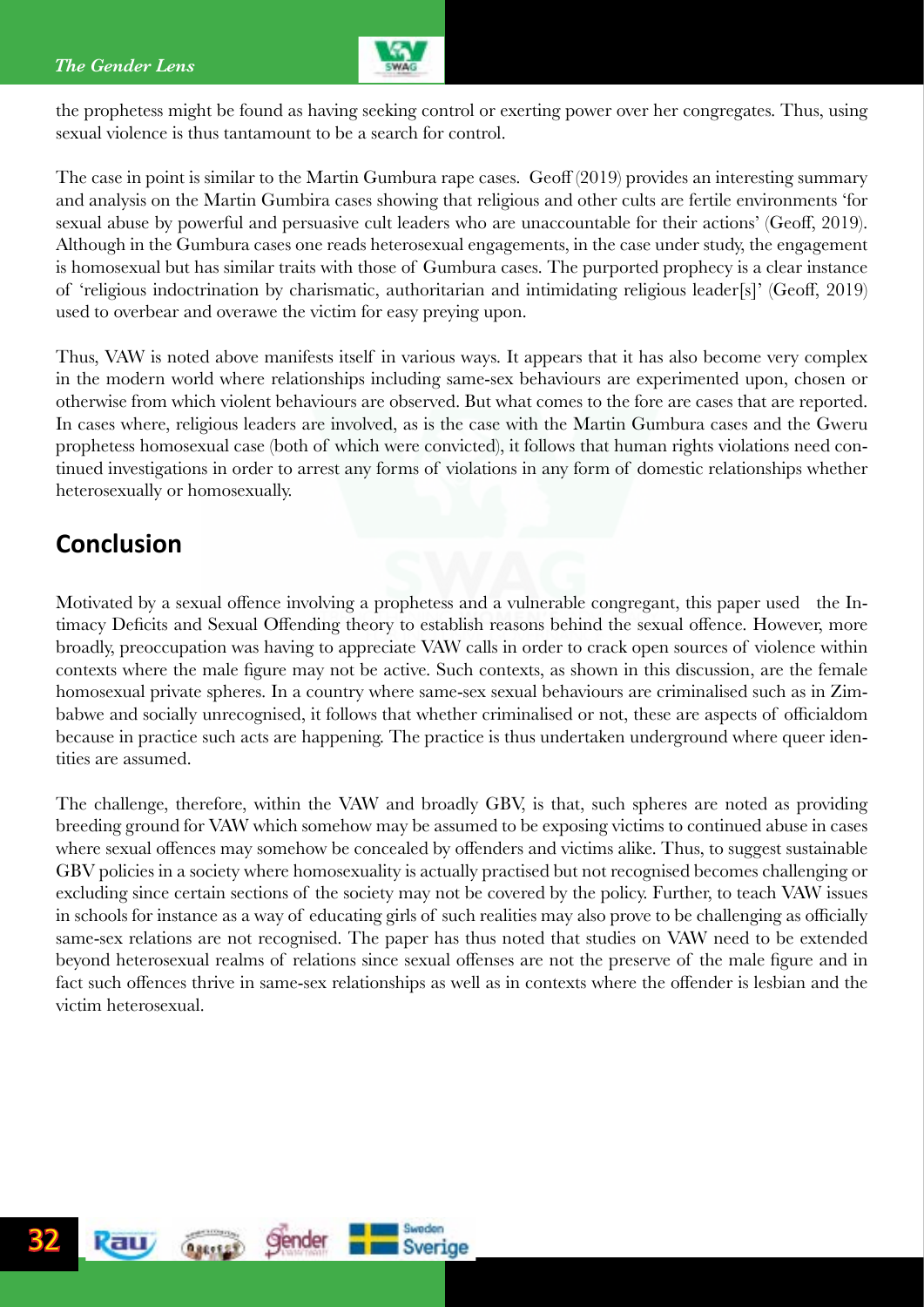Sverige



### <span id="page-32-0"></span>**REFERENCES**

Bucar, E. M., & Shirazi, F. (2012). The " Invention " of Lesbian Acts in Iran : Interpretative Moves , Hidden Assumptions , and Emerging Categories of Sexuality The " Invention " of Lesbian Acts in Iran : Interpretative Moves , Hidden Assumptions , 4160. https://doi.org/10.1080/10894160.2012.6 81263

Du Plessis, G. R. (2014). What Mugabe Said : Homosexuality in Africa and the Problem of Context, 73.

Epprecht, M. (1999). The Gay Oral History Project in Zimbabwe: Black Empowerment, Human Rights, and the Research Process. History in Africa, 26(1999), 25–41. https://doi.org/10.2307/3172136

Epprecht, M. (2005). Black skin, "cowboy" masculinity: A genealogy of homophobia in the African nationalist movement in Zimbabwe to 1983. Culture, Health and Sexuality, 7(3), 253–266. https://doi. org/10.1080/13691050410001730243

Evaristo, B. (2014, March 8). The idea that African homosexuality was a colonial import is a myth. The Guardian. Retrieved from https://www.theguardian.com/commentisfree/2014/mar/08/african-homosexuality-colonial-import-myth

Geoff, F. (2019). Using religion to sexually exploit young female parishioners Case: Note on the Gumbura rape cases.

Great Dyke News24. (2020). Redcliff Man Jailed For 'Refrigerating' Wife For 30 Minutes. GreatDyke-News24. Retrieved from http://www.greatdykenews24.co.zw/redcliff-man-jailed-for-refrigeratingwife-for-30-minutes/

Howard, R., Dunton, C., & Palmberg, M. (1998). Human Rights and Homosexuality in Southern Africa. African Studies Review (Vol. 41). https://doi.org/10.2307/524705

IAGCI. (2018). Country Policy and Information Note Zimbabwe: Sexual orientation and gender identity. The Independent Advisory Group on Country Information (IAGCI).

Lennox, C., & Waites, M. (2013). Human rights , sexual orientation and gender identity in the Commonwealth : from history and law to developing activism and transnational dialogues. In C. Lennox & M. Waites (Eds.), Human Rights, Sexual Orientation and Gender Identity in The Commonwealth. London: University of London Press; Institute of Commonwealth Studies.

Marching, S. T. (2008). Herlinatiens : between lesbianism, Islam and feminism. Inter‐Asia Cultural Studies, 9(1), 7–26. https://doi.org/10.1080/14649370701789591

Midlands News. (2020, July 1). Gweru Prophetess caught in a homosexuality storm midlands news. Midlands News. Retrieved from http://www.midlandsnews.co.zw/?\_ga=2.113171844.1610141924.1601393072- 1927371638.1601393072

Miller, D. H., Greene, K., Causby, V., White, B. W., & Lockhart, L. L. (2014). Domestic violence in lesbian relationships. Intimate Betrayal: Domestic Violence in Lesbian Relationships, (October), 107–128. https://doi.org/10.1300/j155v02n01\_03

Morrissey, M. E. (2013). Rape as a Weapon of Hate : Discursive Constructions and Material Consequences of Black Lesbianism in South Africa. Women's Studies in Communication, 36(1), 72–91. https://doi.org/10.1080/07491409.2013.755450

Moyo, O. N., & Kawewe, S. M. (2009). Lone motherhood in Zimbabwe: The socioeconomic conditions of lone parents and their children. Social Work in Public Health, 24(1–2), 161–177. https://doi. org/10.1080/19371910802569732

Muparamoto, N. (2020). LGBT individuals and the struggle against Robert Mugabe's extirpation in Zimbabwe. Africa Review, 0(0), 1–16. https://doi.org/10.1080/09744053.2020.1812042

Naughton, K. (2020). GOAL On The Ground Combating Covid-19 in Zimbabwe - GOAL Global. Retrieved from https://www.goalglobal.org/stories/goal-on-the-ground-combating-covid-19-in-zimbabwe/



Giender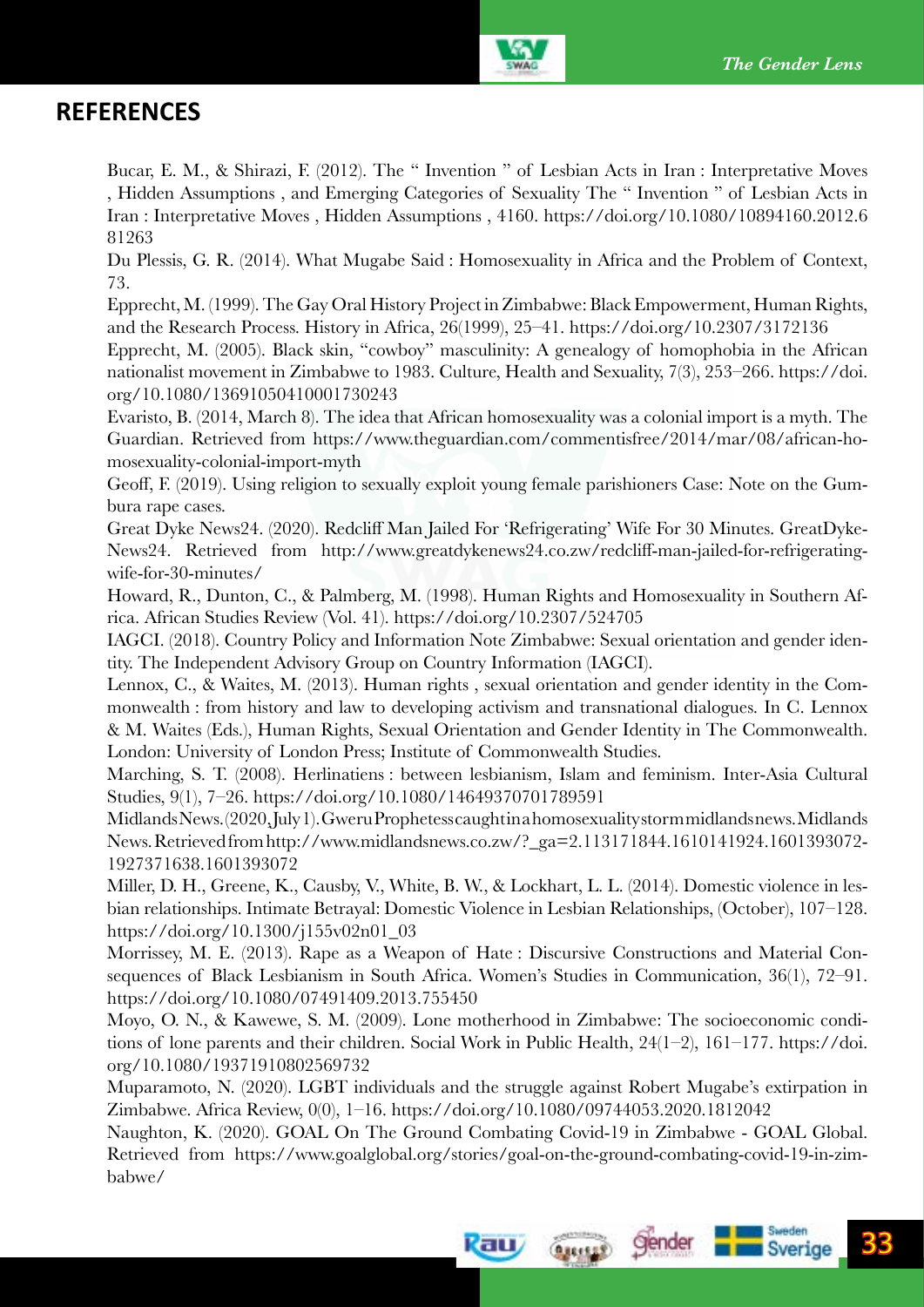#### *The Gender Lens*



Sala, A., De, L. M. M., & Benítez. (2009). Developing Lesbian Identity : A Sociohistorical Approach. Journal of Homosexuality, 56, 819–838. https://doi.org/10.1080/00918360903187903

Sala, A., La, M. L. De, & Benítez, M. (2009). Developing Lesbian Identity : A Sociohistorical Approach Developing Lesbian Identity : A Sociohistorical, 8369. https://doi.org/10.1080/00918360903187903 Schäfer, R., & Range, E. (2014). The Political Use of Homophobia Human Rights and Persecution of LGBTI Activists in Africa.

The Chronicle. (2020a, September 24). Gweru prophetess bribed sexual abuse complainant with US\$16 The Chronicle. The Chronicle. Retrieved from www.thechronicle.co.zw

The Chronicle. (2020b, October 14). Gweru lesbian pastor jailed The Chronicle. The Chronicle. Retrieved from https://www.chronicle.co.zw/gweru-lesbian-pastor-jailed/

Walsh-haines, G. (2012). Queer Emancipation. Journal of Middle East Women's Studies, 8(3), 41–62. Ward, T., Polaschek, D. L. L., & Beech, A. R. (2006). Theories of Intimacy Deficits. In Theories of Sexual Offending (pp. 181–196). London: John Wilev & Sons Ltd. https://doi.org/10.1002/9780470713648. ch12



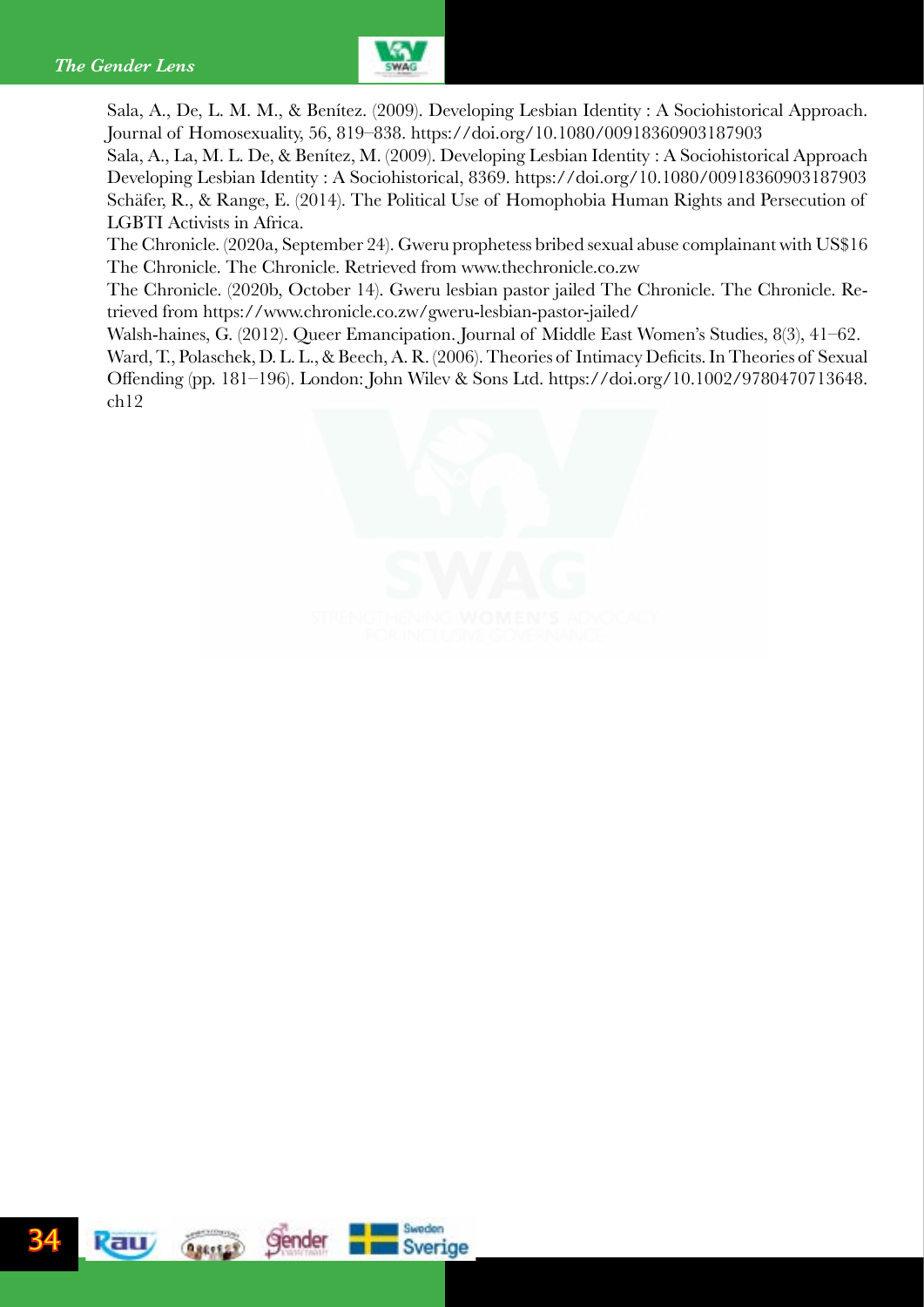

# <span id="page-34-0"></span>**BODY SHAMING: AN ALBATROSS AROUND THE NECKS OF WOMEN IN ZIMBABWEAN POLITICS AND PUBLIC SPACES**

Professor Laurine Chikoko, PhD

# **Abstract**

This paper takes as its point of departure the systematic body shaming of female politicians and females who hold public offices. The aim of the paper is to excavate the online discursive practices that objectify, sexualise and shame the female body in response to women's entry into political and public spaces. We use online data collection methods to gather web user comments in relation to female political and public figures. Using purposive sampling, we target 11 women from across the political divide 8 of whom are politicians, 2 public office bearers and 1 entertainer-cum activist. The data collected is analysed using feminist and post structuralism theoretical lenses. The paper argues that the nation building process is highly gendered and female participation in politics is complicated by body politics that position the female body as a site of struggle by way of policing it, disciplining it, intimidating, and labelling and othering it. We further posit that this is an 'othering' process in which the woman is seen as the political other who is transgressing male spaces by daring to aspire for or enter public spaces, considered masculine spaces. The analysis of comments directed at these female participants in politics and public spaces demonstrates that the female body is sexualised while the woman's intellectual and professional capabilities are disregarded. This paper is critical in closing the theoretical gap in the Zimbabwean discourse of female participation in nation building. It is concluded that through body shaming of female politicians and public figures, social differences that are gendered are being performed to the detriment of women.

**Keywords:** Female politician; body shaming; discursive; female representation; nation building;

# **Introduction**

This paper discusses the limits of female representation in public and political spaces that are occasioned by the discursive practices and acts of body shaming. McClintock's (1993, p. 60) proposition that 'all nationalisms are gendered, all are invented, and all are dangerous – dangerous, not in Eric Hobsbawm's sense as having to be opposed, but in the sense of representing relations to political power and to the technologies of violence' is an instructive starting point for this paper. The paper locates body shaming as a technology of violence against women and amplifies the perennial problem of gendered violence that attends contestations for political power.

Critics of nationalism and nationalist projects concur that nations are both gendered and sexed. Sexuality and gender are thus at the core of how national politics are shaped. Historically, male subjects have always created nations from patriarchal positions and because of this privilege, women and particularly their bodies have been used in the service of political projects and national ends (Anderson, 1983, 1991; Jayawardena, 1986; Yuval-Davis and Anthias, 1989). To this end, the political space has always been dominated by men and the domestic space has always been feminised (Gaitskell and Unterhalter, 1989). The feminisation of nation-building projects has been confirmed by Nielson (2016) who argues that the trope of the woman-as-nation lies at the heart of national projects. Male governance of the domestic space extends to the public space where their patriarchal authority determines the extent to which women can participate in public affairs. Therefore, female mobility, in both literal and symbolic terms is largely determined by men who are the gate-keepers of the national project.

In essence, men have had the prerogative of circumscribing female mobility with the effect that women have



Glender

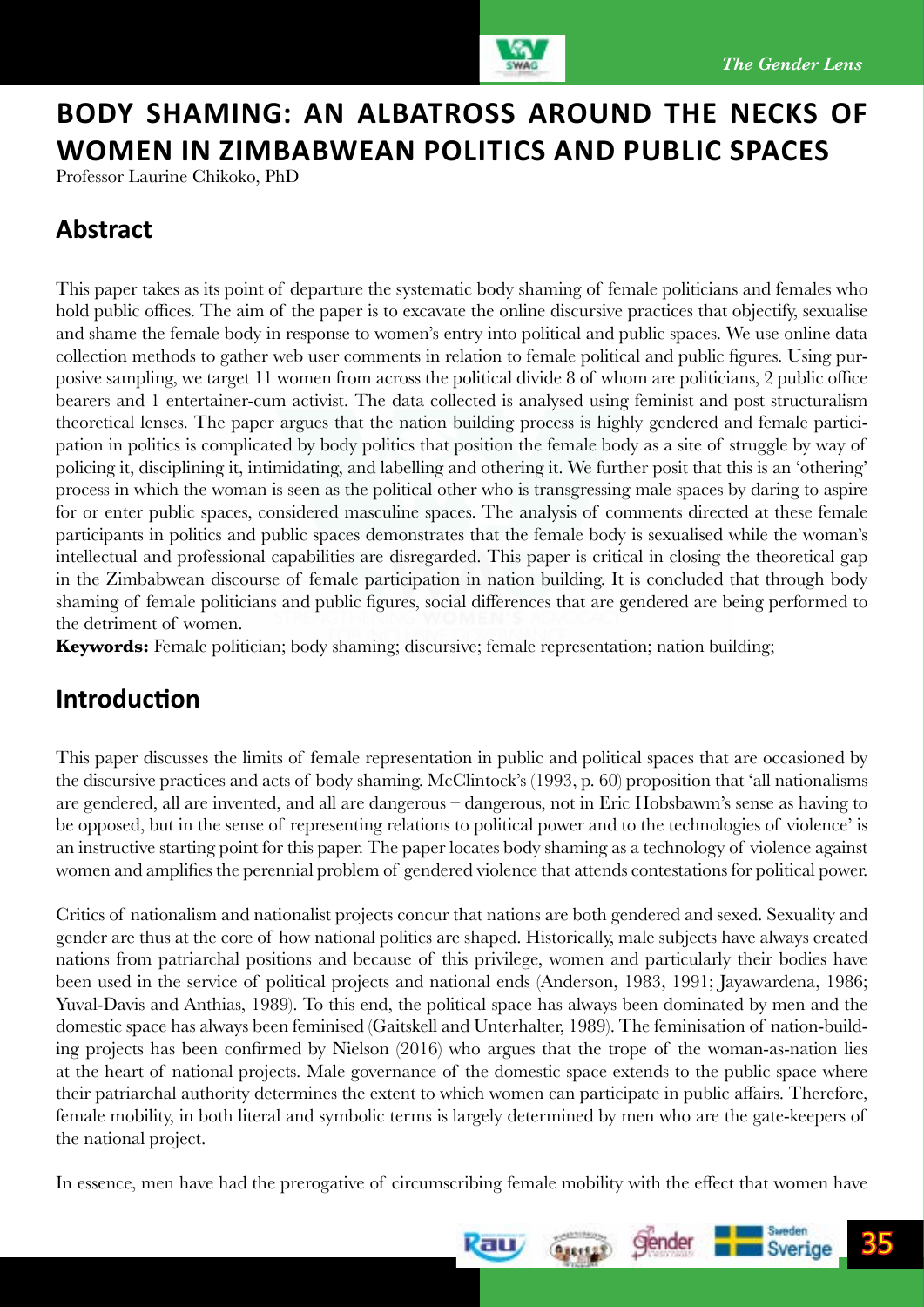#### *The Gender Lens*



for ages been confined to the private domestic space. This however, does not mean that women have no agency and have been passive subjects of male hegemony. Evidence abounds of how women have over the years worked to fracture the boundaries of male authority, thus exercising their agency even though their representation in the political sphere, for instance, is still very low relative to men. According to Atske, Geiger and Scheller (2019) the percentage of women in national and legislative bodies globally stands at 24%, which is an acknowledged increase over the past decade, but which also remains smaller relative to their share of the overall world population. While countries such as Rwanda, Cuba and Bolivia have reached or exceeded gender parity, globally there is under-representation of women. However, the increase noted by Atske, Geiger and Scheller (2019) testify to female agency that cannot be ignored. This female agency, however, is not without contestation and therefore men have always deployed ideological, physical and symbolic means to police and curtail female participation in the public space in general and politics in particular. In doing this, men are aided by cultural institutions and women who have internalised patriarchal ideology, which is why the policing and shaming of women who vie for or occupy political and public offices is not entirely a male project. In essence there are women who do the bidding of men as they momentarily become honorary members of the patriarchy and participate in the shaming of women (van der Toorn, Pliskin and Morgenroth, 2020) as shall be demonstrated in the discussion.

The impact of female confinement to private spaces is that women for a long time have been providing unremunerated labour in the service of the family. While acknowledging that the category women is heterogeneous and some women are actually privileged because of class and education, and have voice, women have generally lacked voice in public affairs. With the gradual rise of women in the public political domain, business and arts, men and particularly the institution of the patriarchy feel threatened. In response to the ascendancy of women, the patriarchy has engaged in physical, psychological and symbolic acts of violence against women and body shaming belongs to this realm of violence.

The result is that fewer women have the courage to participate in public affairs implying that female representation in key decision making, policy formulation and governance is limited. The digital revolution, with its liberalisation of communication, increased dissemination of information and heightened interactive engagements, has enabled violence against women to migrate to virtual spaces. The impact is unprecedented in that while the digital age has democratised communication that virtual space has also turned into a site of performing toxic masculinities against women. Against this background, this paper seeks to interrogate how female public figures and those in politics suffer systematic abuse in the form of body shaming.

Body shaming has been defined as acts and discourses of humiliating someone or the self through disparaging comments about the body' shape or size or mockery based on an individual's appearance (Duncan, Zimmer-Gembeck and Furman 2018). We wish in this paper to stretch and therefore broaden the concept of body shaming to include physical acts of beating and displaying of battered bodies in digital spaces as well as the inadvertent shaming that comes when commentators unwittingly praise the bodily attributes of women thereby diminishing their intellectual and professional attributes. In discourses of body politics, body shaming has had serious implications on eating habits, psychological wellbeing as well as how citizenship is negotiated. According to Shefer and Munt (2019, p. 145-146):

Shame and shaming processes are personal and political, constituting powerful material and discursive performances of the long-standing and still salient feminist dictum, "the personal is political". Shame and shaming are also bound up with social inequality, both reflecting and serving to reinforce, reinstate and legitimise social injustice. Shame is closely entangled with gender subjectification and normative gender binarisms, which are raced, classed and enmeshed with other forms of intersectionalities.

The nation building project and its politics are characterised by gender, economic and social inequalities that are fertile ground for body shaming.

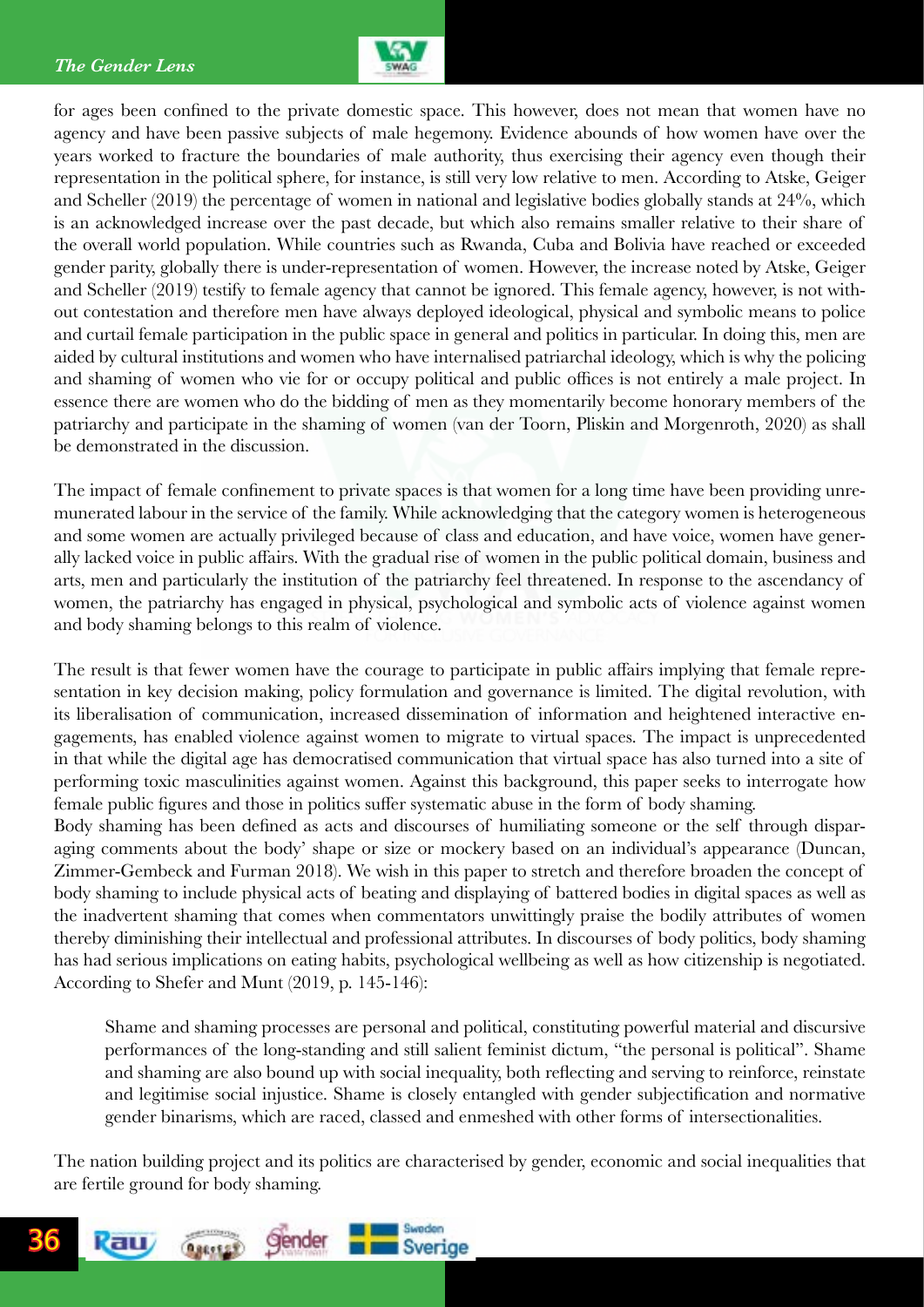

Sverige

Clender

<span id="page-36-0"></span>By participating in politics and also on digital platforms, women in politics and public offices desire to shape female citizenship as well as the discursive construction of the Zimbabwean nation. The question is: 'is the public (read male trolls and political rivals who ironically can also be women) amenable to female participation in politics, business and public offices?' This question points to the complexity of the body shaming practice and political violence in general. As discussed later in this article, men are not the sole perpetrators of violence; women also figure prominently, not only as victims of body shaming and violence, but as perpetrators.

# **Theoretical and Conceptual Framework**

In order to unpack how the body of the female politician is subjected to shame in the political discursive space, a theory of the body is required. That the female body is a site of struggle, is beyond contestation more so in contexts of conflict and political upheaval. This study deploys concepts about the body from feminist and poststructuralist thinkers. The body features prominently in Zimbabwe's political discourse; it is attacked physically and verbally and it is marked as appropriate or inappropriate for politics and public office. Foucault (1990 p.94) remarks that "the body is also directly involved in a political field; power relations have an immediate hold upon it; they invest it, mark it, train it, torture it, force it to carry out tasks, to perform ceremonies, to emit signs."

While Foucault was discussing the body in the context of discipline and punishment and the birth of the prison, his thinking resonates with the intentions of this study to examine the discursive body shaming of the female politician. The female politician's political identity is constructed by her detractors and opponents through foregrounding the (in)appropriacy of her political candidature. This has the impact of humiliating her and intimidating her as well as potential female politicians and public office aspirants by sending signals, real and symbolic, to desist from those aspirations.

Political detractors employ binary opposites to highlight the desirability of the female body or lack of it to equate that to suitability for political office. According to Brown and Gershon (2017 p.1) ''Bodies are sites in which social constructions of differences are mapped onto human beings. Subjecting the body to systemic regimes – such as government regulation – is a method of ensuring that bodies will behave in socially and politically accepted manners. The body is placed in hierarchized (false) dichotomies, for example, masculine/ feminine; mind/body; able-bodied/disabled; fat/skinny; heterosexual/homosexual; and young/old. Furthermore, these dichotomies illustrate that public/private borders are unstable.'' By appealing to these binaries and dichotomies, the analysis in this study will demonstrate how the female political and public office aspirants and occupants are discursively located within the negative end of these binaries. This excludes women from the public and political spaces.

At the centre of these exclusionary practices is the notion of masculinities and how the national political project has always been conceived in masculine terms. Scholars (Slootmaeckers 2019; Elias 2008; Nagel 1998) argue that masculinity defines the nation state with women as symbolic reproducers of the nation (Ngoshi and Mutekwa, 2013). In this respect therefore, women's bodies are sites where rival political groupings engage in discursive duels in pursuit of political power and ultimately control of the nation state. In this context, the female politician or public office occupant is 'othered', to speak in post-colonial terms.

The body shaming of women functions as some kind of diversion that is meant to divest female politicians of political aspirations and having a stake in the national project. Those who attack and body shame women on social media further the interest of their political godfathers and their masculine project. This study therefore interrogates how statements and comments made about women's bodies serve to create and perpetuate nega-

kau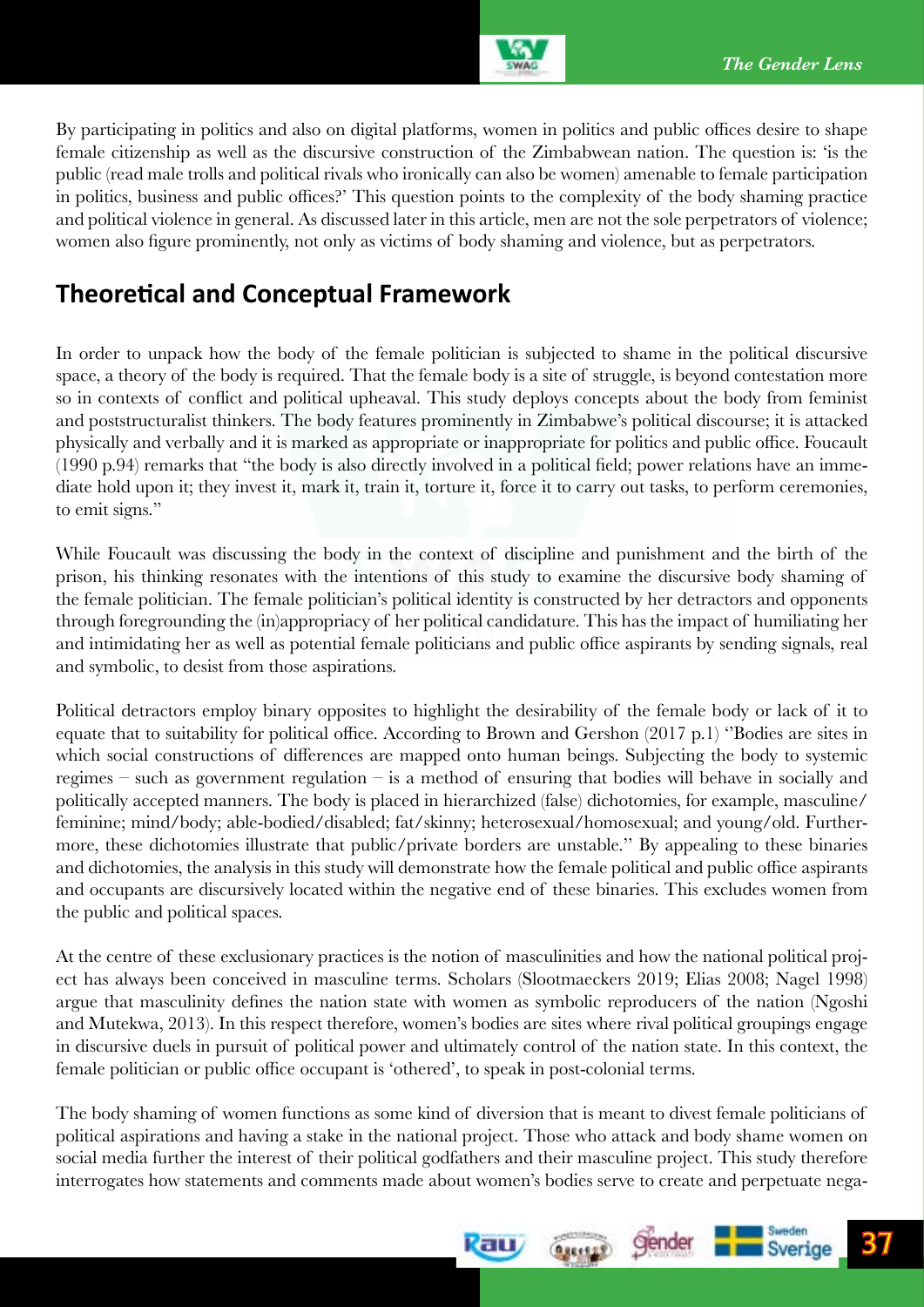

<span id="page-37-0"></span>tive perceptions about female politicians and public office occupants.

# **Methodology**

This study uses netnography as a method of data collection. According to Kozinets (2010) online observation is one of the many methods of data collection in netnography. Kozinets (2010) considers netnography as a participant-observation research into online communities involving online fieldwork. The method uses virtual communications as the main source of data that enables an understanding and representation of cultural as well as communal phenomena (Kozinets 2010). Online observation allowed the researchers an in-depth engagement with online as well as Twitter and Facebook texts on issues to do with political identities and how they are threatened by body shaming and the sexualisation of female politicians and public officers.

Data was collected from a longitudinal study of Twitter and Facebook comments, as well as comments on online news platforms about Zimbabwean female politicians and senior public servants. Purposive sampling was used to target known female political figures from the political divide and senior female public officers. A sample of eleven (11) females were then purposively selected for focus in terms of comments about them by readers of online news sites and Twitter and Facebook users. The sample size was not determined at the start of the observations, but grew gradually as discourses on body shaming unfolded in the digital spaces.

The researchers observed online readers' comments and Twitter and Facebook comments for a period stretching from 2014 to 2020. This time frame covers the elections of 2013 and 2018 and was chosen for the reason that political contestation generates public debate as candidates vie for political office and political parties outcompete each other. These debates transcend the election plebiscite and this is why we observed the period after the 2013 elections and the period prior to and post the July 2018 harmonised elections in Zimbabwe. This period was also relevant in that there were changes in senior staff appointments that were made during this time and the two senior female judges selected as part of the sample of this study were part of these changes. Furthermore, the period marked a point at which the researchers began to notice patterns of debate relating to female politicians and public officers on both Twitter, Facebook and online news sites comments sections and therefore began to actively follow them for research purposes.

An ethical dilemma that arises with digital ethnography is whether one is dealing with private or public individuals and private or public spaces (Wijaya, Watson and Bruce, 2017). The boundaries are thin. Comments made by users of Facebook, Twitter and readers of online news are open for anyone to view and even respond to, which makes it problematic whether informed consent is necessary to use their comments. Added to this, some individuals participate in online activity incognito, but at the same time it is possible to trace their identities (Sixsmith and Murray, 2001). However, on our part as researchers, we have ensured that we respect the participants' identities and ownership of the comments they make without necessary seeking informed consent.

## **Analysis and Discussion**

The implosion of factional politics in ZANU (PF) from around 2014 marked a new era of political contestation in Zimbabwe. This implosion is particularly useful in this discussion since the subsequent expulsion of Joice Mujuru, then State Vice-President and Party Second Secretary, inaugurates the politics of body shaming (at least in recent time in Zimbabwe) and is fertile ground to locate the discourse of how political contestation is problematized through the female body. At the height of the factional politics, Joice Mujuru became a victim of purging.

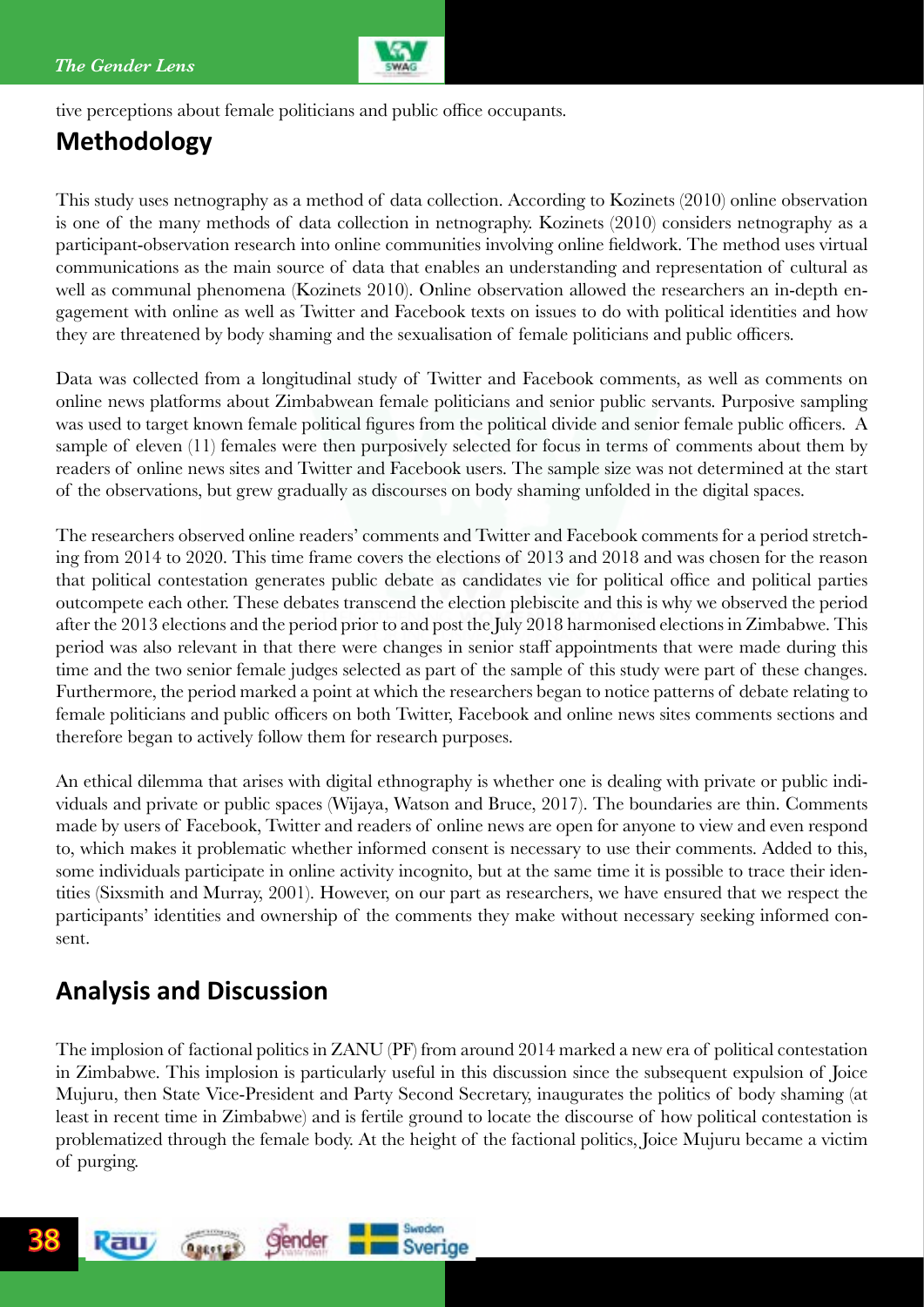The process was premised on mobilising body shaming among other strategies to marginalise and subsequently expel her from the party. Grace Mugabe, then First Lady of Zimbabwe and later to become head of the ZANU (PF) Women's League, led the onslaught. Mujuru was accused of misdemeanours ranging from laziness, ineptitude, piggy backing the President, witchcraft, disloyalty, immorality, ugliness and possessing an undesirable body. It was the focus on her body which was said to be too fat and therefore not sexually appealing, that is emblematic of the sexualisation of women's bodies in politics. The derivatives are that if the female body is ugly and not sexually appealing, that body must not enter the political space and also that the ugly, lazy and fat body equates to moral unrighteousness which renders it unfit for high political office.

Body shaming against Mujuru was also based on the dressing of the body and Grace Mugabe was the main architect of Mujuru body shaming campaign. She (Grace Mugabe) is reported as having said;

I said her dressing in front of a young man was inappropriate. I was not impressed especially for someone of her stature…That's when I said she was inappropriately dressed, inappropriately attired. Displaying the thighs," – in Parliament women approached me about her dressing, saying they had talked to her but she persisted without mentioning any names… – "She wears mini skirts. She must change her style of dressing. Even some of us who have attractive bodies don't wear mini-skirts that show our thighs, especially in front of children. As mothers who have young growing daughters what lessons do we pass on to them? That is all I was unhappy about (Kache, 2014)

It is particularly disturbing that standards of morality are here tied to body shaming. In this case, Mujuru's supposedly unattractive body, coupled with her touted inappropriate dressing are conflated with immorality. Ironically, female parliamentarians are said to have complained about Mujuru's dressing, thus, taking part in body shaming her. Mujuru was further attacked on the basis of age when she was advised, in vitriolic language, to retire, move back to Dotito, her rural place of origin, and look after her grandchildren. Mujuru's celebrated liberation credentials were also put to question as her detractors began to deconstruct them. Her ultimate humiliation came with her final expulsion from a party she had worked for since the time she joined the armed liberation struggle as a teenager.

Ncube (2020 p.5) noted that:

In 2014, Mujuru was expelled from the ruling party because she was accused of plotting to dethrone Robert Mugabe. What is interesting is that upon her expulsion, the celebrated narrative that had been used to describe her role in the liberation war was subverted with new narratives that focused on how she had used sex and her body to get ahead during the war. Like Grace Mugabe, references changed from the respectable Amai Mujuru to whore and witch.

However, the paradox of all this is that even those bodies considered beautiful and sexually appealing also suffer a similar fate. The former First Lady herself, Grace Mugabe, who projected herself as more beautiful, with a sexually appealing beautiful body, has also been subjected to shame, accused of loose morals and using sexual appeal to rise both as First Lady while working as a secretary in the Office of the President, and in the ZANU (PF) power matrix.

Related to this is the further 'othering' of mature female politicians who are body shamed on the basis of age. Like Mujuru, whose body is shamed as old, Jessie Majome, former Member of Parliament for the Harare West constituency in Zimbabwe suffered a similar fate when her detractors within her own party, the Movement for



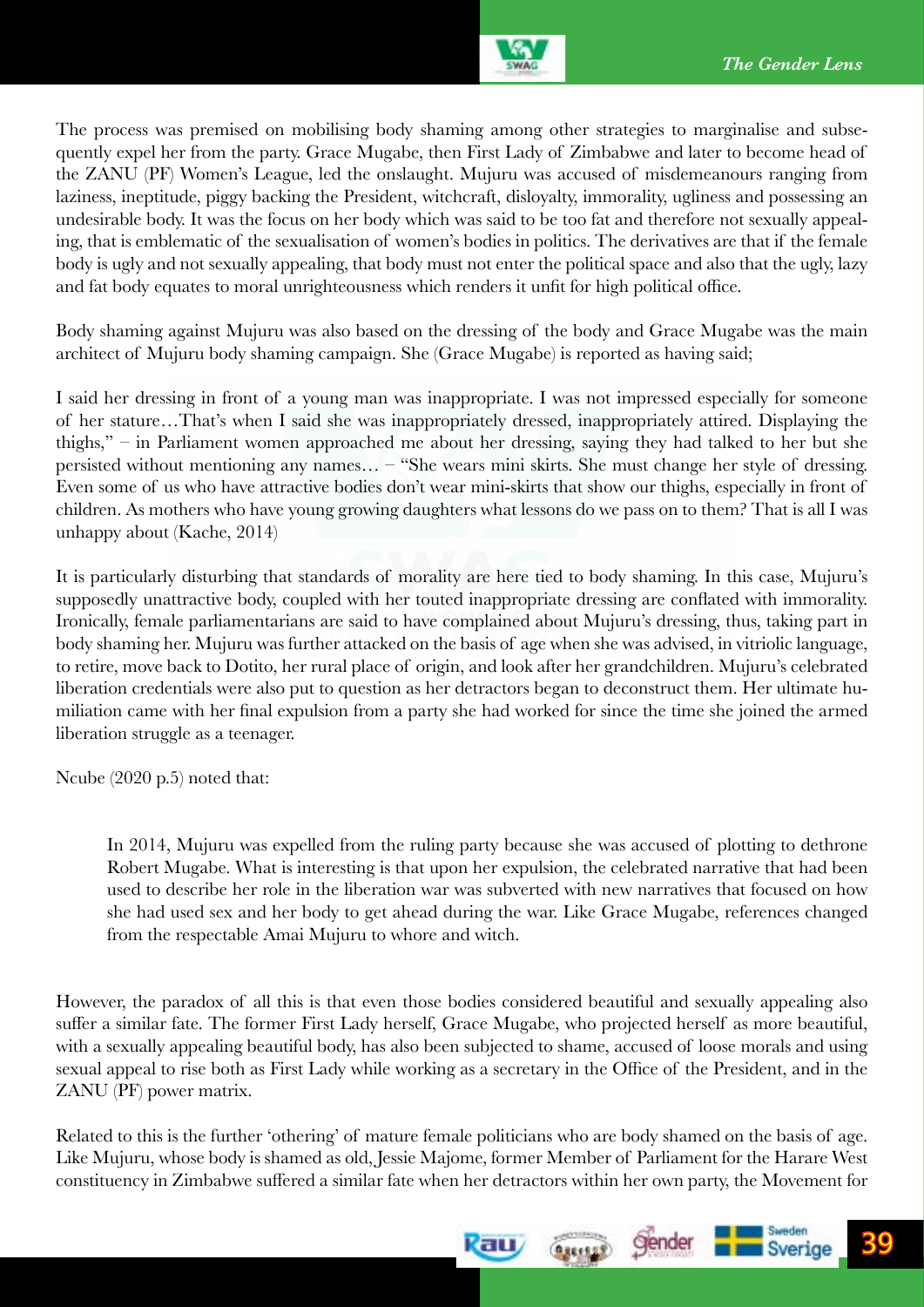Kau



Democratic Change (MDC-T), accused her of old age. Old bodies in politics are here considered as deviant and threatening to both male hegemony and the supposed ascendancy of younger females. In the case of Majome, she was being challenged in the party's primary elections by a younger female Joana Mamombe, whose supporters touted her youth as more appealing than Majome's 'old' body. For a long time, young people, particularly female politicians, have occupied marginal spaces in Zimbabwe's mainstream politics, where the old guard consisting of liberation war participants dominate. While this promotion of a young female politician appears welcome, it is problematic in that it is inadvertently disadvantaging another woman.

This body shaming legitimates the marginalisation of women in politics and this is amplified by social media spaces that have widened and deepened opportunities for communication. Shefer and Munt (2019, p.1) argue that 'the contemporary proliferation of online communication and social media notably provides novel and increased spaces for the deployment of shame as a means both for control and regulation and for the political and pedagogical project of challenging injustices.' Both Mujuru's and Majome's cases reflect how commentators on social media use their anonymity to body shame female public figures in furtherance of their political agendas. Thus, body shaming of women who participate in politics has increasingly become normative in Zimbabwean society. In this context, 'the body is always subject to social, cultural, economic and political definitions and policies are based on these perceptions' (Schlyter, 2009, p. 12). By analysis the body shaming of women, we see how political power and citizenship are negotiated via bodies.

Furthermore, experiences of womanhood are intricately intertwined with everyday forms of body shaming. Female politicians are generally considered to be transgressing patriarchal boundaries and body shaming is a means of punishing them. In this regard, Thokozani Khupe, formerly Deputy President of the MDC-T, is another example of a victim of gendered body shaming and the sexualisation of the bodies of female public figures. At a time when the battle to succeed the MDC founding President Morgan Tsvangirai following his death, intensified, Khupe became the symbol of the sexualisation and body shaming of female politicians. Khupe was labelled a whore, fat and old. All these are markers of the undesirability of her body and hence its (in)appropriacy in the public political space. With advances in digital technology, we posit that the boundaries of what it means to body shame can be expanded. In view of that, body shaming has been extended to photo shopping of images of targeted women in politics to caricature them. The caricatured images are designed to fortify the perception of women as immoral and unfit for political office. This way, moral purity is implicated or tied to women's rights to political participation and nation building. One of the images circulated on Twitter shows Khupe in a compromising sexual position with President Mnangagwa. The image is apparently photo shopped. By being caricatured as President Mnangagwa's concubine, Khupe's moral purity is being challenged and therefore symbolically, she cannot participate in the national project; this is a means of policing the female body. The paradox however, is that it is the same body that at one time is considered fat and sexually undesirable. What this means is that the female body is assigned meanings in line with the exigencies of what detractors wish to convey. Detractors have a whole array of negative stereotypes at their disposal to deploy in support of any convenient narrative.

While old age can be used as the basis for body shaming, being young does not preclude one from being body shamed. This is even more pronounced in a polity used to having senior male citizens dominating the political space. Fadzai Mahere's rise to the position of Spokesperson for the MDC Alliance has opened her up to malicious and shaming attacks. Initially appointed as MDC Alliance Secretary of Education on joining the party, Mahere rose to become the Spokesperson when the party was restructured. Mahere was accused of dating the MDC Alliance President and her detractors pointed to her youth and beauty as factors that determined her rise. This is notwithstanding the fact that she has a successful legal career and had started a political career even outside the MDC Alliance, having contested as an independent candidate for the Mount Pleasant Parliamentary Seat in the 2018 elections. Furthermore, Mahere has been shamed on the grounds that she is still unmarried; by being considered by male opponents to be ripe for marriage, Mahere suffers the indignity

Sverige

Gender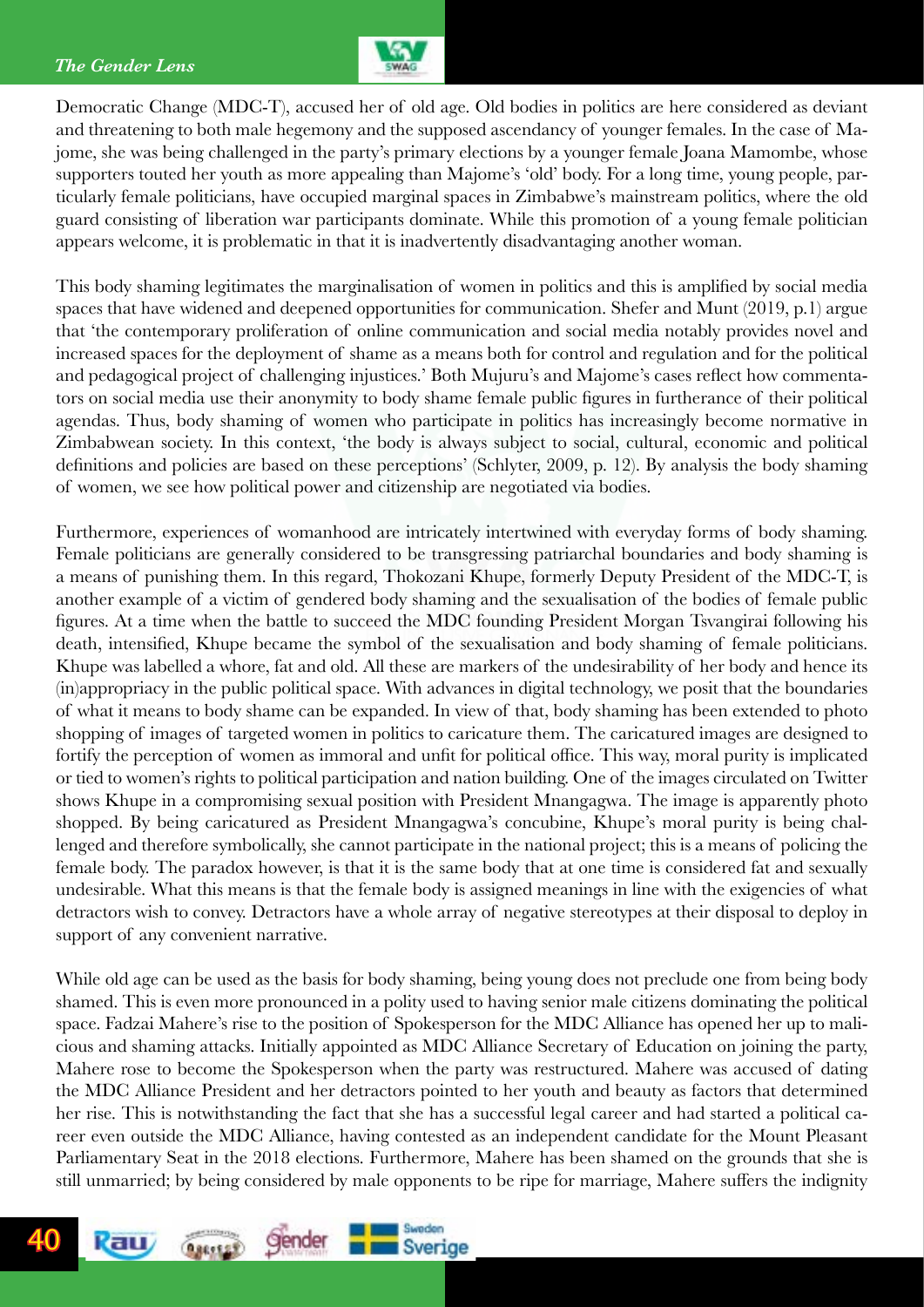Sverige

Giender

of being sexualised; being unmarried is weaponised and used to humiliate female public figures. In political discourse dominated by men, Mahere is here being bullied and seen as fit for the domestic space. Indeed, with the 'regulation of women's physical presence in the spheres of home, work, and politics, and, increasingly, in institutions, women would be confined to their appropriate place—both metaphorically and corporeally' (Fischer, 2016 p.836).

Female participation in the broad realm of politics in Zimbabwe has been met with disdain by fair minded citizens. It has evidently been used as a political card to silence or express oppositional views. The Justice Rita Makarau and Justice Priscilla Chigumba comparative is a case in point. During the era of President Robert Mugabe, Justice Rita Makarau was appointed Chairperson of the Zimbabwe Electoral Commission (ZEC) and at the dawn of the Second Republic marked by the rise to power of President Mnangagwa, she resigned and was replaced by another female, Justice Priscilla. The ZEC is one of the Commissions provided for in the 2013 Constitution of Zimbabwe. It is statutory that it must be headed by a Judge. The resignation of Justice Makarau and ultimate replacement attracted responses from the public who aired their views and reactions creating what in this paper we call the Makarau-Chigumba body comparative.

One of the significant issues regarding public discourse about the two Justices is that their complexions were used to compare the two and then stretched further to be the basis of weighing their capabilities in the role of Chairperson of ZEC. It is notable that ZEC has been accused of political bias and being a captured institution which has for years been used by the ZANU(PF) party to rig election outcomes in favour of ZANU(PF) candidates. Thus, the face of the political institution in this case was represented by two women whom society found unfit in one way or the other. Justice Rita Makarau's dark complexion is semiotically seen as representing the nature of her heart considered as dark, thus evil. The online newspaper (ZimEye, 2018) ran a story titled 'Makarau was dark inside and out', insinuating that Justice Priscilla Chigumba is light-skinned and beautiful hence good-hearted or professional. The projected image comparison used was also deliberately designed to visually capture this thinking which is tantamount to body shaming of both women.

To begin with, Justice Makarau is body shamed through being characterised as ugly and therefore evil. Ugliness and beauty are used to shame the judge as well as portray the view that her resignation was long overdue. She is shamelessly violated since she is forced to digest that she is evil based primarily on her skin complexion. The online audience of this news article picked this tempo and further elaborated this body shaming discourse. Readers amplified this discourse by mockingly suggesting that 'she needs no make-up to play a role in a horror film and that she can also make extra income by contesting in the Mr and Ms Ugly contest.'

The degree of body shaming is taken further to create a disgusting discourse designed to damage the female body and psyche. That her intellectual and professional capacities should be celebrated as representing successful women in society among whom Justice Makarau can be projected as a role model, is conveniently forgotten by these negative commentators. Additionally, both women are actually role models, who despite their looks, other women should emulate. It is however, significant to point out that these online discussions were not without a few positive comments in favour of Makarau. There were commentators who also put up a spirited defence of the judge, pointing out her unparalleled experience in the judiciary as well as in the legislature when she was appointed a non-constituency Member of Parliament in 1996. Both Makarau and Chigumba collectively symbolise the best of female public officers in Zimbabwe, and inspire other women to participate actively in politics, including assuming influential positions in public institutions such as those that govern political activities. However, all this is largely disregarded as body shaming takes precedence.

kau

To demonstrate the body shaming of the two women, 'netzens' had this to say:

1. Judge vakatonaka zvavo ava (The judge [Chigumba] is very beautiful.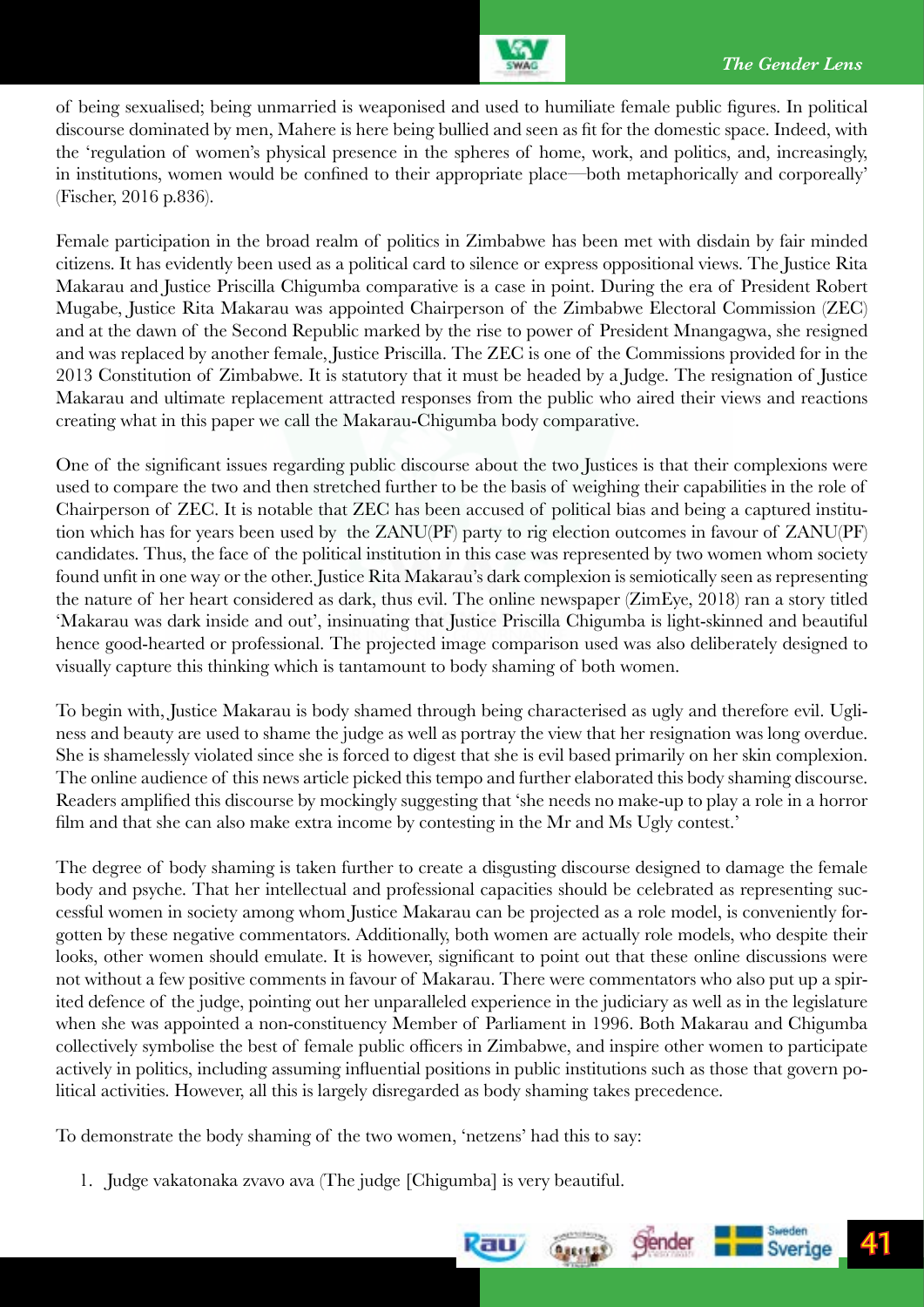Kau



- 2. ZEC bae ([informal] ZEC's beautiful intimate partner [Chigumba])
- 3. Ah. All that beauty? Ndarohwa nehana (I am shocked). She can handcuff and sentence me anytime.
- 4. She looks beautiful, Makarau was ugly=heartless.(ZimEye, 2018)

From the comments, above, ugliness and beauty are contrasted, not in their abstract sense, but deliberately with Makarau and Chigumba in mind. Of the two judges, one had already resigned as ZEC Chairperson as indicated above, while Chigumba was the incoming Chairperson. In comment [1] above, the internet user gushes that Chigumba is a very beautiful woman, while in [2], ZEC is presented in masculine terms that are tied to the patriarchal ideology. She is thus, projected as a possession of ZEC, the man; this is an intimate romantic relationship. Subtly, it suggests that Makarau was 'divorced' by ZEC and replaced by the very beautiful Chigumba. No wonder netzen [3] is shocked by Chigumba's beauty. This shock is ironic since it appears to suggest that successful professional women who rise up to join politics and politically inclined institutions cannot be beautiful. The web user [3] further surrenders to the beauty by noting that 'She can handcuff and sentence me anytime' which insinuates a sexual relationship in which a man is willing to surrender to the dictates of a beautiful woman. Thus, Chigumba's anticipated ability is not linked to her professional capabilities but to what, in a sexual sense, she offers to ZEC and the country. The assumption we make here is that this is coming from a male netzen and that the sexual relationship implied is also heterosexual even though internet identities often come in disguised forms. We note the senselessness and insensitivity which locate Makarau and Chigumba in the discourse of body shaming for the pleasure of the patriarchy and those who feel threatened by powerful women (see Mutongwiza, 2019). This has the impact of discouraging women not only to be public figures, but office bearers of key public institutions entrusted with running the country's elections, and that monitor and promote democracy.

Further to this, the patriarchy has always deployed sex as an instrument of domination. This has served male interests in subordinating women and objectifying them. Therefore, sex is always implicated in political discourses that are often defined by power and domination. In this regard, numerous female politicians and political activists have been sexually violated. The alleged abduction of young MDC Alliance MP Joana Mamombe and her two colleagues Cecilia Chimbiri and Netsai Marova and their subsequent sexual assault at the hands of their abductors sheds light on this practice of body shaming women. Their testimonies after being found dumped outside Harare tell of a horrendous experience where Chimbiri had her breasts sucked and blunt objects used to sexually violate them. The nature of their abuse at the hands of their abductors point to gendered intimidation of young women so that they refrain from participating in national politics. The fact that they were allegedly abducted soon after taking part in a demonstration against the government for failure to create safety nets for the poor during the Covid-19 lockdown period is adequate to suggest that their abduction was politically motivated. Some of the comments that followed tried to trivialise their ordeal by suggesting that they had gone on a romantic escapade that went awfully wrong; the insinuation was that the three ladies had been battered by their lovers. There seems to be no feminist solidarity in political spaces.

Earlier, Samantha Kureya also known as Gonyeti had been similarly abducted by unknown men from her home during the night. Kureya was abused, made to drink sewerage while being reminded never to shame the government through her satiric videos and acts that often challenge government and the ruling party. She recalls: 'they started saying: "You mock the government and we have been monitoring you". They told me to start rolling on the ground. They would instruct me to roll from either side and each time I did, I would get beaten. They started stomping on my back' (The Guardian, 2019). Rather than engage ideologically with her satire, her abductors choose to abuse her body. The fact that she has been under the gaze of the state through being monitored reminds us of Foucault's arguments about how the body is policed and disciplined.

While historically Zimbabwean women actively took part in organising the nationalist struggle for independence and took up arms to join their male counterparts in the armed struggle, evidence abounds that women's

Sverige

Gender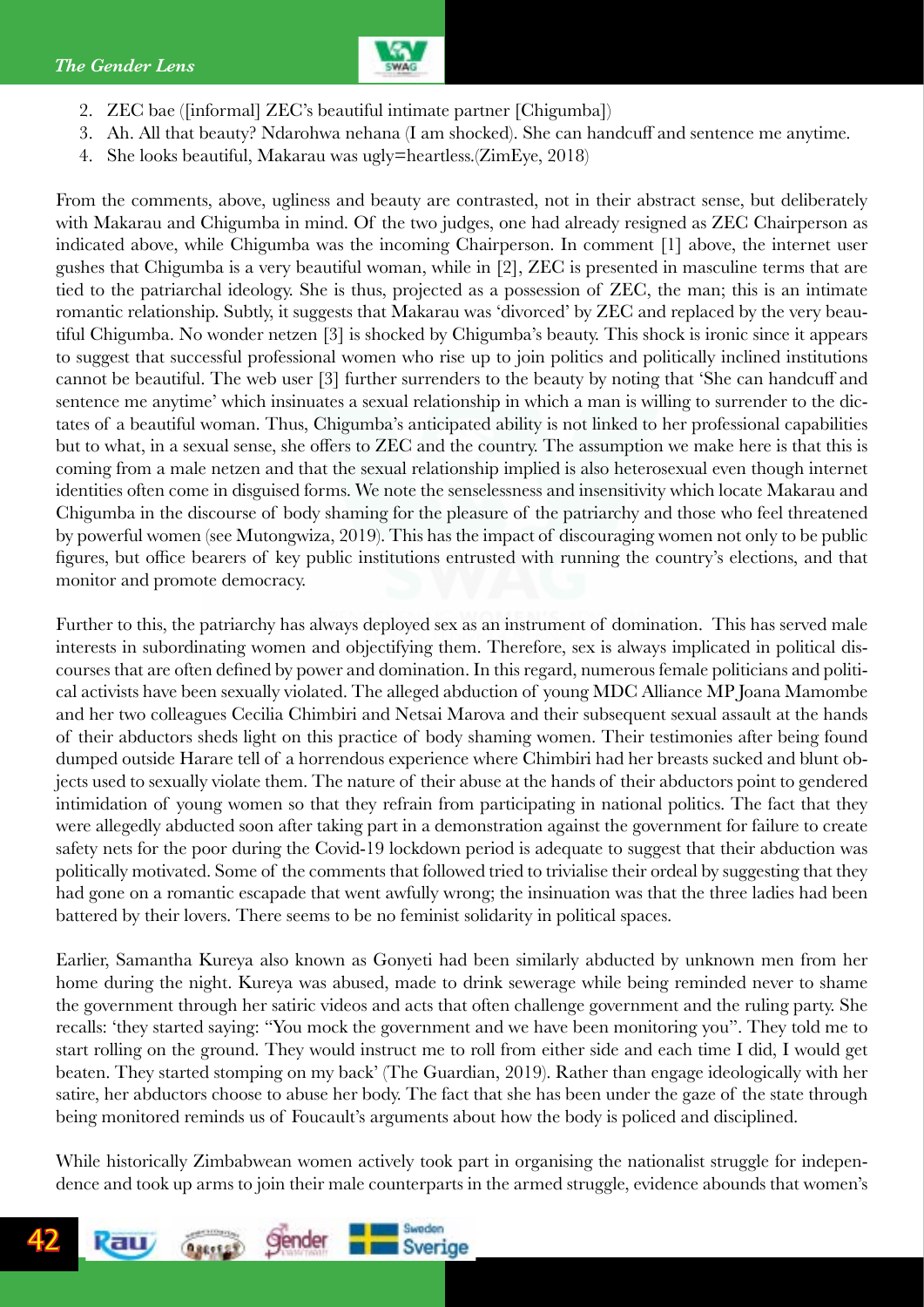political identities remain largely tied to their bodies and to their morality, which are often labelled and defined by men. They are also part of the allegories and iconic identities that go into building the nation-state. Nielson  $(2016 \text{ p}.102)$  has argued that,

For some time, gender historians have recognised that feminised allegories and icons have been deeply implicated in modern nation-building projects and national identity formation. The woman-as-nation trope has been appropriated by diverse polities that spanned time and place.

By body shaming women, supporters of male hegemony intimidate women who aspire for political and public office and also validate the age old thinking that nations and nation building are masculine projects. There is thus, what McClintock (1991) considers to be dangerous liaisons between women and the nationalist movements where women are not empowered at a time when nations, especially postcolonial ones are struggling for political liberation. Thus, McClintock (1993 p.60) posits that 'nationalisms are from the outset constituted in gender power, but, as the lessons of international history portend, women who are not empowered to organise during the struggle will not be empowered to organise after the struggle'. Commenting on what becomes of the nation-state if there is no transformation, McClintock adds that 'if nationalism is not transformed by an analysis of gender power, the nation-state will remain a repository of male hopes, male aspirations, and male privilege' (1991 p.109), which women will continue to reproduce.

While the genders of some of the online commentators are unknown, there is evidence that women also take part in the body shaming of fellow women. As scholars have previously noted, patriarchal ideology is so insidious that women are recruited to be members or foot soldiers of the patriarchy through socialisation, prevalent ideology and institutions (van der Toorn, Pliskin and Morgenroth, 2020; Szymanski, Moffitt and Carr, 2011; Maseno and Kilonzo, 2011). What therefore drives body shaming are misogyny, patriarchy and masculinity. The feminist thinking of sisterhood or the idea of a sister's keeper has no live roots since some strategically positioned fellow women are the ones who initiate body shaming on their counterparts for political ends, ironically in defence of men instead. The case in point already discussed is that of Grace Mugabe who resorted to body shaming Mujuru while defending her husband, Robert Mugabe's rule. Kache (2014) noted that the adage that 'mhandu yemukadzi mukadzi (a woman's enemy is another woman)' appears to be topical in fuelling body shaming of women by women. Subjection of other women to emotional and psychological abuse, forcing others to endure painful situations, humiliation and breaking others' spirits are the hallmarks of the body shaming of women. Hence, Kache concludes

A friend once told me that true friendship is hearing people say something about a friend and you publicly defend your friend even without verifying if the issue is true or not. I am not saying women should not be admonished or reprimanded when they do wrong; quite the contrary. I am saying it should be done in sisterly love to build each other up instead of looking for a public platform and humiliating a fellow sister, Wisdom says you call her to the side and address your issues in a private space so that when you come out in public no one will know there was a private matter between you! Was it necessary, for Amai Mugabe to address issues of gossip and what happens in Dr. Mujuru's private life on the public state broadcaster? Dare I say Amai Mugabe painted a picture of herself far worse than that of the person she meant to discredit?

This discourse of blaming women for the downfall of fellow women is complex in that, in the context of ZANU (PF)'s factional politics, there were male figures behind the scenes. Events in Zimbabwean politics have since shown that the purging of Mujuru then was meant to pave way for the elevation of now President of Zimbabwe, Emmerson Mnangagwa, to the position of Vice President. In other words, Grace Mugabe and other party women including Oppah Muchinguri and Sarah Mahoka appear to have done the bidding of powerful men in the party. What is evident is that the effects and damage caused by body shaming are far reaching and have debilitating consequences for women's participation in public affairs.

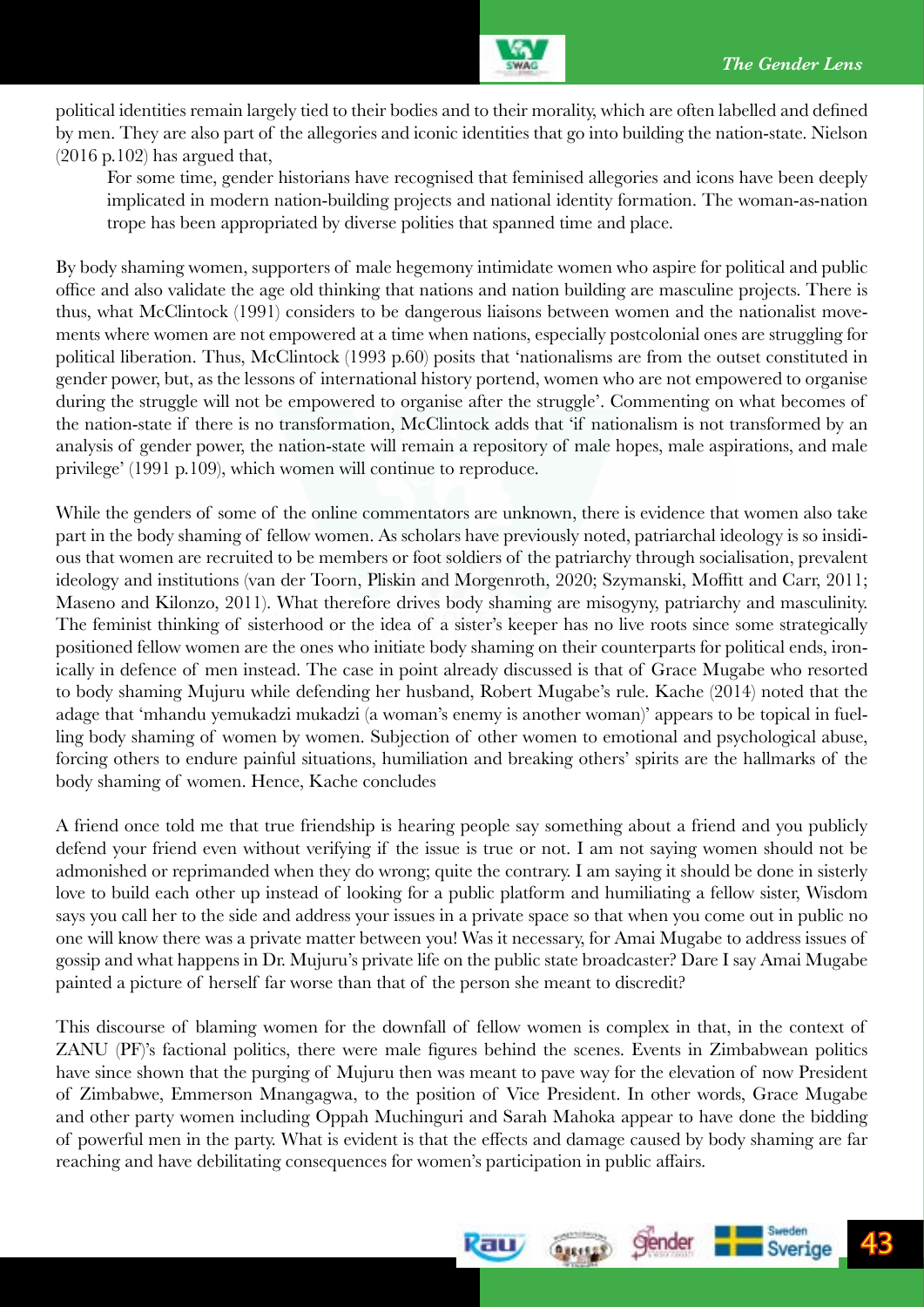

# <span id="page-43-0"></span>**Conclusion**

The systematic body shaming exerted against women, whether in the ruling party, opposition and activist movements has the impact of narrowing the public space that women occupy and intimidates them into abandoning political ambitions. Even those occupying important professional positions in various institutions monitoring political practice face the same treatment. Ultimately therefore, body shaming is a discursive practice that highlights how women are far from being accepted in the political realm and have no soft landing within the political land-scape of Zimbabwe. Body shaming far from other semantic connotations, reveals sexualisation as a mechanism used to thwart women politicians' ambitions and aspirants or holders of professional offices with direct links to political practice as framed within a patriarchal gaze which disregards their leadership qualities or potential. We conclude that body shaming is a deliberate mechanism of spirit murdering, which objectifies women along gender lines. The result is that society is forced to view female politicians, activists or professionals linked to political governance and practice as irrational and incapable beings. Ultimately, body shaming practices expose the male gaze, which is not necessarily masculine at all the times as seen through other women who support male hegemony, responsible for reducing women to non-entities that are merely the sum of their eroticised physical body parts. Without subverting the discourses of body shaming, women will remain handmaidens of the nation-building project.

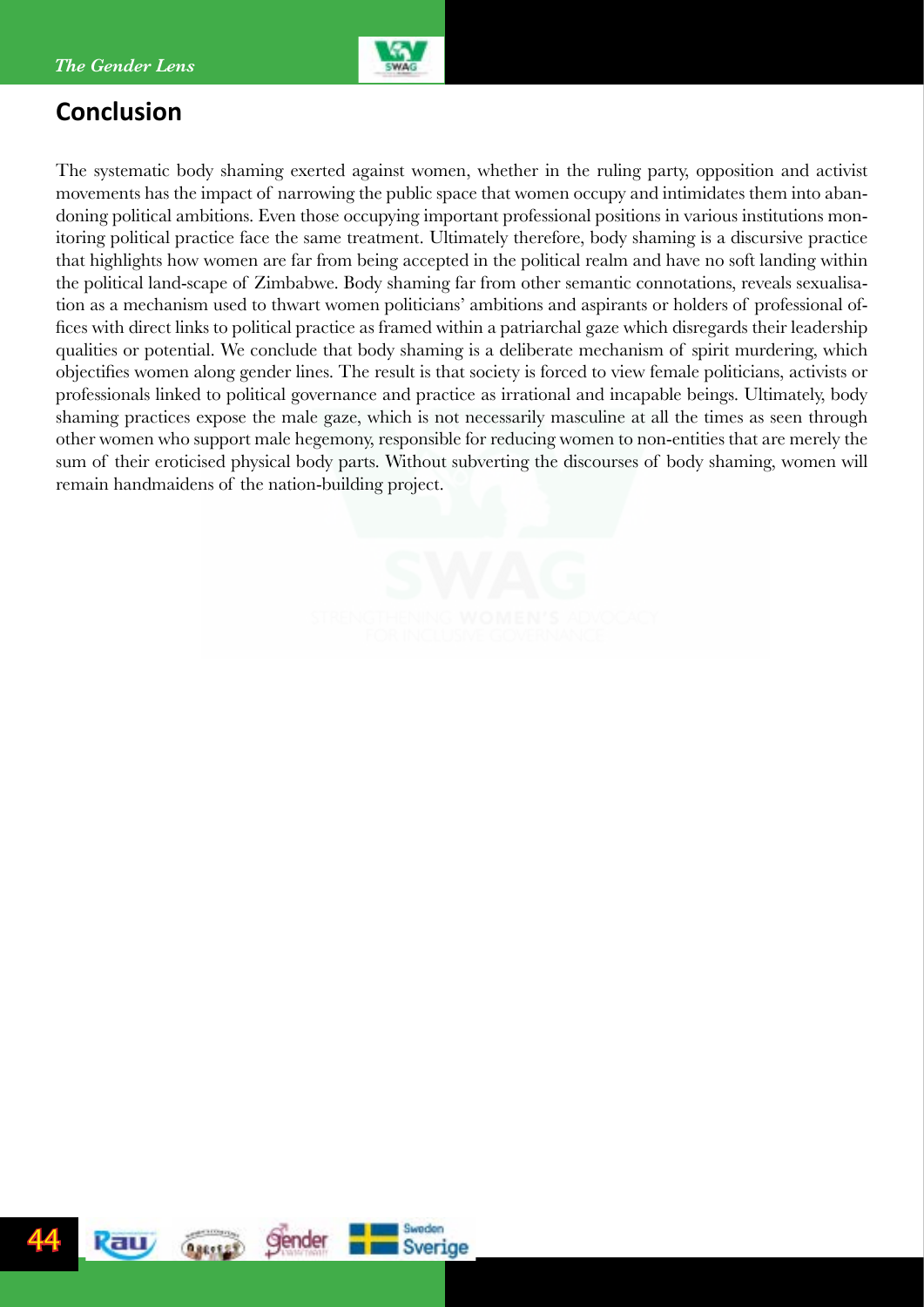Sverige

<span id="page-44-0"></span>

Anderson, B. (1983, 1991). Imagined Communities. London: Verso.

Atske, S., Geiger, A.W., and Scheller, A., (2019). 'The Share of Women in Legislatures around the World is Growing, but they are Still Underrepresented'. Retrieved 12 November 2020 from https:// www.pewresearch.org/fact-tank/2019/03/18/the-share-of-women-in-legislatures-around-the-worldis-growing-but-they-are-still-underrepresented/

Brown, N. and Gershon, S. A. (2017) 'Body Politics'. Politics, Groups and Identities, pp.1-3.

Duncan, N., Zimmer-Gembeck, M.J., and Furman, W. (2018). 'Sexual Harassment and Appearance-Based Peer Victimisation: Unique Associations with Emotional Adjustment by Gender and Age'. Journal of Adolescence, 75: pp12-21.

Elias, (2008). 'Hegemonic Masculinities, the Multinational Corporation, and the Developmental State: Constructing Gender in 'Progressive' Firms, Men and Masculinities, 10(4): pp405-421.

Fischer, C. (2016). 'Gender, Nation, and the Politics of Shame: Magdalen Laundries and the Institutionalization of Feminine Transgression in Modern Ireland.' Signs: Journal of Women in Culture and Society, 41(4), pp821-843.

Foucault, M. (1995). Discipline and Punish: The Birth of the Prison, tr. Alan Sheridan (New York, p. 139.

Foucault, M. (1990). The History of Sexuality: Volume I: An Introduction, tr. Robert Hurley (New York), p. 94.

Gaitskell, D and Unterhalter, E (1989). 'Mothers and the Nation: a Comparative Analysis of Nation, Race and Motherhood in Afrikaner Nationalism and the African National Congress' in Yuval-Davis and Anthia (1989)

Jayawardena, K. (1986) Feminism and Nationalism in the Third World. London: Zed.

Kache, C. (2014). 'My sister's keeper: her esteem in my hands!' Retrieved from https://researchandadvocacyunit.wordpress.com/2014/12/03/my-sisters-keeper-her-esteem-in-my-hands/

Kozinets, R.V.(2010). Netnography: Doing Ethnographic Research Online. London: Sage.

Maseno, L. and Kilonzo, S.M. (2011). 'Engendering Development: Demystifying Patriarchy and its Effects on Women in Rural Kenya'. Intrnational Journal of Sociology and Anthropology, 3(2), pp45-55. McClintock, A. (1993). 'Family feuds: Gender, Nationalism and the Family'. Feminist Review, 44, pp61-80

McClintock, A. (1991). 'No Longer in a Future Heaven': Women and Nationalism in South Africa. Transition 51, pp104-123

Mutongwiza, L. (2019, April 10). 'Chigumba's sex life and the pitfalls of social media The Standard.' 263Chat. Retrieved from https://263chat.com/chigumba-opens-up-on-abuse-hate-speech-sufferedduring-elections/

Nagel, J. (1998). 'Masculinity and Nationalism: gender and Sexuality in the Making of Nations. Ethnic and Racial Studies, 21(2), pp242-269

Ncube, G. (2020). 'Eternal mothers, whores or witches: The oddities of being a woman in politics in Zimbabwe.' Agenda, 0950(May), 1–9. https://doi.org/10.1080/10130950.2020.1749523

Ngoshi, H.T and Mutekwa, A. (2013). 'The Female Body and Voice in Audiovisual Political Propaganda Jingles: The Mbare Chimurenga Choir Women in Zimbabwe's Contested Political Terrain'. Critical Arts, 27(2), pp235-248.

Nielson, C.J. (2016). 'Erotic Attachment, Identity Formation and the Body Politic: The Woman-As-Nation in Canadian Graphic Satire, 1867-1914.' Gender & History, 28(1), pp102-126.

Schlyter, A. (2009). 'Introduction'. In Schlyter (ed), Body Politics and Women Citizens - African Experiences. SIDA. pp11-22

Shefer, T. and Munt, S.R. (2019). 'A Feminist Politics of Shame: Shame and its Contested Possibilities.'



Glender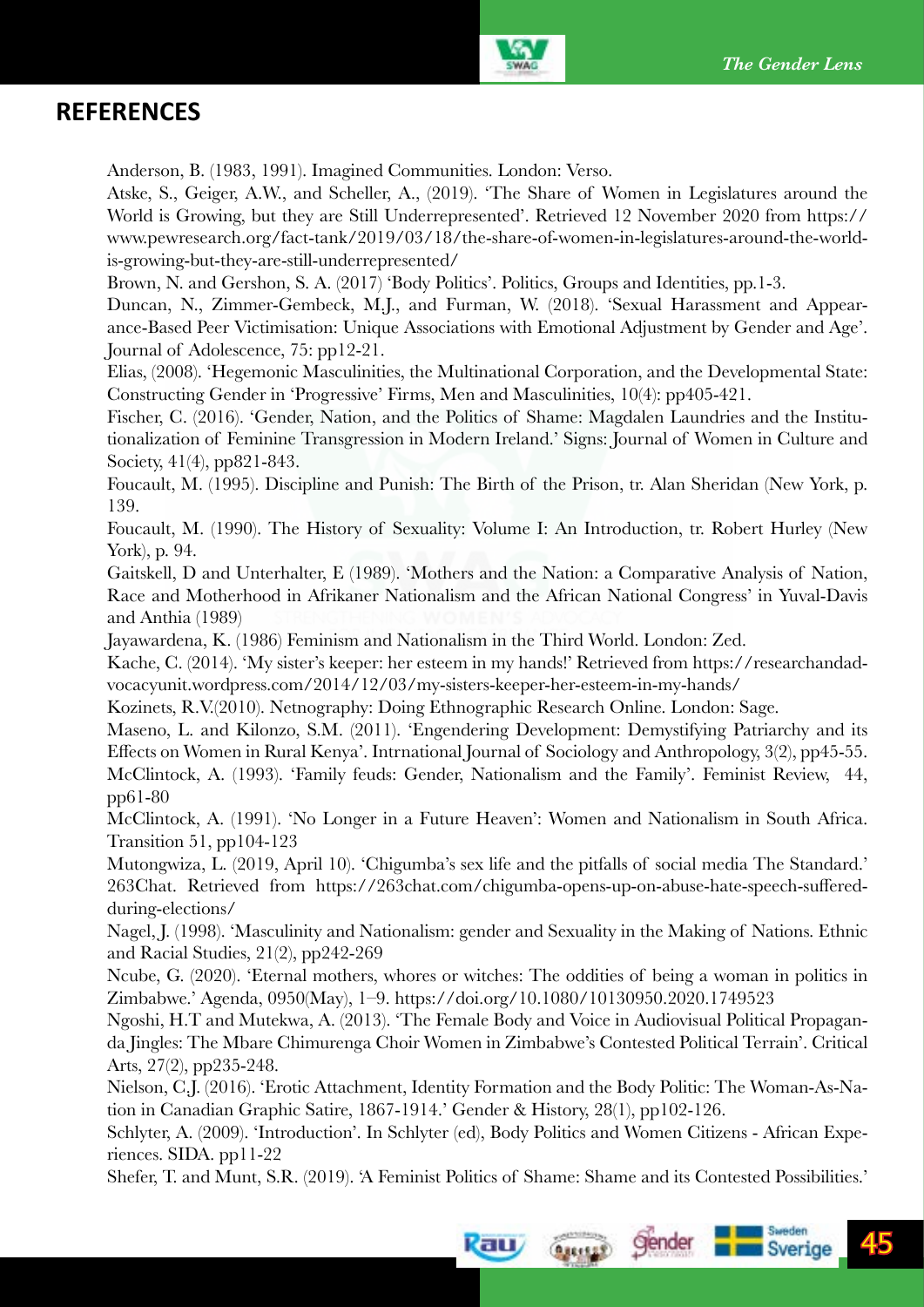#### *The Gender Lens*



Feminism and Psychology, 29(2), pp145-156.

Sixsmith, J. and Murray, C.D. (2001). 'Ethical Issues in the Documentary Data Analysis of Internet Posts and Archives'. Qualitative Health Research, 11(3), pp423-432.

Slootmaeckers, K. (2019). 'Nationalism as Competing Masculinities: Homophobia as a Technology of Othering for Hetero- and Homonationalism'. Theory and Society, 48(2), pp239-265

Szymanski, D.M., Moffitt, L.B and Carr, E.R. (2011). 'Sexual Objectification of Women: Advances to Theory and Research'. The Counselling Psychologist, 39(1), pp6-38.

van der Toorn, J., Pliskin, R. and Morgenroth, T. (2020). 'Not Quite Over the Rainbow: The Unrelenting and Insidious Nature of Heteronormative Ideology'. Current Opinion in Behavioural Sciences, 34, pp160-165.

Wijaya, W., Watson, J., and Bruce, C. (2017). 'Addressing Public and Private Issues in a Virtual Ethnography Study of an Open Online Community: A Reflective Paper.' Retrieved 12 November 2020 from eprints.qut.edu.au

Yuval-Davis, N. and Anthias, F. (1989). (eds)Women-Nation-State. London: Macmillan.

ZimEye. (2018, February 1). Makarau Was Ugly Inside Out? ZimEye. Retrieved from https://www. zimeye.net/category/opinion/

'Zimbabwean Comedian Goes into Hiding after Abduction and Beating', available at theguardian. com/world/2019/august23, retrieved 11 December 2019



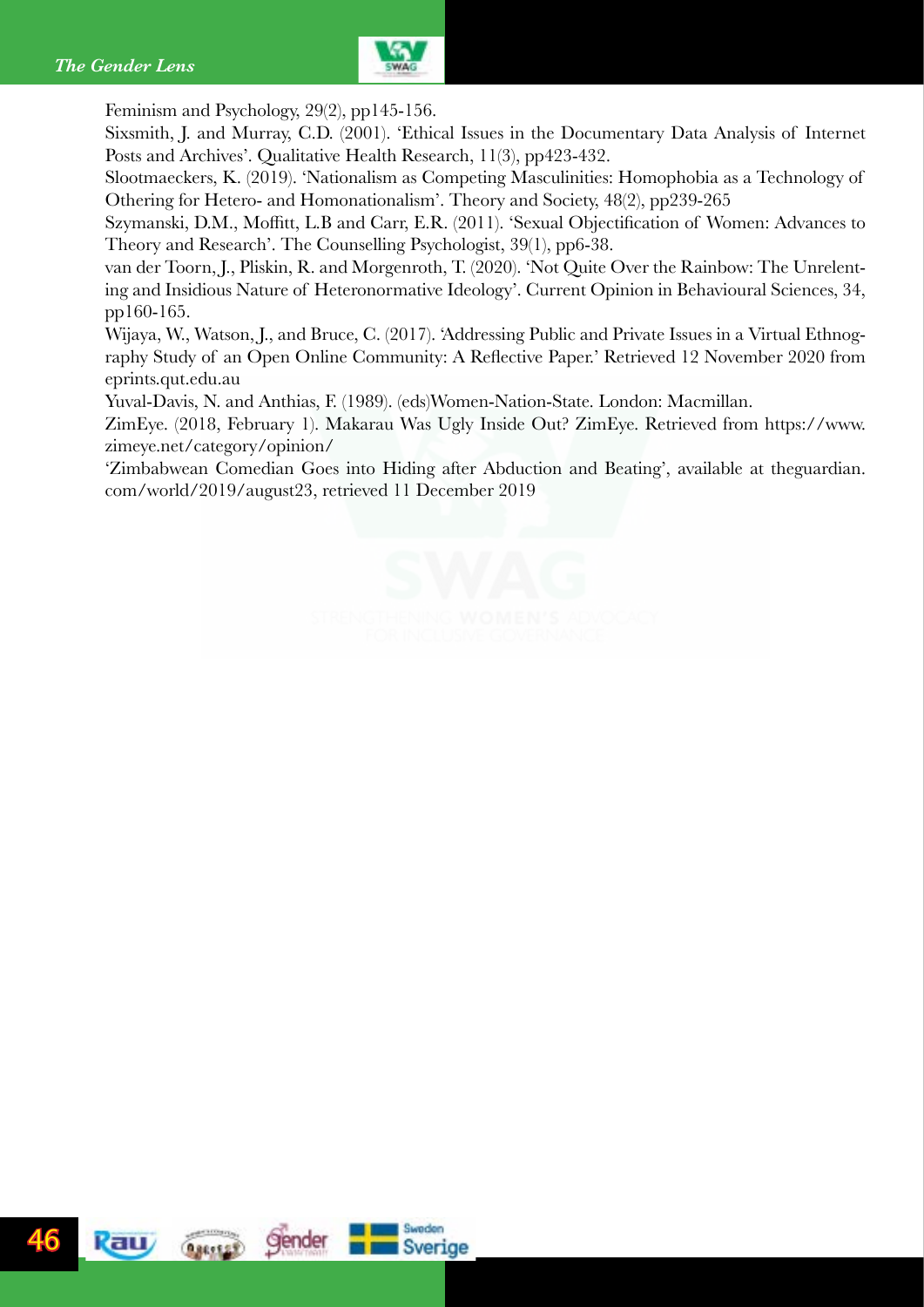

# <span id="page-46-0"></span>**YOUTH DISCOURSES ON SEXUALITY AND DISEASE IN EDU-CATIONAL INSTITUTIONS: A REPRESENTATION OF STUDENT GRAFFITI IN ZIMBABWEAN URBAN AREAS**

Professor Hazel Ngoshi and Dr Umali Saidi

# **Abstract**

HIV and AIDS are both a medical and social reality. The latter reality is more fluid, as evidenced, by the multiple discourses constructed around the same phenomena by different segments in their respective social milieu. Specific groups have their own constructions of sexuality, HIV and AIDS. The study explores how Zimbabwean students, from primary school to university level, discursively constructed sex, sexuality, HIV and AIDS through toilet graffiti. It interrogates how the inscriptions reveal specific knowledges relating to the condition, its transmission, regulation of sexual behaviours (positive and negative) and contraceptive use, among others. The article departs from commonly-held assumptions of children as sexually naïve. It argues that students are a heterogeneous group with multiple discursive ways of participating in sexuality, HIV and AIDS discourses – which have been typically dominated by adult formalisation and policing. Students appropriate the prodigal nature of the toilet walls and use them to express their own overlooked desires. Analysis is carried out using Critical Discourse Analysis.

Key words graffiti, sexuality, patriarchy, sex, morality, stigma, decadence patriarchy

### **Introduction**

Sex and sexuality are taboo and controversial in most African countries, which are predominantly conservative in nature. Whilst the assumption might be that adults are free to discuss sexuality, the reality is that the discussion of the topic is highly parameterized depending on with whom and where the discussions are held, among other factors. The discussion of sexuality has officially been done in specific parameterised ways (Mpofu and Salawu 2020). It is very rare to have issues on sex and sexuality openly discussed in both intra and inter group situations. Where these discussions are carried out they are either private or carried out from an 'official discourse' perspective centered on idealised 'appropriate' and 'acceptable' behaviours rather than on what is subsisting on the ground. This has resulted in an information gap between official or adult discourses on sexuality, HIV and AIDS, and prevailing attitudes on these topics held by people. This chasm is further widened by the fact that knowledge construction on such issues cannot be expected to be uniform across different demographic groups, even within the same nation. So, instead of making universal statements on sexuality and its link to HIV and AIDS, it is imperative to contextualise them according to the respective specific social segments involved in their construction. Student graffiti lend itself as one significant avenue through which we can tap into the views, opinions, anxieties, fears and curiosities children and young adults have about sex, sexuality, HIV and AIDS. We explore these issues based on a shared understanding that graffiti are a public participatory activity that is part of an increasingly visible trend of public participation invested in self-expression. Following Burger (2015), graffiti are thus conceptualised as one among many different forms of self-expression in youth cultures.

Critical to this discussion is the link between culture and space on these important issues. Whilst, on the one hand, culture dictates the words that can be expressed and topics that can and cannot be discussed in public, particular media used to discuss such issues can, on the other hand, significantly impact on the specific ways in which reality is brought to bear. In fact, these discussions can be held outside of constraints of culture. Generally, the more public the media, the more likely it is for individuals to stick to more officialised discourses.





Glender

47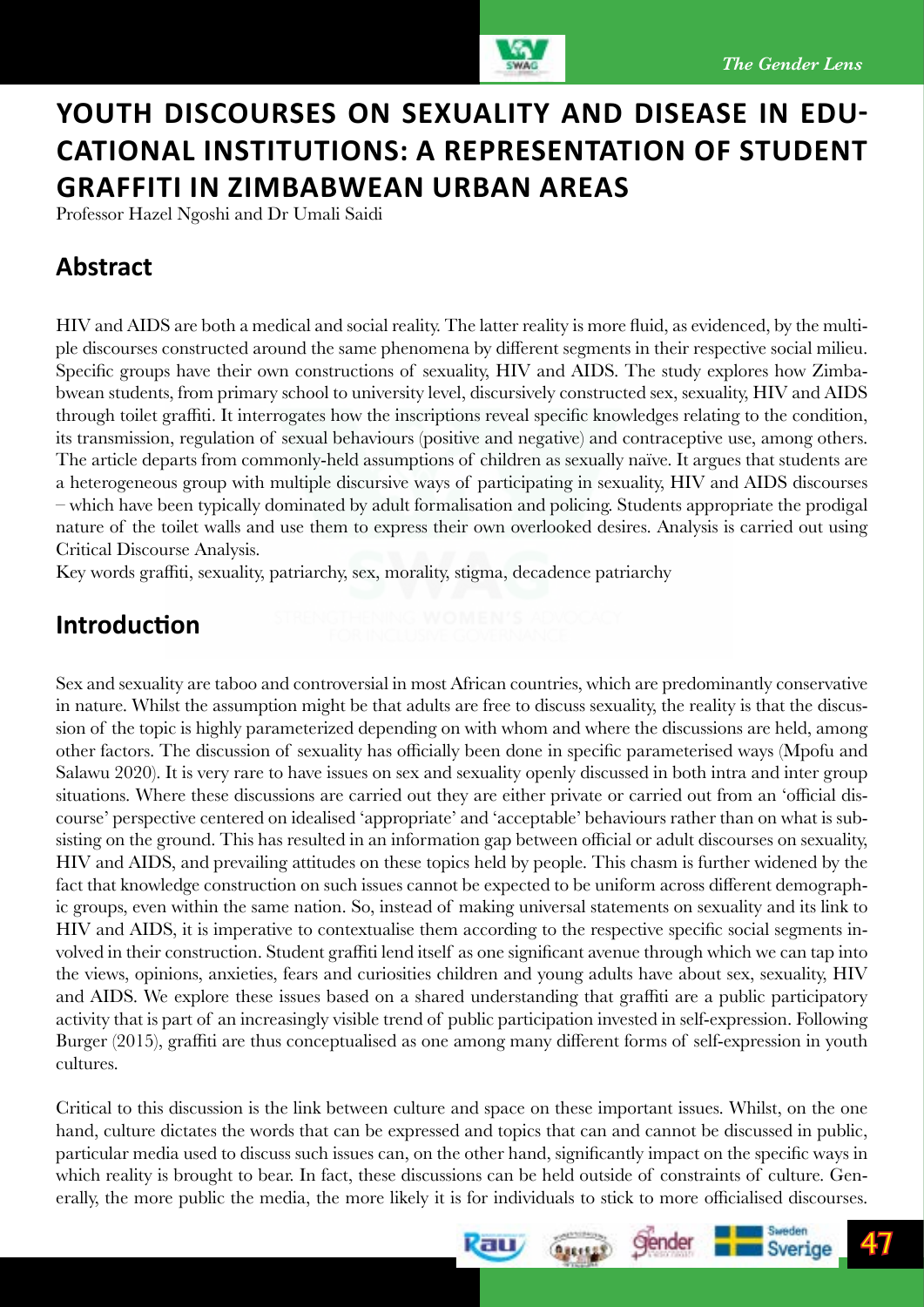

<span id="page-47-0"></span>Conversely, the more private the medium, the greater the chances for openness and the more likely they are to express sentiments that might otherwise be regarded as controversial, delinquent, or 'unAfrican' (Mangeya 2015). Toilet graffiti provide primary school to tertiary level students with a space to openly engage sexuality without any fear of reprisals from both their peers and school authorities. Hence, Alonso's (1998) observation that graffiti provides a window from which specific attitudes of specific social groups can, more or less, be accurately assessed. In this regard, toilet graffiti marks both the student's social construction and ideological response(s) to a policed discourse on sexuality, HIV and AIDS. This is then conceptualised within the context of the tragic reality of HIV and AIDS in sub-Saharan Africa.

Students represent a social group that is still developing its knowledge about sexuality, HIV and AIDS. As such, it may be characterised by gaps, misinformation, embellishments and exaggerations, among others. This necessitates an exploration of the sort of knowledge exhibited at any given time. Different media will offer spaces that enable the mediation of different kinds of knowledge, from informal to formal ones. Students have at their disposal a variety of private spaces on which to explore issues of their sexuality and their relation to HIV and AIDS. These include toilet graffiti, diaries and/or autobooks, among others. Unlike diaries and autobooks, graffiti offers an interactive and a much more public dynamic where peers prodsumers (Burger 2015). That is, they are both producers and consumers of the graffiti. Burger (2015) concurs with Kornblum (2011) and Rabiega (2014) in their characterisation of graffiti inscription as a youth subculture in which young people challenge mainstream social norms. Thus, graffiti enable a nuanced communal engagement of sexuality, HIV and AIDS by the students. The undistilled nature of the discourse constructed via these spaces entail that the study can access sentiments that the students might otherwise be too ashamed/embarrassed or afraid to express had they been elicited by other methods such as interviews, focus groups or even questionnaires. In the process, it is possible to then explore "how fear, ignorance, and a lack of basic knowledge" (Midtbo et al, 12: 261), for example, are reflected in their discourse as these inevitably shape a specific type of language of relationships they form with each other.

## **Sexuality, HIV and AIDS in Zimbabwean**

Sub-Saharan Africa, particularly Southern Africa, has been characterised as the global epicenter of the HIV pandemic (Halperin et al 2011). According to the Zimbabwe Analysis of the HIV Epidemic (11). "with an estimated 1.2 million people living with HIV in 2009, Zimbabwe has the third largest HIV burden in South Africa after South Africa and Mozambique" (p. x). Since the first incidence of AIDS in 1985, Zimbabwe's HIV prevalence has not remained constant over the years. It has undergone two distinct phases characterised by "one of the most severe HIV epidemics globally but, since the late 1990s, has also witnessed one of the most substantial and sustained declines in HIV prevalence" Muchini et al 2011, p. 487). HIV prevalence peaked to 26.5% in 1997 but declined and stabilized to 14.3% in 2009 (Halperin et al, 2011; Skovdal et al 11; Zimbabwe Analysis of the HIV Epidemic). The Centre for Disease Control and Prevention (CDC) (2020) argue that Zimbabwe nears epidemic control" (https://www.cdc.gov/globalhealth/countries/zimbabwe/annual-report/strategic-information.html).

This trend follows the reduction of high-risk sexual behaviours such as multiple and concurrent partners, transactional sex, levirate (kugara nhaka), regarding STIs as proof of masculinity and wife replacement (chimutsamapfihwa), among others. These are complimented by official/government policies such as male circumcision, PMTCT and home-based care system of caring for HIV/AIDS patients. Sociocultural factors attributable to the decline of HIV prevalence include how Zimbabwe is a high marriage nation and high levels of secondary and tertiary education. Coupled with collapsing economic and political institutions, these combine to not only increase the age of sexual debut but to also ensure relative low levels of infidelity.

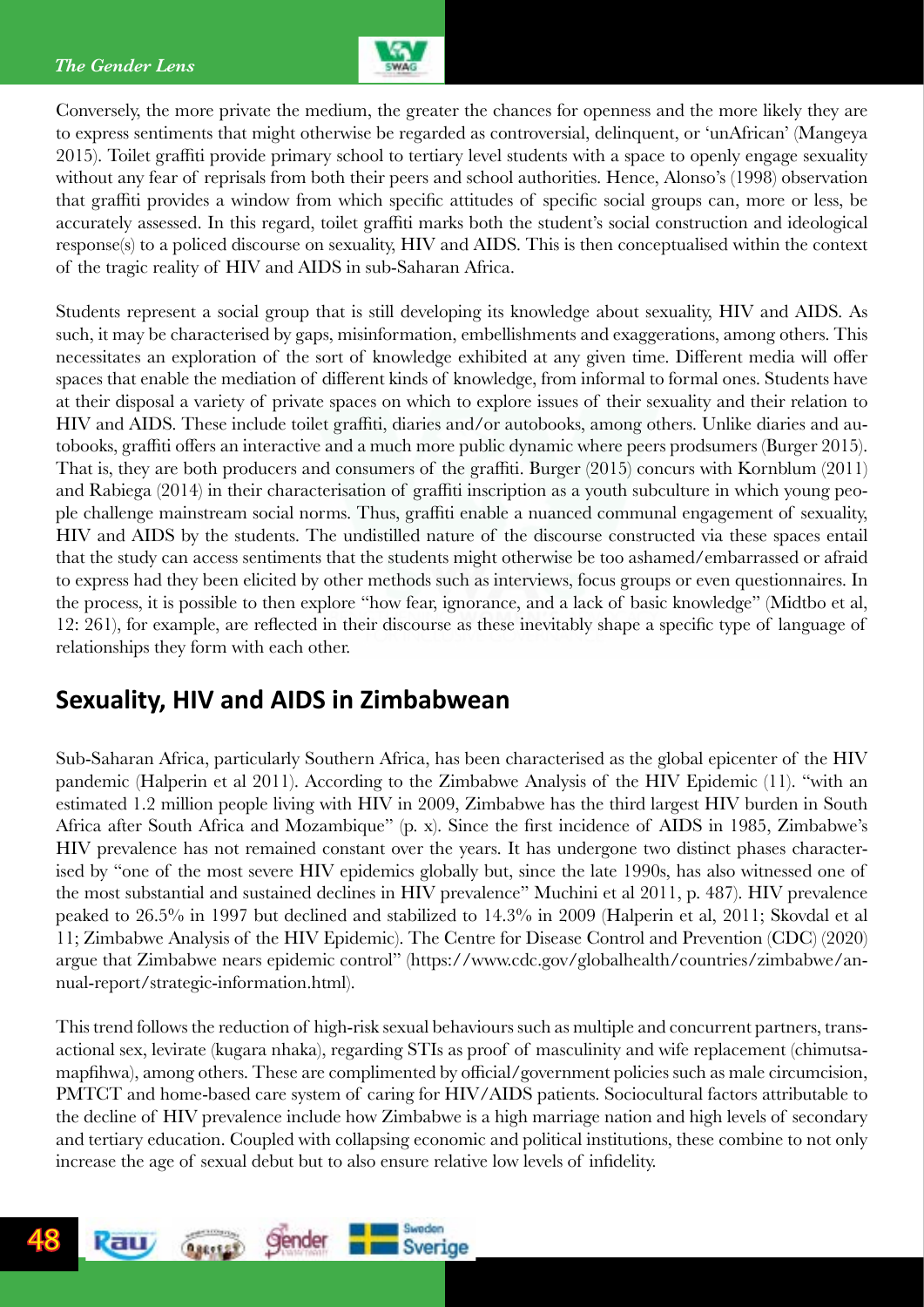<span id="page-48-0"></span> Thus, the motivation for behaviour change seems to largely arise endogenously from within the population partly due to events specific to Zimbabwe (Halperin et al 2011).

Of particular interest to the present study is the country's young population in a sociocultural context that places a high premium on sexual morality (Duri et al 13). An age limit is placed on those who can discuss and practice in sex-related matters and activities. Young people are not allowed to openly talk and engage in sexual activities. This also puts a limit on the kind and amount of sex-related information they need to be exposed to. Schatz and Dzvimbo (2001) state how "Overall, Zimbabwean society believes youths who talk sex are sexually active, and when youth talk about sex, they become aroused" (p. 132). The underlying fear is that they will then go out actively looking to satisfy their aroused needs. Implicit in this discourse is how youth are inherently devoid of any sexual feelings and should therefore not be thinking or talking about, or involved in, sex-related matters/activities. Resultantly, information on sex is predominantly obtained from informal sources (such as friends/peers and other interpersonal sources) rather than from formal media (Schatz and Dzvimbo, 2001; Halperin et al, 2011; Gregson et al, 2011).

Unfortunately, this does not mean that young people are not engaging in sex and/or risk behaviours. Muchini et al (11) identify schools and tertiary institutions, among others, as settings in which sexual attitudes and relations are established. Zimbabwe Analysis of the HIV Epidemic (2017) report that infections are found in the 17-30 years group – with both 15 year-old men and women reporting having sex with at least two partners, with a significant number reporting knowledge of condom use. Young women aged 15-19, in particular, engage in cross-generational sex or age-disparate relationships whereby they have sex with man 10 years their senior. This 'sugar daddy' culture is a key driver of HIV. Muchini et al (2011) reveal incidences of transactional sex that included group practices such as male students pooling funds for sex workers were rampant in tertiary institutions. Sadly, UNAIDS Statistics for Zimbabwe (2017) reports that less than half of this age group has ever tested for HIV. As such, prevalence among this group could be significantly higher. It is little wonder Schatz and Dzvimbo (2001) state that the virus is expected to halve the 15-year old population in Zimbabwe, South Africa and Mozambique.

## **Methodology**

Inscriptions for analysis were taken from male and female toilets made by primary and high school as well as university students in three Zimbabwean urban areas (Harare, Chitungwiza and Gweru). A combination of probability and non-probability sampling techniques were used in the selection of schools and tertiary and institutions used in the research. As a result of the general proliferation of primary and high schools in Zimbabwe, stratified random sampling was used to select three primary and three high schools from each urban area. The schools in each urban area were first classified into strata based on their physical location in terms of population density. The stratification analysis made by the researchers revealed three major strata; which are low and high density residential areas as well as the central business district. A school from each stratum was then randomly selected for the collection of data.

This resulted in sample consisting of nine primary schools and nine high schools. However, the distribution of universities in the urban areas is not as rich as the primary and secondary schools. Harare has significantly more tertiary institutions than its other urban counterparts. For this reason, a university each was conveniently selected from Harare and Gweru. In fact, Chitungwiza does not have a university yet. The researchers then recorded graffiti inscriptions from the male and female toilets. The data collected from this exercise were thematically organised. Inscriptions on sex, sexual behaviour and HIV/AIDS (both explicit and implicit) were then further sub-categorised according to their specific concerns.

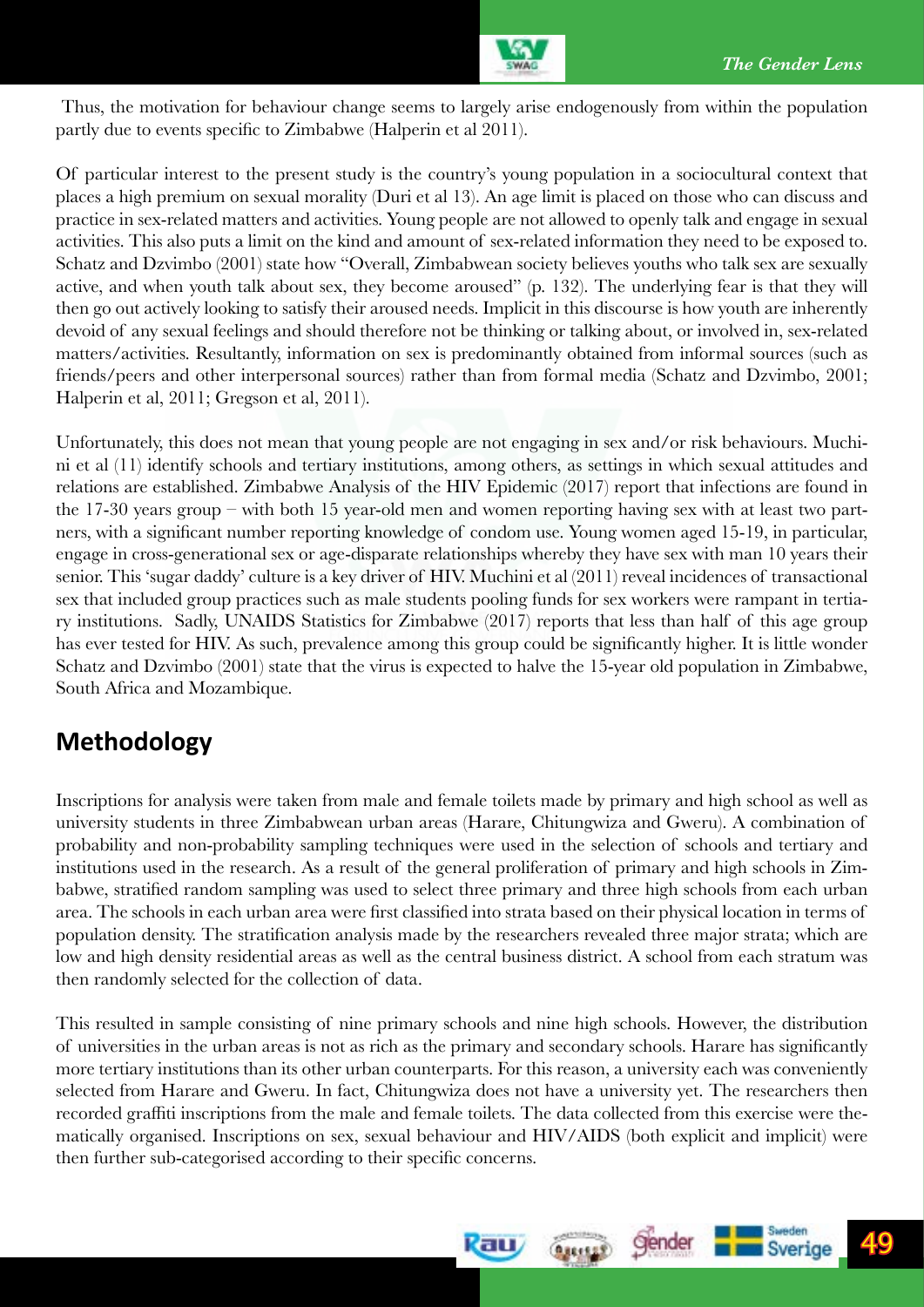

# <span id="page-49-0"></span>**Theory**

The analysis of the inscriptions is couched in Critical Discourse Analysis (CDA). CDA enables the exploration of underlying micro- and macro sociocultural power relations in society in so far as linguistic structures is concerned. It reveals connections between people's use of language and the wider socio-cultural factors is which it is employed. For van Dijk (2008) linguistic practices can be used to create, recreate, transform, or challenge dominant societal norms and values held by dominant social groups. Thus, society is characterised by inequity. Resultantly, access to official media and discourses is highly constrained for dominated groups, like students, who, by virtue of their age and marital status, cannot openly access/participate particular sex-related discourses and behaviours. Thus, discursive practices, media access included, are seldom innocent. The specific type of media and language used by any given group at any given situation is implicated in power relations and can be better appreciated within their specific social milieu. The analysis of the specific power and nature of relations invested in any given discursive interaction can be broadly categorised into naturalisation and neutralisation processes, among others. Power in this research is broadly understood, but not limited to, access to 'privileged' sexuality discourse and the ability and freedom to freely.

Socio-cultural factors have always shaped understanding of sexuality, HIV and AIDS by placing a gag on their discussion, not only for young segments, but also by the generality of the population. Official sexuality and HIV-related discourses were characterised by so much denial to the extent that it took the Zimbabwean government up until the 1990s, almost a decade after reporting of the first AIDS case, for HIV and AIDS to be publicly debated. During this period, AIDS could not be cited as a cause of patients' deaths (O'Brien and Broom 2014). The Ministry of Health and Childcare framed those at risk in terms of sexual deviancy as "patients with multiple sexual partners … promiscuous persons and prostitutes" (MoH 1987, p. 8) thereby reinforcing an emerging and dominant sexual deviancy paradigm in which, promiscuity, in general, and promiscuous women, in particular, were responsible for spreading of HIV. Zimbabwe, under the National HIV and AIDS Policy (2000) and the Statutory instrument (SI 202) of 1998 however later prohibited discrimination based on HIV status. All the same, it has led to the creation of highly moral socio-cultural environment which have constructed an othering discourse based on an 'us' (the morally upright, the HIV/AIDS-free) against 'them' (the sexually deviant and HIV-infected) dichotomy. It is therefore imperative to investigate how students' graffiti is implicated in this gendered discursive phenomenon.

## **Discussion**

Given the constructed nature of reality, coupled with the stratified nature of society in general, it is possible to envisage a varied/differential conceptualisation of sexuality, HIV and AIDS by various social groups. Different social segments construct and construe the same phenomena in varied ways. Attention is placed on how students from various levels of education have discursively conceptualised sexuality, HIV and AIDS. Specifically, how graffiti inscriptions made in the toilets are implicated in dominant sexuality HIV and AIDS discourses. Following Alonso (1998), an analysis of student toilet graffiti on the urban environment can serve as an excellent tool in understanding behaviours, attitudes and social processes of this social segment. That is, the inscriptions are much more than scribblings by deviant adolescents. Rather, they can provide insights into the minds of this critical group to any nation's development.

## **Students' knowledge of heterosexual sex and its outcomes**

Gender

Since illicit, unprotected heterosexual sex is considered the most dominant source of HIV and AIDS, domi-

Sweden

Sverige

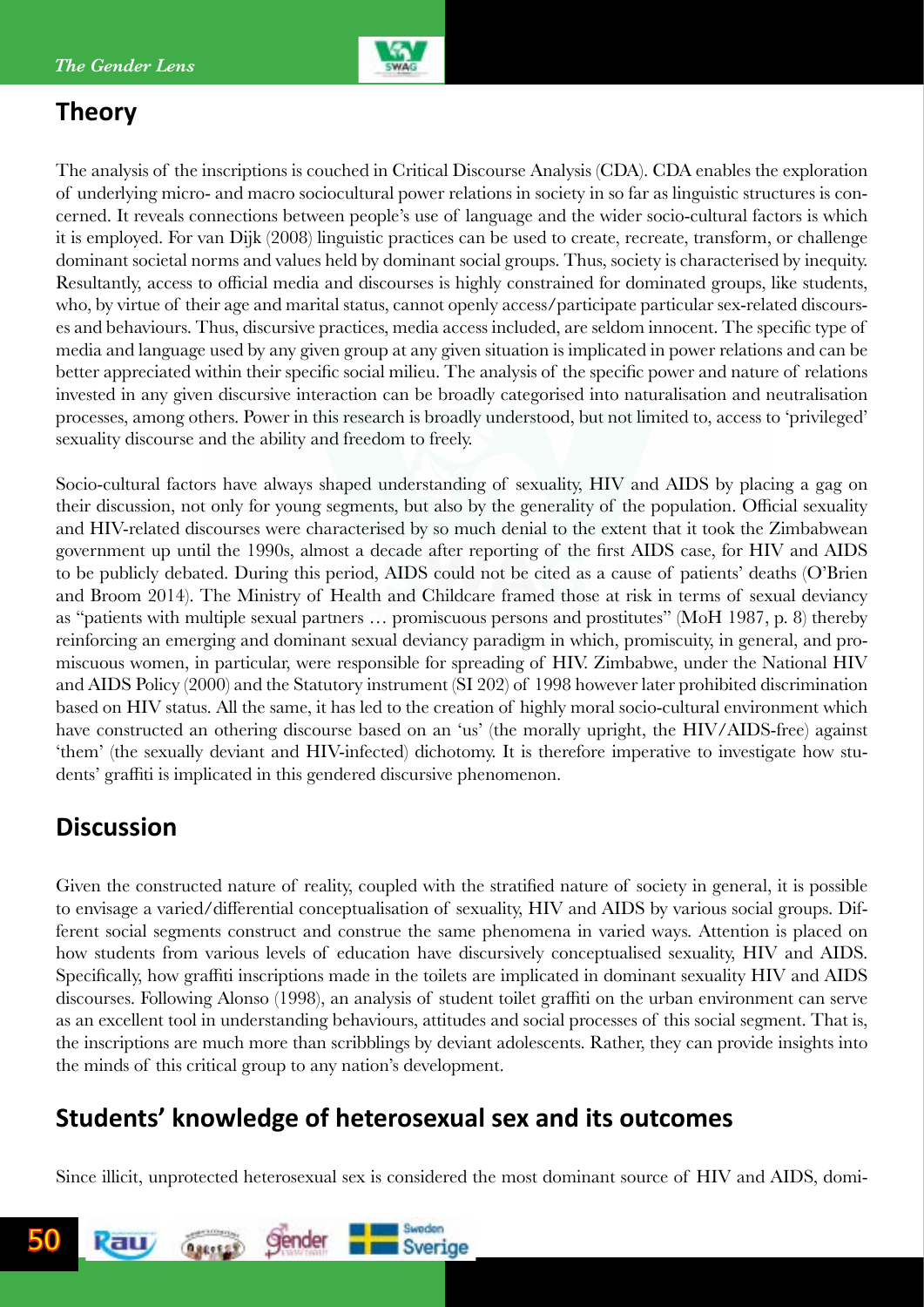Sweden

Sverige

Gender

nant discourse have mainly centered on the control of irrational human impulses (Campbell et al, 2011; Magonya-Achieng, 2013; Muzadzi, 2013). This is especially the case in the context of conservative sexual moralities where stigma, for instance, "is conceptualised as society's symbolic punishment for those who deviate and challenge the sexual and gendered status quo" (Campbell et al 2011, p. 1005). The result is an environment that is intolerant to sexual transgression where such activities inevitably lead to deep humiliation resulting from a perceived loss of dignity – due to "'laughable' fall from grace of people who had … been 'proud' and behaved 'as if they were worthy of respect and dignity'" (Ibid). They are discursively-constructed as 'devalued others'. The discourse of the devalued other is especially unkind to young sexual transgressors who, by virtue of their perceived sexual immaturity, engagement in education endeavours and marital status, have no business engaging in sex-related activities.

It is therefore imperative to assess the sort of knowledge and attitudes towards heterosexual sex coming out of student graffiti. However, the stratified nature of educational levels entails that the students do not have similar knowledges. It is important to appreciate heterogeneity in attitudes that subsists in student graffiti. The data reveals that, whilst there is a distinct difference between what comes out from inscriptions made in primary school toilets from their secondary and tertiary counterparts, there is very little distinction between inscriptions made in high school and university toilets.

The data reveals that, contrary to the commonly held popular belief that girls don't think about sex, primary school female students produced textual inscriptions that explicitly refer to sex and a desire to engage in it. This is illustrated by examples (1)-(3), below:

- 1. I like sex
- 2. sex is good for us
- 3. sex is important

Inscriptions  $(1) - (3)$  above are better understood in both the micro- and macro sociocultural context in which they are made. The school is a moralizing institution in which sex-related issues and discourses are defined from a specific parameterised ways. Mangeya (2018) cites how educational institutions in Zimbabwe have adopted a sexuality education that is inherently moralistic and didactic that paints explicit and gruesome pictures of shame, disease and death. It emerges that pleasure is the most common positive outcome of sexual activity. Schatz and Dzvimbo (2001) note the school's general proscriptive nature as it predominantly "issue[s] commandments about sexuality to adolescents rather than assist them in developing the critical skills necessary to make informed decisions" (p. 128). This is particularly the case for female students, whose sexuality tends to be more guarded and policed in comparison to their male counterparts. The inscriptions are then read as dialogic responses to both dominant educational and wider sociocultural discourses. With no other official spaces to express such sentiments, they appropriate the toilet as an equalising space on which to democratically participate in what are otherwise considered as adult discourses. They are read as a dialogic response to the adults' assumption that children are not, at the very least, should not be interested in sex-related activities. Thus, it can be read as evidence that the children are aware of what sex is and, crucially, they are interested in engaging in sexual activity. It is then left to the school to address those concerns. In the process, (2) and (3) is then a defiant especially in light of the dominant discourses that construct sex as bad for the young population group. Much of the teaching (school, cultural and religious), that students, especially those in primary and high school, is centered on the 'no-sex-before-marriage' doctrine. Matasha et al (1998) establishes how adolescents are sexually experienced during the final years of primary school with most of the sexually experienced citing pleasure as one of the main reason they engage in it.

The sex-for-pleasure discourse is much more salient in female high school student graffiti. This is typified by the interactional text below:

4. … akamamiswa na… aramba kumupa makumbo (… was [thoroughly] beaten by … after she

kau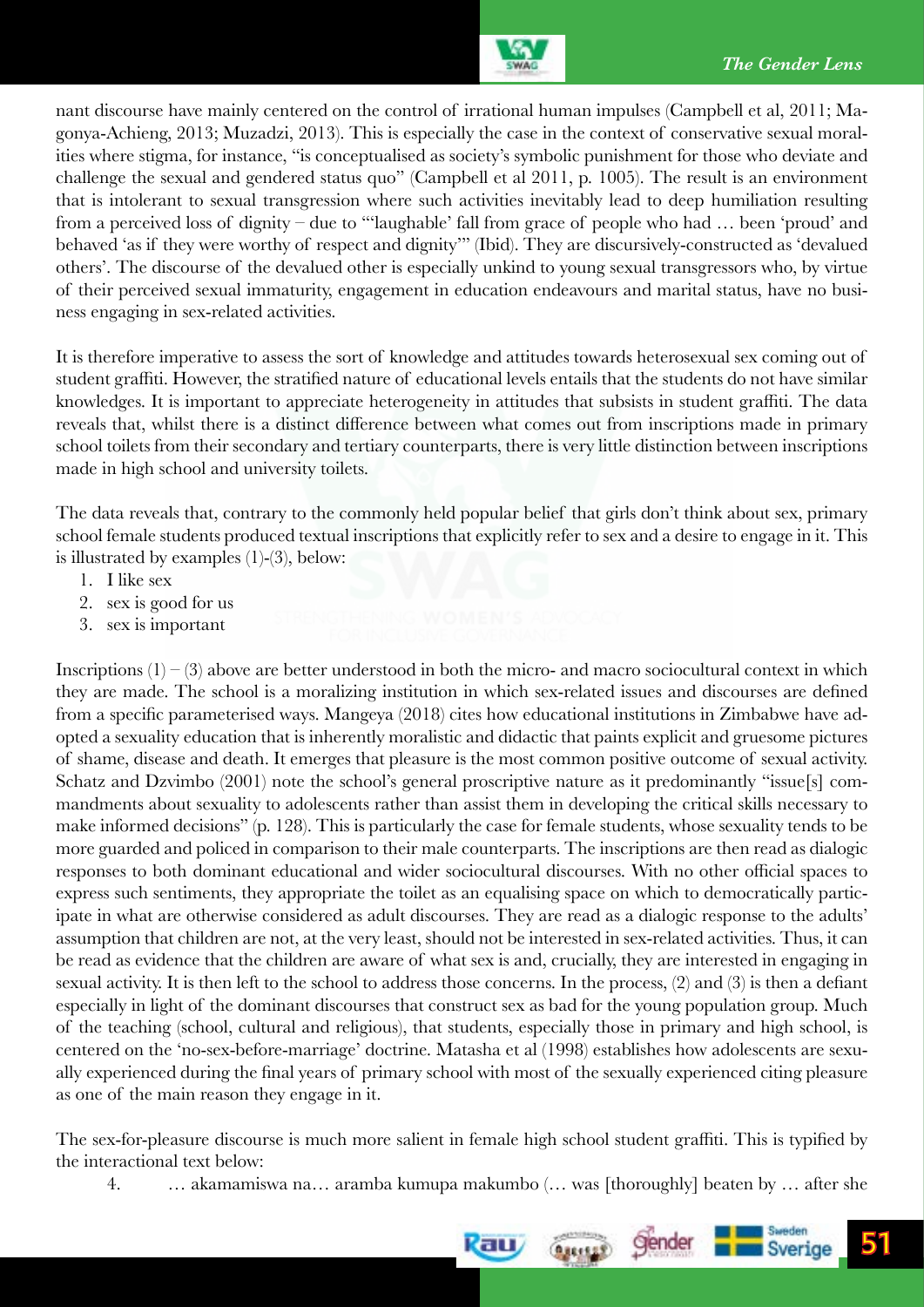

<span id="page-51-0"></span>had refused to give her legs [to be read as 'refused to have sexual intercourse with him']).

5. Girls dzangu poto hainyimwe munhu (my girls [read friends/colleagues] you must not be stingy with the pot)

6. Inonaka ndakambosvirwa hai [sic] (it is so pleasurable, I was really fucked).

The interaction above (4-5) captures a scenario where a particular girl (name rubbed off from the original text) is said to have been thoroughly beaten after refusing to have sex with her boyfriend. The two responses, by different individuals, highlight interesting aspects relating to sexuality discourses. The first is the rather euphemistic nature of the discourse (in 4 and 5). Whilst it is no real surprise that there is, at times, indirect reference to sex and genitalia (this is characteristic of conservative cultures), the choice of the metaphors is telling. The vagina, which the girl supposedly denied her boyfriend, is referred to as the legs. This becomes significant in a sociocultural context in which the vagina is much more than a reproductive organ but a symbol of fertility. Conservative cultures fetishise their fertility symbols to the extent that they are almost made sacred. It from this perspective that reference to the vagina as 'leg' or 'pot' is significant in that it has the effect of devaluing the cultural significance of the vagina. The pot is especially significant in a culture that places a high premium on hospitality and that also paradoxically regards stinginess as a vice. All the girl needs to is to 'dish out' her pot to her boyfriend. The inscriptions therefore subverts conventional cultural expectations by ascribing the vagina with a significantly weaker signification/significance that enables its discussion as something that cannot really be denied anyone who wants to have it.

However, of major concern is that fact that (5) and (6) blatantly overlook the gender-based violence implicated in (4). The inscription in (4) clearly states that the girl in question was beaten simply for refusing to have sex with her boyfriend. The inscriptions are significant in so far as female sexual rights are concerned. That is, the extent to which female students, for instance, feel that that they are in control of their own sexuality or whether it is entirely depended on the male. The inscriptions perpetuate hegemonic discourses in which a 'girl/woman' is said to belong to a 'boy/man'. In this paradigm, it is the male who controls both partners' sexuality. Sex is practiced at the discretion of the male, that is, as and when the male feels like it. Refusal on the girl's part is interpreted as a lack of love or a sign of disrespect. Though not explicitly stated in the inscriptions, there is also the possibility of an involvement in cross-generational or age-disparate relationships. In such relationships, the girls do not have the tools nor skills to negotiate, in so far as sex is concerned. This highlights how such sugar daddy-type of relationships would inevitably be violent or abusive on the girl's part. Either ways, this then leads to a 'rape' situation which the responses (5) and (6) are, at the very least, failing to see, or, worse, downplaying.

# **Students' perceptions of sex, HIV and AIDS**

Up to this point a glaring omission in so far as the sexual outcomes emerging from the inscriptions is how there is no reference to HIV and AIDS. This is especially so given the fact that the school curriculum covers issues of HIV and AIDS. Tagwirei and Mangeya (2013) however reveal how the school system has generally adopted a predominantly didactic approach that treats the children as blank slates in so far as their knowledge and involvement in sex is concerned.

Since, the discovery of the first HIV case in Zimbabwe in 1985 (Nyatsanza 2014), people have associated the condition with certain death. This has mainly manifested through the discourse constructed on and around HIV and AIDS especially through what Mashiri et al (2002) refer as 'naming the pandemic'. Two such names associated with certainty of death to those infected with HIV and AIDS are 'shuramatongo' (an omen for impending desolation/empty houses) and mukondombera (plague) where the condition is associated with the wiping out of entire households. They underscore how HIV and AIDS is as good as death sentence. Such discourse is a result of Zimbabwe's "having experienced one of the most severe HIV epidemics globally (Muchini

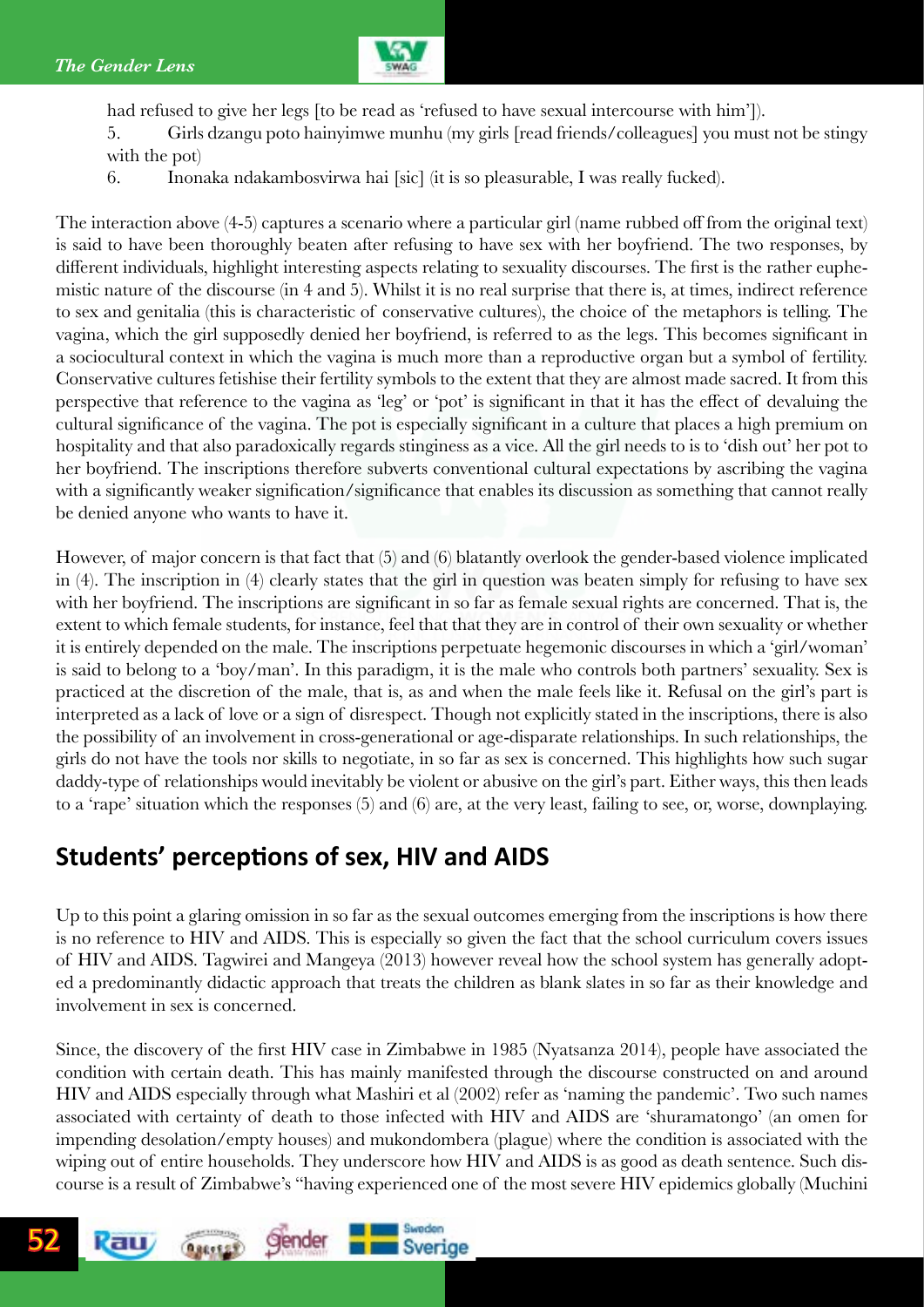Sverige



et al 2011) exacerbated by the fact that it was medically unprepared and underfunded "for an epidemic which was to cause two million acquired immune deficiency syndrome (AIDS) deaths and an estimated additional one million or more HIV infections" (O'Brien and Broom 2014). Coupled with government's introduction of the home-based care system, it meant that people were highly exposed HIV and AIDS morbidity and mortality. This then resulted in an "unrealistic fear of contagion and social embarrassment of the sexual nature of HIV transmission" (Campbell et al 2011, p. 1004). The stigma arising from it results in a negative social representation of HIV-infected people. Resultantly, social identities become heavily on whether one is viewed as contaminated or not. Discourse then becomes a representation of how relationships between the infected and uninfected are made.

Unlike in the inscriptions made in primary school toilets, those made in high school and tertiary institutions made reference to HIV and AIDS. Most of this reference is overt. Examples  $(7) - (12)$  below are representative of this phenomenon:

- 7. Zihure chenjerai kupera neHIV (beware of perishing from HIV)
- 8. Uchafa neAIDS hameno hako hure remakoko chinyenga vakomana (sic). (You will die from AIDS you bitch in the habit of courting boys)
- 9. Masturbation is advisable but not excessively. Aids kilss (sic)
- 10. Zanu pf yaora semhata ine AIDS (Zanu PF is now rotten like a vagina infected with AIDS)
- 11. Zanu pf is as good as fucking a USA without protection
- 12. Natsai chihure chine AIDS yaVince (Natsai is a bitch infected with AIDS by Vince)

One major issue emerging from (7) to (12) above is the 'natural' link between sexual deviancy, HIV, AIDS and certain death. It needs to be pointed out from the outset that the use of the term 'hure' (bitch/slut) is highly gendered. It is a social corrective label, a highly gendered pejorative, used almost exclusively by female students in graffiti. Scruton (2017, p. 7) defines a gendered insult as "any word or phrase which is disproportionately applied to a member of a particular gender, and which generally bears some connection to societal expectations or norms placed upon that gender". Slut or bitch are ordinarily used to target or refer to women who are perceived as predisposed toward sexual promiscuity or morally loose. Chi (2017) adds that the terms are still offensive, even when used by women towards other women. The use of 'hure' above reflects an unfortunate situation in which women use hateful and offensive language to refer to each other. It serves to perpetuate patriarchal discourses meant to keep female sexuality in check. They reflect gender stereotypes that are used as powerful means to condition gendered interactions. As highlighted by (8) women are not expected to be subjects or agents in so far as the initiation of relationships is concerned. They are always expected to be the object of male desire, who then must be the hunter in courtship. Reversal of these gendered roles are seen as 'naturally' linked to HIV and AIDS infection. This attempted 'slut-shaming' (Ashwell 2016) is however nothing more than sexist language employed by female students targeted at each other.

Another relates to the blame game that has characterised HIV and AIDS since its discovery. That is, women bear the blame for HIV and AIDS infection in relationships. Inscriptions (8) to (12) epitomise this ongoing 'raging' debate. (10) to (12) seem to suggest that women are the source of the virus and, therefore, the condition. Therefore, men are actually victims of women's spread of the disease. Inscription (10) is based on the 'logic', or assumption, that HIV and AIDS, are [exclusively] transmitted through heterosexual sex. This is in line with Kelly's (2007) conclusion that heterosexual sex accounts for up to 70% all new infections worldwide. Hegemonic patriarchal discourses in Zimbabwe have essentially led to the internalisation of the 'fact' that it is only women who are capable of loose sexual morality. These are then labelled as mahure (bitches/sluts). It is these kind of women who are then blamed for spreading the infection. This is what comes out from (10) and (11) where the HIV virus is perceived to 'inhabit' the vagina of the female university students (commonly



Glender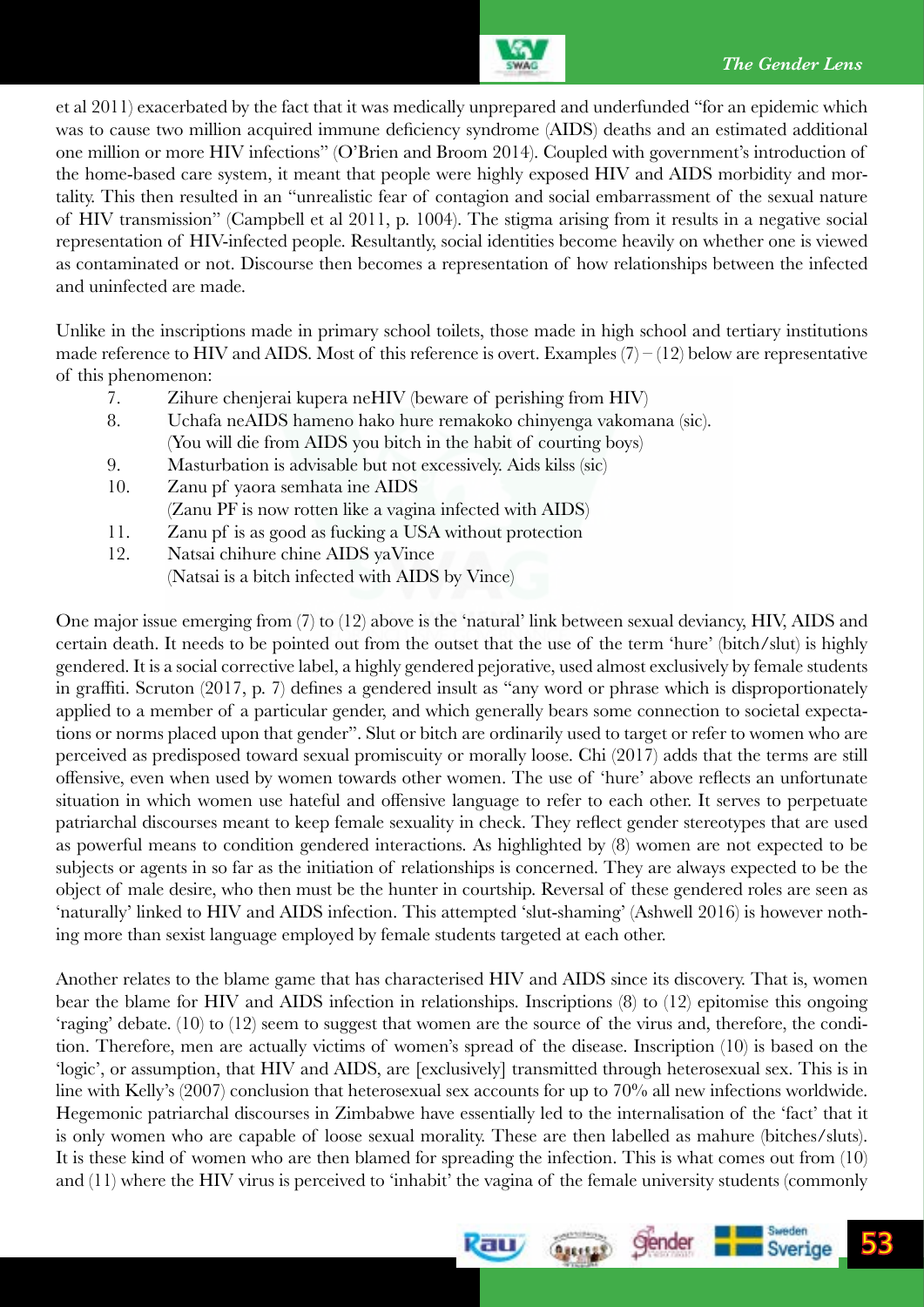rau

Gender



referred to USAs – University Spinsters Association - in Zimbabwean university discourses) which then leads to the automatic contraction of HIV if the males have unprotected sex with them. It emerges that such social corrective labels are actually 'technologies' of control meant to serve patriarchal ideologies and hegemony. Gaidzanwa (2001) reveals how female university students have been stereotyped as 'naturally' predisposed towards sexual immorality. The implication in the inscription becomes very clear; the male university student (correspondingly referred to as UBA) can only remain free from HIV and AIDS if, and only if, they stay away from the USAs! The notion that it is the female student who infects their male counterparts with HIV and AIDS is reinforced by the inscription in (13) below:

13. maUSA haachasvirika ndinotorarama nemaform 4 kumusha kwangu kwaChivi

(USAs are now dangerous. I'm now surviving by having sex with form 4 students from my rural Chivi) Unfortunately, the inscription raises more questions than answers. Whilst it is very likely that the boy in question comes from Chivi (a rural area in Zimbabwe's Masvingo Province), it reveals common stereotypes or misconceptions about young rural girls. They are general seen as more innocent than female university students and are therefore regarded as an AIDS-free generation. Younger rural girls still in high school are nostalgically constructed as innocent virgins who are therefore free from sexually transmitted infections. Tragically, Zimbabwe Analysis of the HIV Epidemic reports that the Zimbabwean HIV epidemic is relatively homogenous whose HIV prevalence is similar overall across provinces and rural-urban zones. Duri et al (13) explain discourses constructing rural girls as sexually innocent/upright is in fact a relic of the coming together of traditional culture with the colonial legacy of men's forced migration to cities for employment leaving behind their spouses. The rural women are then 'sainted' as chaste whilst their urban counterparts are 'demonised' as morally and sexually decadent. Chitando (2002) bemoans how some popular male musicians have perpetuated the "notion that the black female in the urban area is a 'hure' (prostitute) or loose in some sense … The notion that 'safe' women are found in the rural area persists in the postcolonial period" (p. 71).

Inscription (9) tags on the idea that the vagina is the natural habitat of HIV and AIDS. This is also reinforced in other inscriptions in male student toilets as captured in (14):

14. Beche rinonaka chenjerai pakati parikuurayisa (The vagina is pleasurable but beware the vagina is causing deaths)

The inscription does not deny the inherent pleasure derived from the vagina. It however calls for the exercise of caution since 'pakati' (a euphemism for the vagina in Zimbabwe) is the cause of many death. This 'fact' then justifies the practice of masturbation ahead of heterosexual intercourse with women, as it is premised on the 'logic' that the elimination of women (who are pretty much seen as bitches) will, by extension, eliminate any chances of HIV and AIDS. The underlying implication is that males are inherently 'clean' of the virus and are therefore innocent victims of the vagina/women.

The promotion of masturbation towards the curbing or reduction of HIV infection brings in an interesting dimension in the context of legitimate sexuality discourses in Zimbabwe. Heterosexuality is the hegemonic sexuality in the country with any other form either socio-culturally frowned upon or legally unacceptable. Trying to justify the practice of masturbation on the grounds that it keeps men HIV-free challenges the morality standard used to judge the sexuality in question. The morality, and therefore legitimacy, of masturbation is subordinated to survival of the individual. It also emerges from the graffiti that masturbation is aptly referred to as mhandara mawoko (your hand is the maiden/virgin/girl) and hama mawoko (your hand is your relative). Mhandara mawoko is a purely sexual metaphor in which the boy's hand is seen as the virgin or maiden you have sex with. The choice of mhandara (maiden /virgin) ahead of just musikana (girl) or mukadzi (woman) for example might not be as random as it might seem. Following the assumed logic consistent in the inscriptions which holds that girls are the ones inherently infested by HIV, a girl and woman might already be sexually

Sverige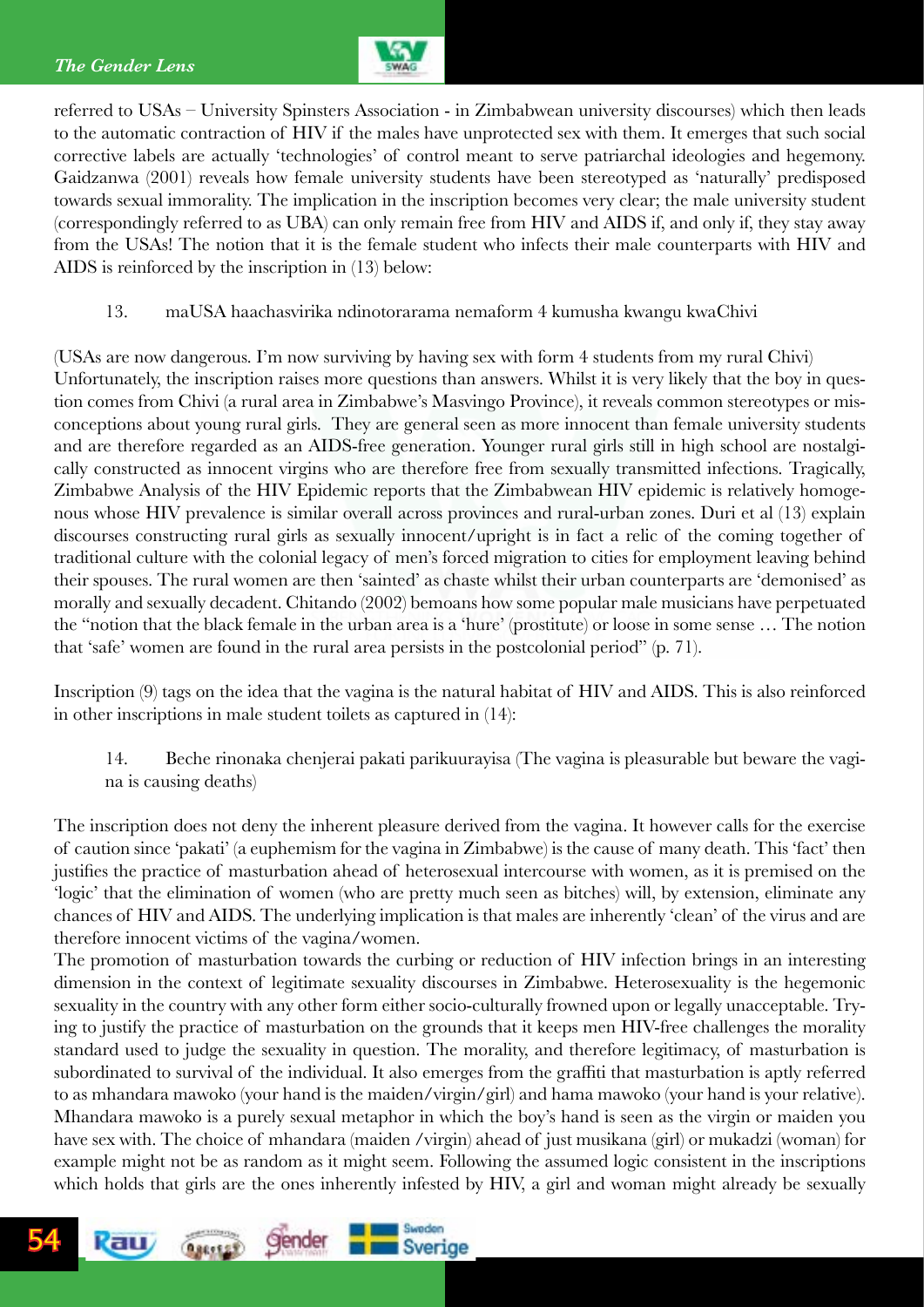Sverige

active and therefore HIV positive. A maiden/virgin on the other hand has no prior sexual experience and is therefore seen as incapable of having and spreading HIV.

Hama mawoko, is has a cultural import. A person's relative or kin's person is seen as the most important in their lives based on the assumption that your relative always has your bets interest at heart and will be the person to help you in your hour of need when others will otherwise forsake you. Characterising the hand you masturbate with as your (true) relative is meant to capture how it does not infect you with HIV like what the vagina does. It can however alternatively mean that it will always be available to offer sexual pleasure when you cannot get it from girls. These two readings can both be encapsulated in an inscription advising boys to "Rambai muchibonyora kuti zvinhu zvifambe" (continue masturbating for everything to be well/OK). Implied in the inscription is that boys are already engaged in masturbation. There could be issues surrounding the legitimacy of the practice which could have seen individuals being negatively judged because of it. The inscription therefore is serving to giving courage and emboldening the masturbators to continue as it, one way or the other, will make everything OK. Kuti zvinhu zvifambe (for everything to be well) might also potentially imply that boys find it difficult to control their sexual urges. Their need to have sex combined with its outlawing in schools would make masturbation a sensible or viable alternative for boys at school. Thus the inscriptions challenge the normative morality standard used to judge the legitimacy of masturbation and justify its practice based on both medical and social reasons.

It is apparent from the inscriptions made in boys' and men's toilets in high school and universities, respectively, that they perpetuate the feminisation of HIV and AIDS. They seem to imply that men do not spreads the disease. They are in fact victims of women's loose sexual morality. In the process, they naturalise the prejudice women (and sleeping with them) are the key drivers of HIV and AIDS. This refers to the commonly-held view that "the face of HIV and AIDS is progressively that of a woman" (Kelly 2007, p. 35). Women are thereby essentially diseased (HIV-infected/infested) bodies. There is however a certain degree to which such discourses meant to breed/instill an unhealthy fear for (urban) girls. Hence the justification of masturbation as a way of ensuring both sexual pleasure and survival. For Shakeville (2008) this masturbation discourses are nothing short of misogynistic language that turn part of a woman's body into a slur to insult someone. The implication is necessarily that vaginas are fatal and should not therefore be associated with. In the process, it constructs the woman's body part negatively—and inexorably insults women in the process.

The inscriptions also offer important insights into the social formation of stigma and discrimination against people suffering from HIV and AIDS. In this case it is individuals suspected of either having the infection or indulging in perceived irresponsible sexual behaviours that are expected to result in such infection. The inscriptions, by directly associating various forms of loose sexual morality with HIV and AIDS, feed into discourses which stigmatise and discriminate people living with HIV and AIDS on the premise that they are fully deserving of their condition. (8) directly places the blame on girls who actively seek out relations with boys. This perpetuates hegemonic patriarchal discourses which demand that the female should a passive partner in any relationship who does not have the freedom to choose a partner of their own. Instead they have the freedom to be chosen. This is consistent with Kelly's (2007) assertion that "masculinity images in many [patriarchal] cultures portray the male as the controlling partner, the initiator of sexual [relations and] activity who is dominant in most sexual interactions" (p. 37). In the process, by suggesting that girls must be submissive, docile and compliant to the males, the inscription furthers the continued practice of feminismo. Any departure from this cultural expectations is automatically expected to lead to the contraction of HIV. Resultantly, a simple personality trait like extroversion is then automatically implicated in HIV and AIDS issues, thereby constraining female freedom of association.

kau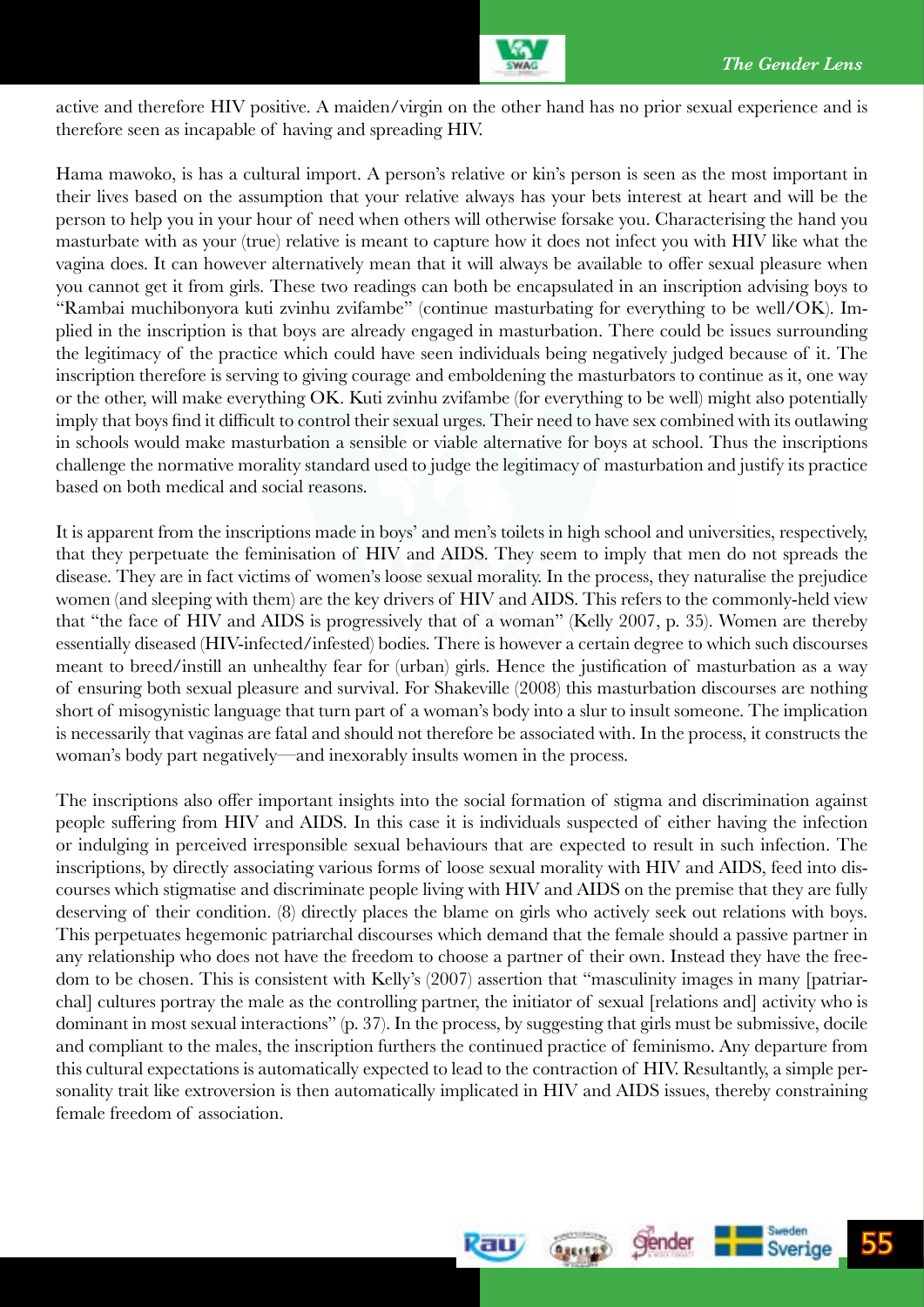

# <span id="page-55-0"></span>**CONCLUSION**

It is quite erroneous and a massive show of denial for adults to continue assuming that adolescents are innocent and are not thinking about involvement in sexual activities. The inscription reveal that the children actively think about having sex, they find it pleasurable, they are afraid of contracting HIV from sleeping with girls and they would rather masturbate to avoid contracting the virus, females are the natural drivers of HIV and female university students are considered as inherently HIV-positive because of a perceived disposition towards loose sexual morality. Lastly, the inscriptions challenge Mashiri et al's (2002) assertion that politeness consideration make it impossible for the Shona to directly refer or discuss issues to do with both sex, HIV and AIDS. It depends on the medium that is being used to discuss the issue. It is apparent that the students have 'liberated' the discourse on sex and sexuality from the sociocultural sanctum of the matrimonial home to the toilet wall, at least.



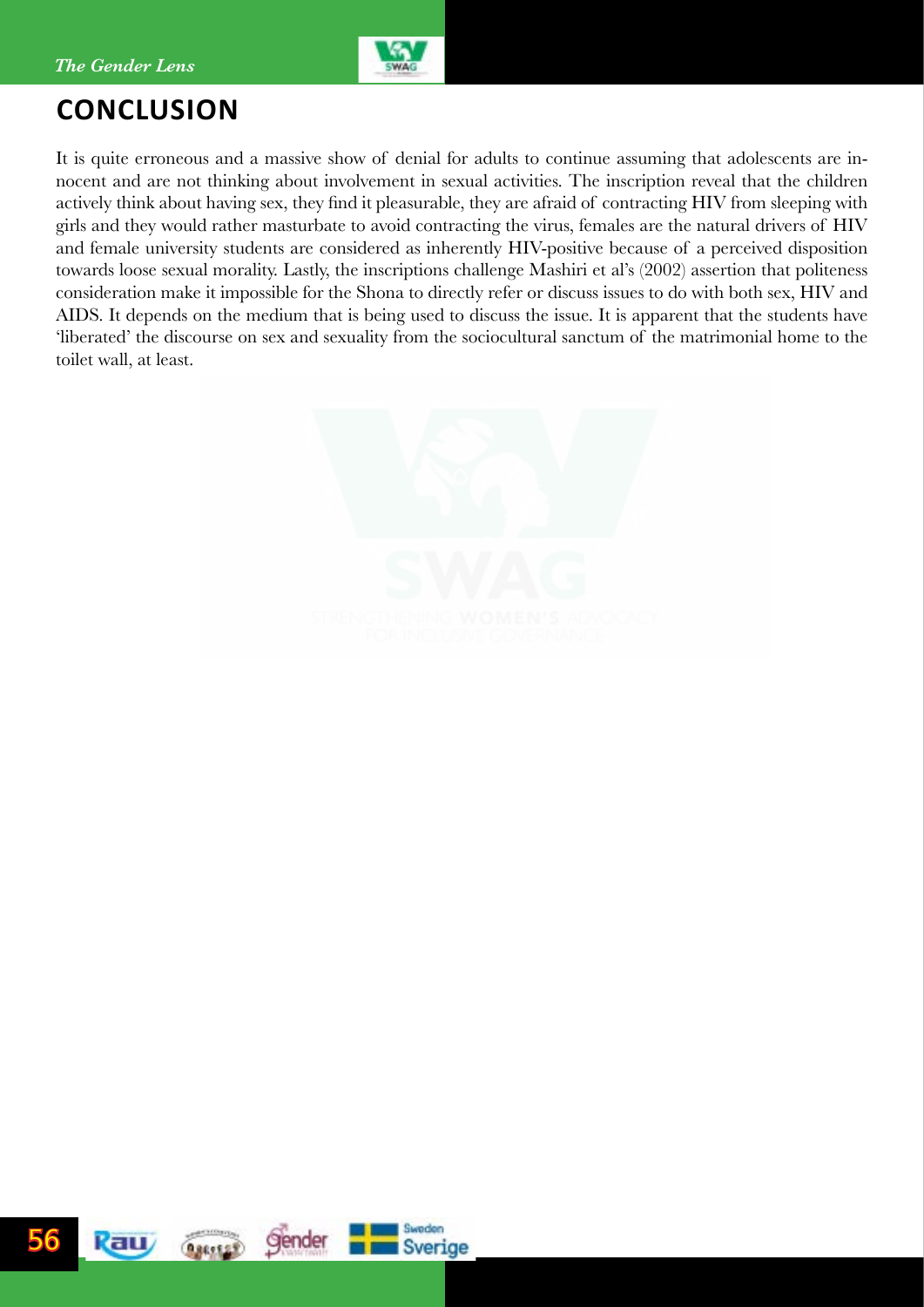Sweden

**Sverige** 

Glender

### <span id="page-56-0"></span>**REFERENCES**

1. Alonso, A. 1998. Urban graffiti on the city landscape. Western Geography Graduate Conference, San Diego University, February.

2. Ashwell, L. 2016. Gendered Slurs. Social Theory and Practice, 42(2), 228-239.

3. Burger, M. 2015. Public self-expression, identity and the participatory turn: The power to re-imagine the self. Communicatio, 41(3): 264-286.

4. Campbell, C., Skodval, M., Madanhire, C., Mugurungi, O., Gregson, S and Nyamukapa, C. 2011. "we, the AIDS People …" How Antiretroviral Therapy Enables Zimbabweans Living with HIV/ AIDS to Cope with Stigma. American Journal of Public Health, 101(6), 1004-1010,

5. Chi, L. 2017. Bad Language for Nasty Women (and Other Gendered Insults). JStor Daily. November 9. https://daily.jstor.org/the-language-of-nasty-women-and-other-gendered-insults/.

6. Chitando, E. 2002. Singing Culture: A study of gospel music in Zimbabwe. Research Report No. 121, Nordiska Afrikainstitustet.

7. Duri, K., Stray-Pederson, B. and Muller, F. 2013. HIV/AIDS: The Zimbabwe Situation and Trends. American Journal of Clinical Medicine Research, 1(1), 15-22.

8. Gregson, S., Nyamupaka, C., Schumacher, C., Magutshwa-Ziha, S. Skodval M., Yekeye, R., Serr, L., and Campbell, C. 2013. Evidence for a Contribution of the Community Response to HIV Decline in Earsten Zimbabwe? AIDS Care, 25, 588-596.

9. Gachanja, G., Gary, J.B. and Aimee, F. 2014. HIV-positive parents, HIV-positive children and HIV-negative children's perspectives on disclosure of a parent's and child's illness in Kenya. Peer-J2:e486;DOI10.7717/peerj.486, 1-22

10. Gaidzanwa, R.. ed. 2001. Speaking for ourselves: Masculinities and femininities amongst students at the University of Zimbabwe. Harare: Ford Foundation.

11. Halperin, D., T., Mugurungi, O., Hallet, T., Muchini, B., Campbell, B., Mugure, T., Benedict, C. and Gregson, S. 2011. A Surprising Prevention Success: Why Did the HIV epidemic Decline in Zimbabwe. PLoS Med 8(2): e100041.

12. Kelly, M. (2007). HIV/AIDS and gender (Key note address-Appendix 1) in Gender, HIV/ AIDS and the status of teachers (pp. 31-37). Report of the Third Commonwealth Teacher's Research symposium. Pestana Rovuma Hotel, Maputo, Mozambique, 19-21 February 2008.

13. Magonya-Achieng, L., Jacques M. and Anyango-Oloo P. 2013. Unveiling the HIV/AIDS metaphors: a cognitive linguistic perspective. Paper presented at the 19th International Congress of Linguists July 21-27, Geneva, Switzerland

14. Mangeya, H. 2015. A sociolinguistic analysis of graffiti written in Shona and English found in selected urban areas Zimbwabwe. A PhD Thesis submitted to the African Languages Department, University of South Africa.

15. Mangeya, H. 2018. Children scripting sexualities, adult attitudes and school-based sex education in Zimbabwe. The Dyke 12(1), 44-60.

16. Mashiri, P, Kenneth M. and Tom P. 2002. Naming the pandemic: semantic and ethical foundations of HIV/AIDS Shona vocabulary. Zambezia XXIX(11), 221-234

17. Matasha, E., Ntembelea, T., Mayaud, P., Saidi, W., Todd, J., Mujaya, B. and Tendo-Wambua, L. (1998) Sexual and Reproductive health among primary and secondary school pupils in Mwanza, Tanzania: need for intervention. AIDS Care 10(5), 571-582.

18. Midtbo, V., Shirima, V., Skodval, M., and Marquerte D. 2012. How Disclosure and Antiretroviral Therapy Help HIV-infected Adolescents in Sub-Saharan Africa Cope with Stigma. African Journal of AIDS Research, 11(3), 261-271.

19. Ministry of Health. (1987). Acquired Immune Deficiency Syndrome AIDS General Information for Doctors on H.I.V. Related Disease Zimbabwe, Harare, Ministry of Health.

20. Mpofu, P. and Salawu, A. 2020. Critical reflections on erotic content in Star FM's Couples quality time and Ya FM's Moto mubhurugwa (fire in underwear). African Identities, DOI. 10.1080./1

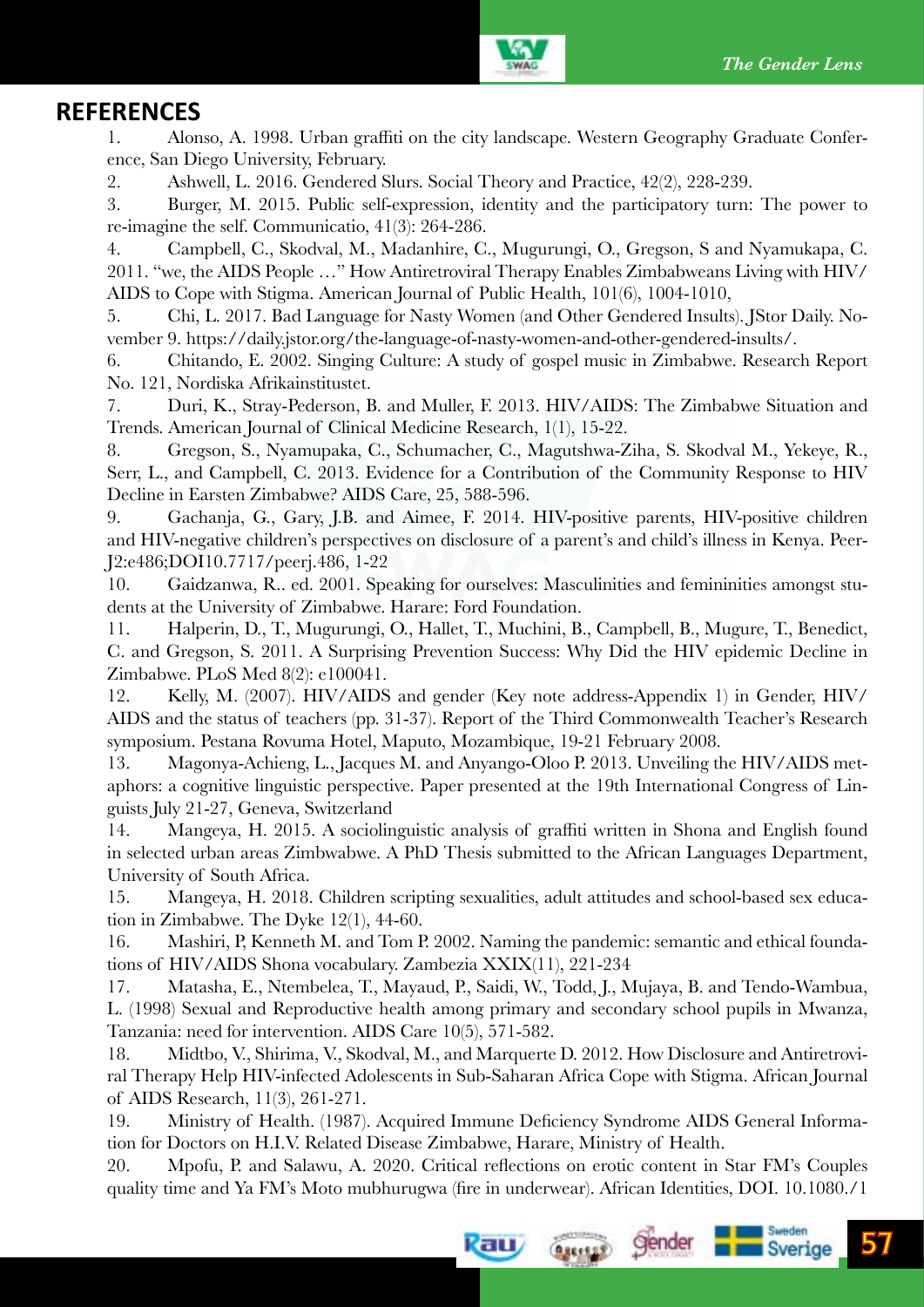

### 4725843.2020.1789448.

21. Muchini, B., Benedikt, C., Gregson, S., Gomo, E., Mate, R., Mugurungi, O., Magure, T., Campbell B., Deline, K., and Halperin, D. 2011. Local Perceptions of the Forms, Timing and Causes of Behaviour Change in Response to AIDS Epidemic in Zimbabwe. AIDS Behaviour, 15(2), 487-498. 22. Muzadzi, T. 2013. Barriers to young people's sexual and reproductive health in Zimbabwe with a focus on access and utilization of services. Masters Thesis submitted to The Royal Tropical Institute, Amsterdam.

23. Nyatsanza, T.M. 2014. Developing a transformative approach to HIV/AIDS education: an analysis of Scotland and Zimbabwe. PhD Thesis submitted to the School of Education, University of Glasgow.

24. O'Brien, S. and Broom, A. 2014. HIV in (and out of) the Clinic: Biomedicine, Traditional Medicine and Spiritual Healing in Harare. SAHARA-J: Journal of the Social Aspects of HIV/AIDS.  $11(1)$ .

25. Prause, N., Park, J., Leung, S. and Miller, S. 2015. Women's Preferences for Penis Size: A New Research Method Using Selection among 3D Models. PLoS One 10(9): e0133079.

26. Schatz, P., and Dzvimbo, K. P. 2001. The Adolescent Sexual World and AIDS Prevention: A Democratic Approach to Programme Design in Zimbabwe. Health Promotion International, 16(2), 127-136.

27. Scruton, E. 2017. Language of Ignorance: Dysphemistic Language, Gender, and Temporality. https://ling.yale.edu/sites/default/files/files/alumni%20senior%20essays/Scruton\_Eliza%20Senior%20Essay%20Final.pdf.

28. Skodval, M., Campbell, C., Nhango, K., Nyamupaka, C., and Gregson, S. 2011. Contextual and Psychological Influence on Antiretroviral Therapy Adherence in Rural Zimbabwe: Towards a Systematic Framework for Programme Planners. International Journal of Health Planning and Management, 26(3), 296-318.

29. Shakeville (2008) Feminism Friday: On "Bitch" and Other Misogynist Language. 101 Blog. May 16. https://finallyfeminism101.wordpress.com/2008/05/16/feminism-friday-on-bitch-and-other-misogynist-language/.

30. Tagwirei, C. and Mangeya, H. 2013. 'Juvenile' toilet door posting: An expression of gendered views on sex and sexuality. In J. Wanjiku Khamasi, C, Longman and M. van Haegendoren (Eds) Gender, sexuality, and the media: A question of Accountability (pp. 27-42). Eldoret: Moi University Press.

Published By Research and Advocacy Unit Number 4 Donaldson Road Avondale Off West Road Harare Zimbabwe www.researchandadvocacyunit.org

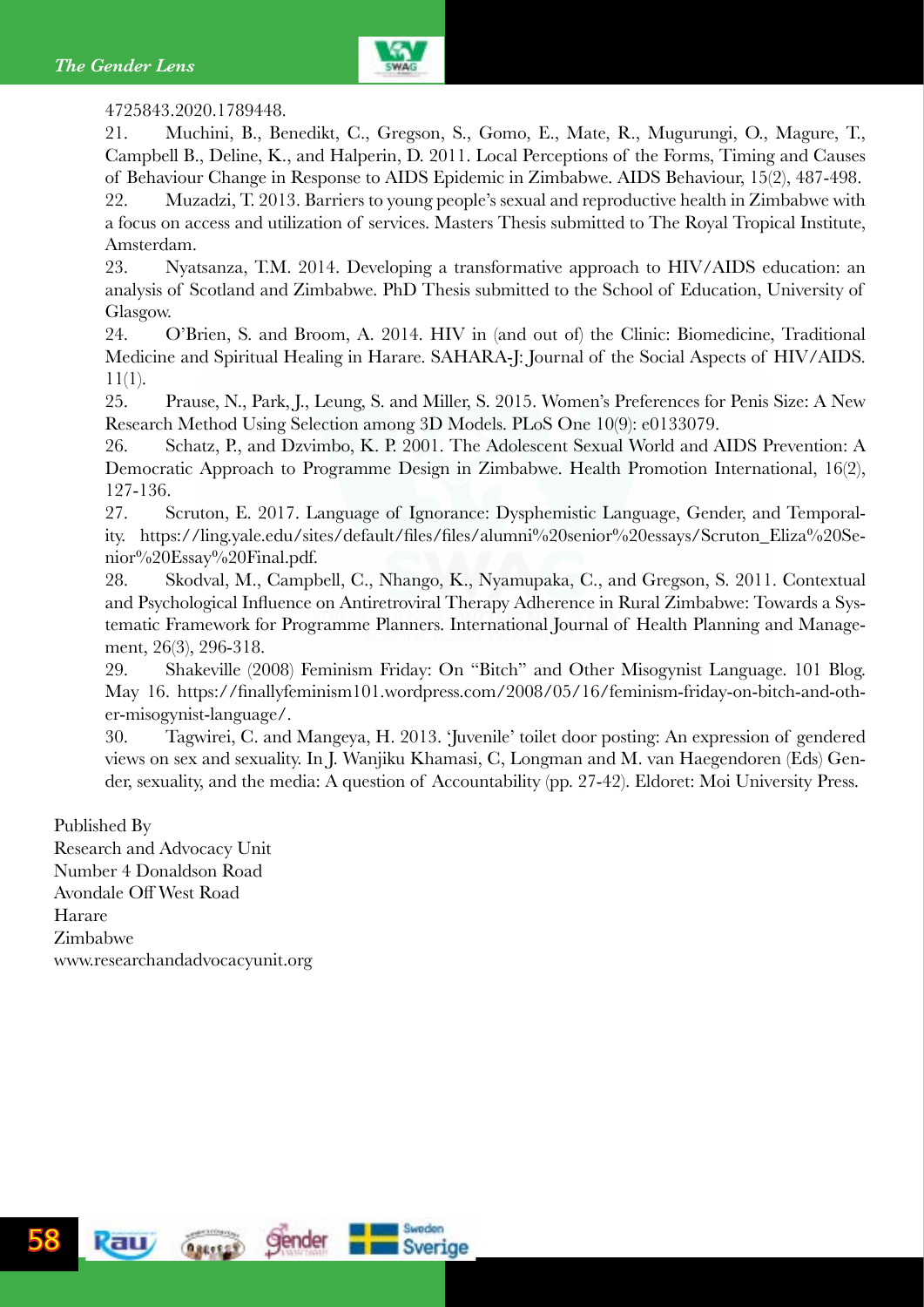







**Rau** 





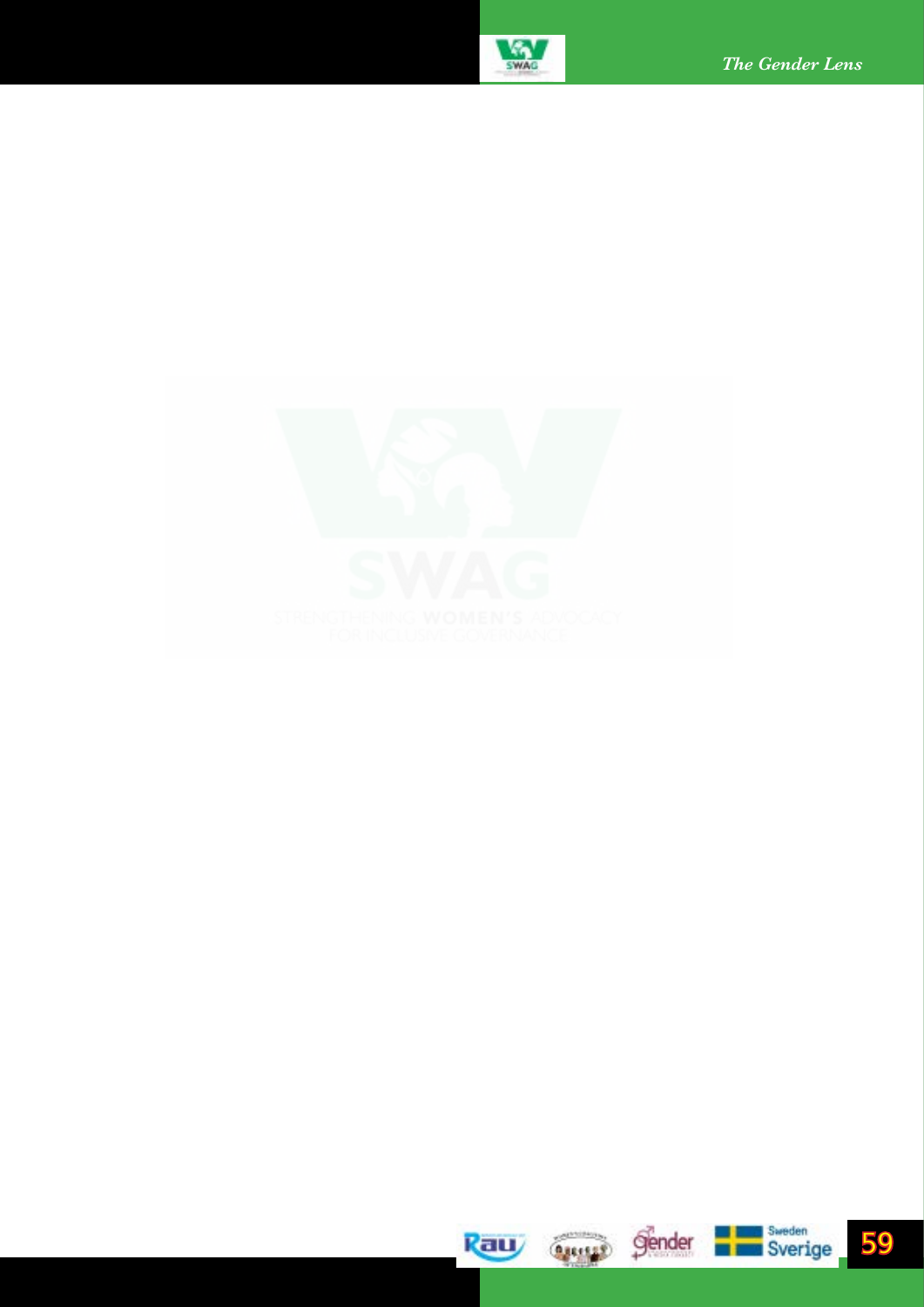



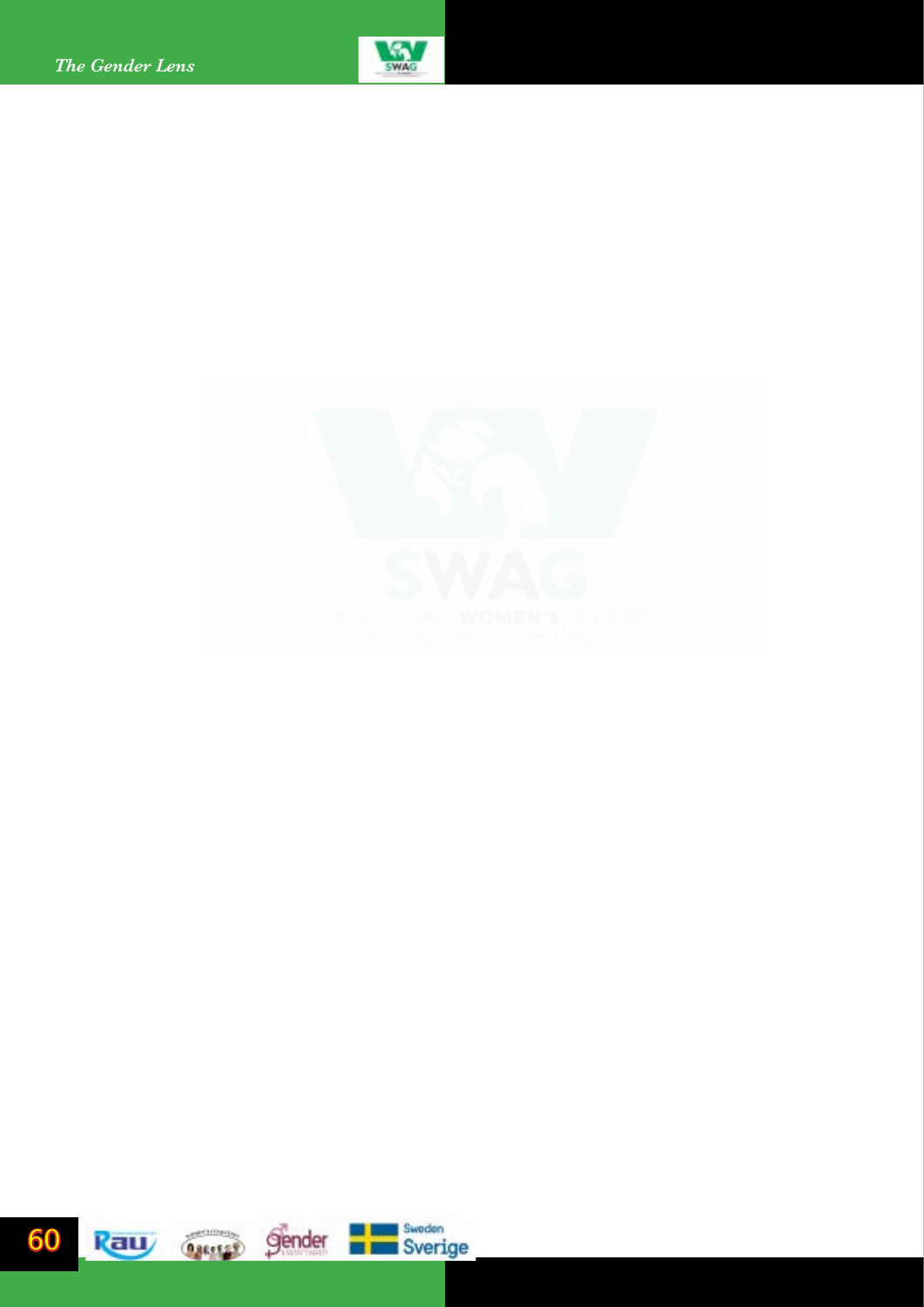











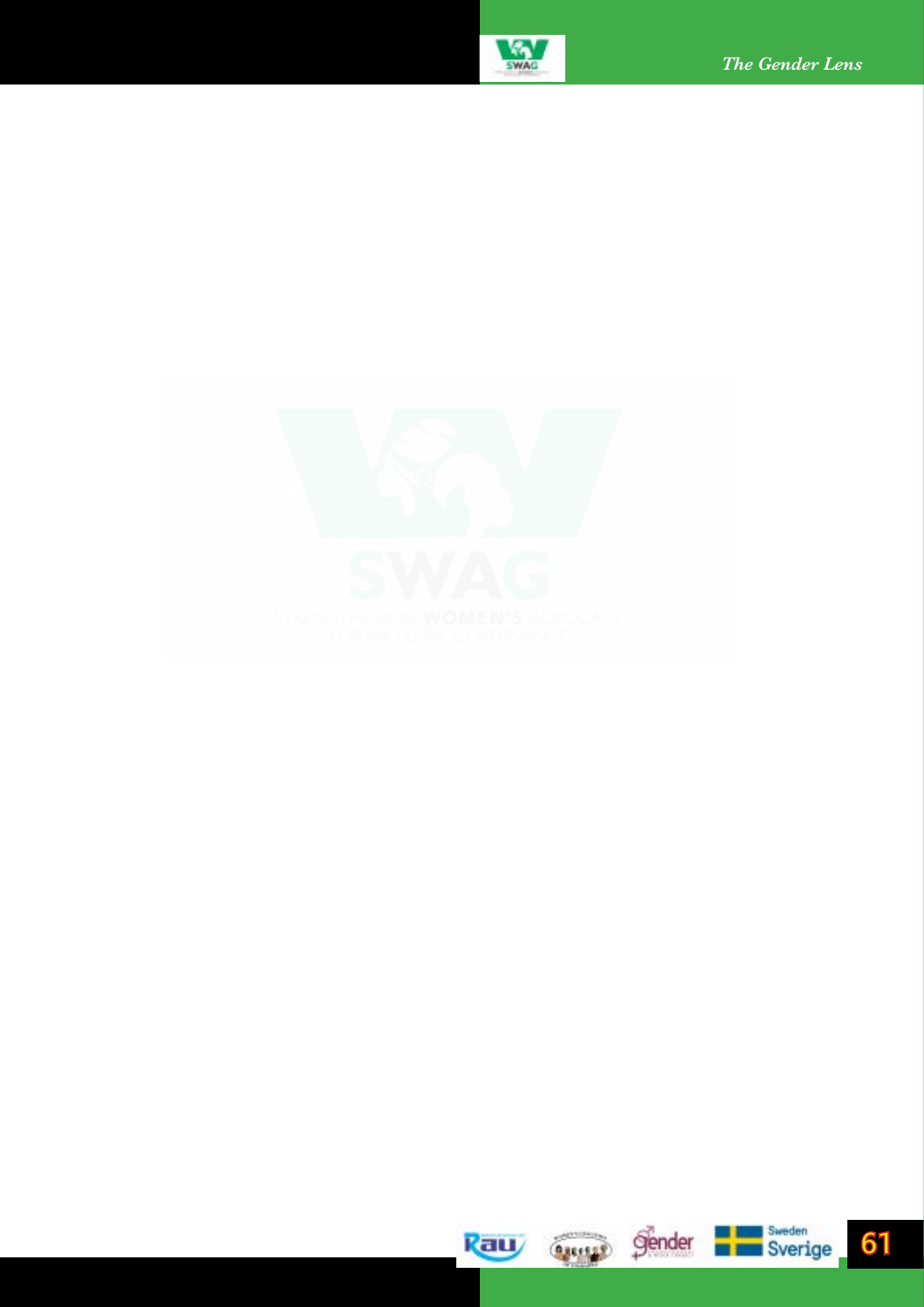



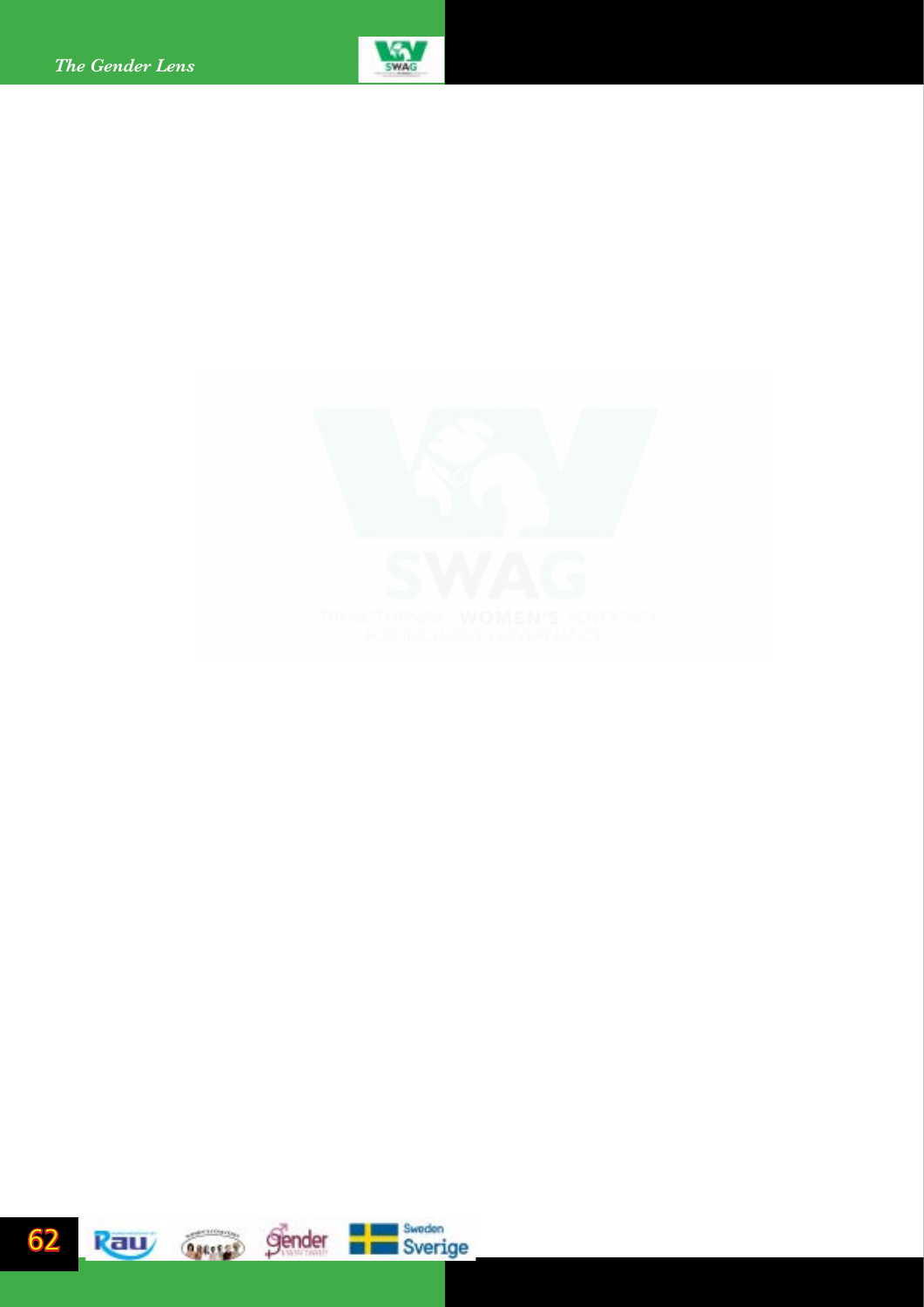







**Rau**